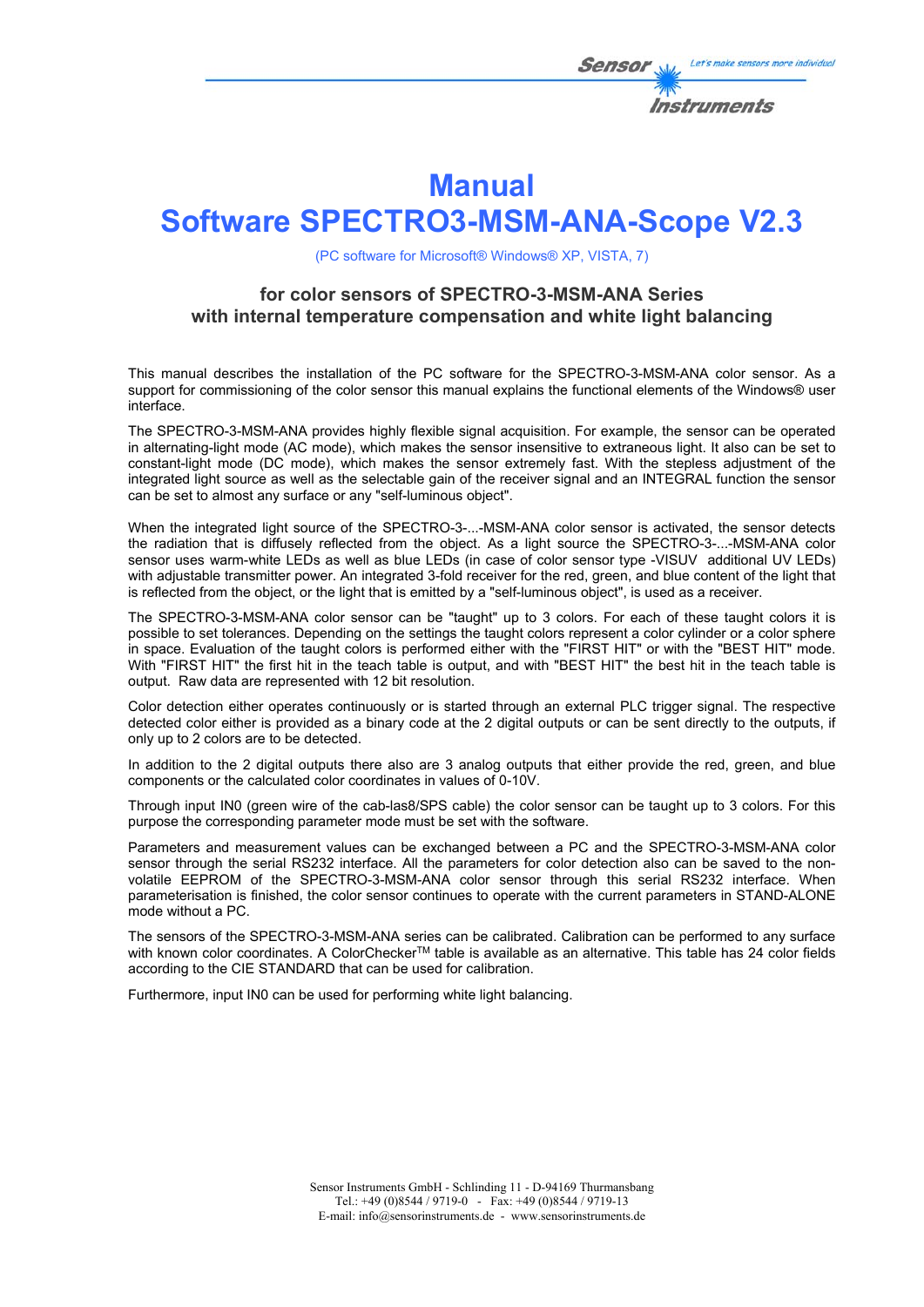

#### **Contents**  $\mathbf 0$

|                |                       | Page                                                                      |  |
|----------------|-----------------------|---------------------------------------------------------------------------|--|
| $\mathbf{1}$ . |                       |                                                                           |  |
| 2.             |                       |                                                                           |  |
|                | 2.1                   |                                                                           |  |
|                | 2.2                   | Tab PARA1, button SEND, GET, GO, STOP (parameterization, data exchange) 7 |  |
|                | 2.3                   |                                                                           |  |
|                | 2.4                   |                                                                           |  |
|                | 2.5                   |                                                                           |  |
|                | 2.6                   |                                                                           |  |
|                | 2.7<br>2.7.1<br>2.7.2 |                                                                           |  |
|                | 2.8                   |                                                                           |  |
| 3.             |                       |                                                                           |  |
| 4.             |                       |                                                                           |  |
| 5.             |                       |                                                                           |  |
| 6.             |                       |                                                                           |  |

| <b>Shortcuts:</b> |                 |
|-------------------|-----------------|
| SFND              | F9              |
| <b>GFT</b>        | F10             |
| GO                | F11             |
| <b>STOP</b>       | F <sub>12</sub> |

 $\overline{1}$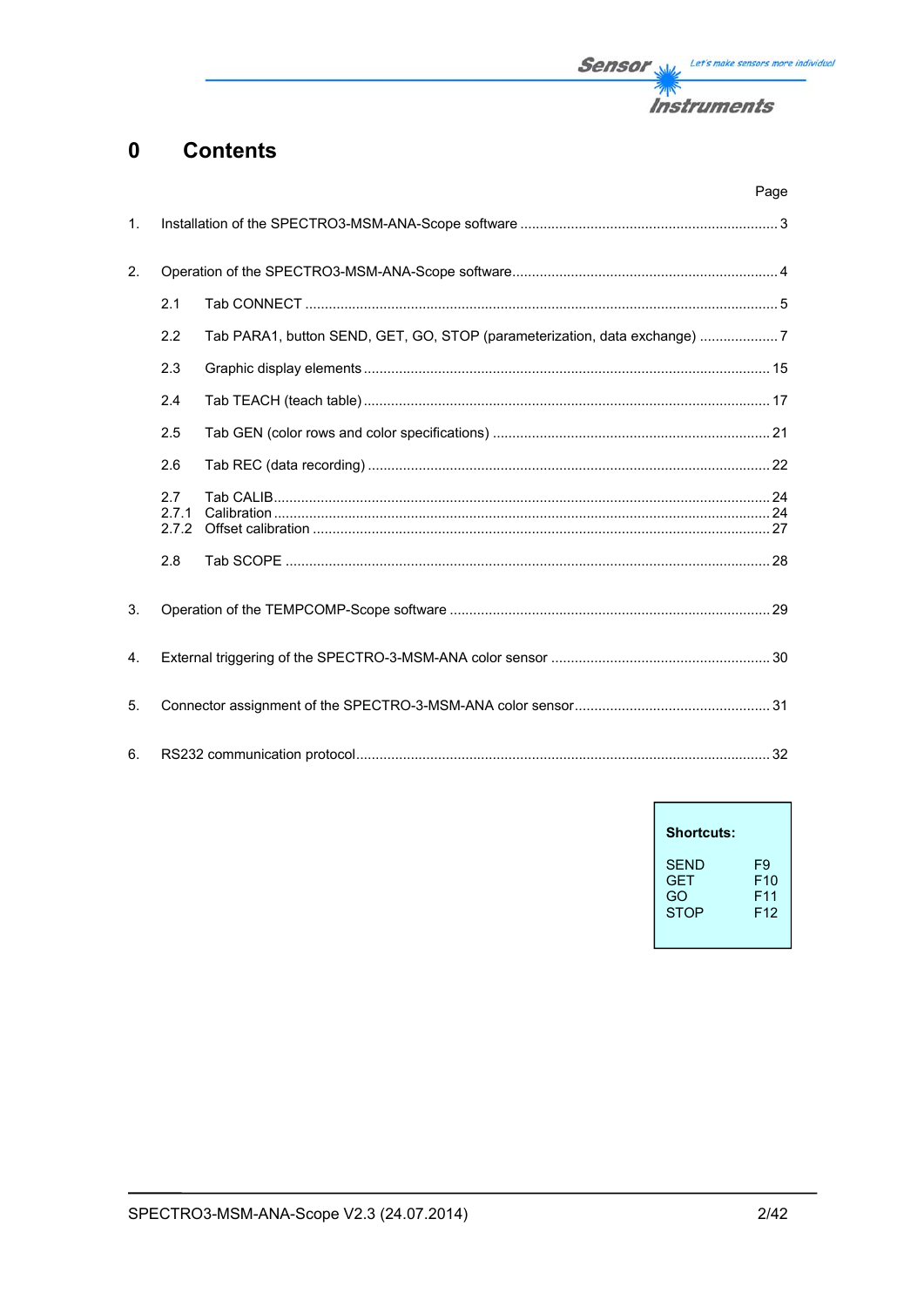

# **1. Installation of the SPECTRO3-MSM-ANA-Scope software**

The following requirements must be fulfilled for successful installation of the SPECTRO3-MSM-ANA-Scope software:

- Microsoft® Windows® XP, VISTA, 7
- IBM PC AT or compatible
- VGA graphics
- Microsoft-compatible mouse
- CD-ROM drive
- Serial RS232 interface at the PC or USB slot
- Cable **cab-las4/PC** for the RS232 interface or **cab-las4/USB** for USB slot

The SPECTRO3-MSM-ANA-Scope software can only be installed under Windows. Windows must therefore be started first, if it is not yet running.

Please install the software as described below:

| $\mathbf{1}$ . | The software can be installed directly from the installation CD-ROM. To install the software,<br>start the SETUP program in the SOFTWARE folder of the CD-ROM.                                                                                                                                      |
|----------------|-----------------------------------------------------------------------------------------------------------------------------------------------------------------------------------------------------------------------------------------------------------------------------------------------------|
| 2.             | The installation program displays a dialog and suggests to install the software in the<br>C:\"FILENAME" directory on the hard disk. You may accept this suggestion with OK or<br>[ENTER], or you may change the path as desired. Installation is then performed automatically.                      |
| 3.             | During the installation process a new program group for the software is created in the Windows<br>Program Manager. In the program group an icon for starting the software is created<br>automatically. When installation is successfully completed the installation program displays<br>"Setup OK". |
| 4.             | After successful installation the software can be started with a left mouse button double-click on<br>the icon.                                                                                                                                                                                     |

Windows® is a trademark of the Microsoft Corp. VGA™ is a trademark of the International Business Machines Corp.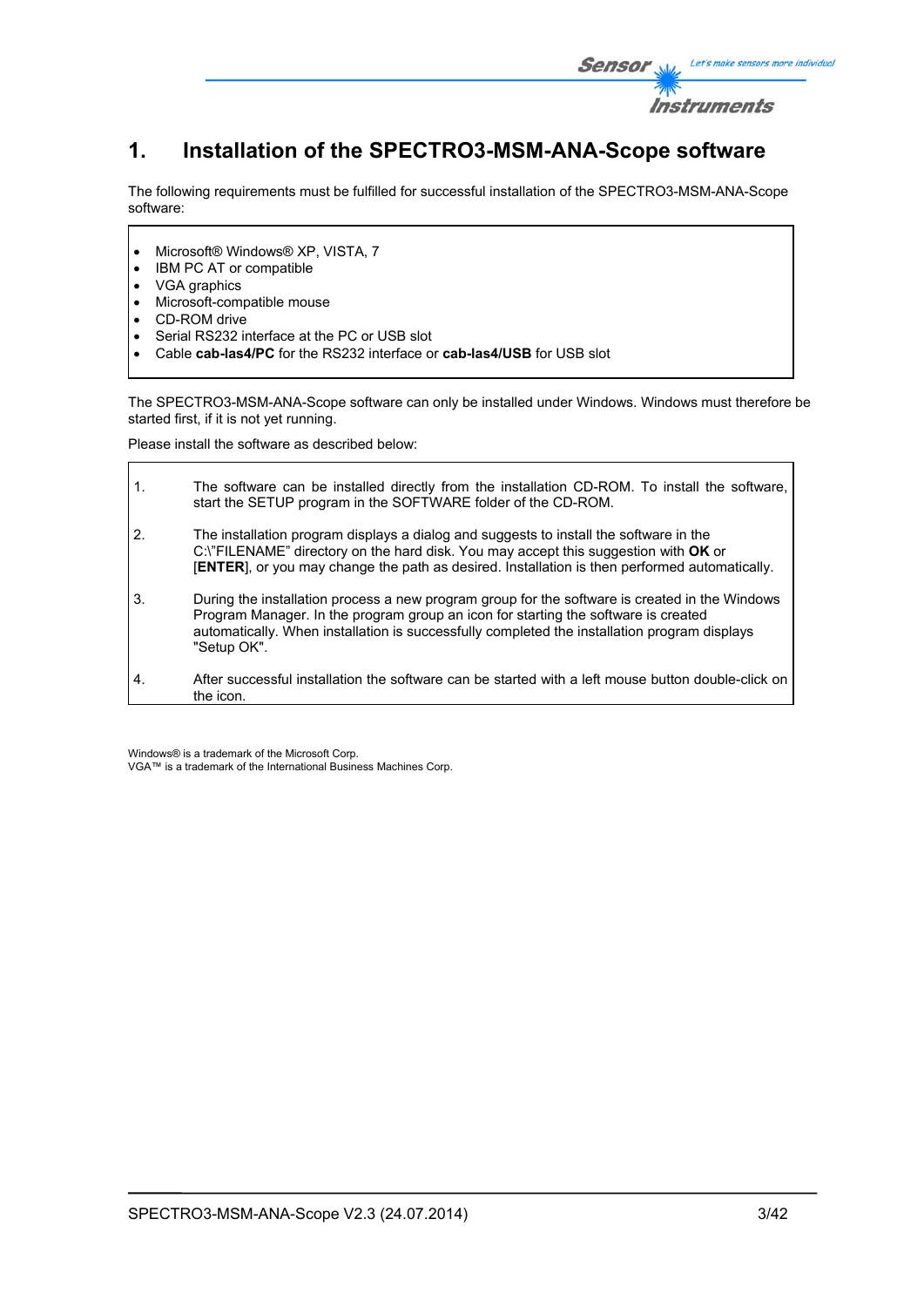

# **Please read this chapter first before you start to adjust and parameterise the SPECTRO-3-MSM-ANA color sensor.**

When the SPECTRO3-MSM-ANA-Scope software is started, the following window appears on the Windows interface:

| SPECTRO3 MSM ANA Scope V2.3                                                                                                                                            |                                                                                                                                                                        |                                                 |  |  |  |
|------------------------------------------------------------------------------------------------------------------------------------------------------------------------|------------------------------------------------------------------------------------------------------------------------------------------------------------------------|-------------------------------------------------|--|--|--|
| SPECTRO3 MSM ANA Scope V2.3                                                                                                                                            |                                                                                                                                                                        |                                                 |  |  |  |
| <b>REC</b><br><b>CALIB</b><br><b>SCOPE</b><br><b>GEN</b><br>PARA1<br><b>CONNECT</b><br><b>TEACH</b>                                                                    | $\times$<br>a*<br>XYZ CSPACE<br>C SPACE 3D<br>0.00<br>$501.0 -$                                                                                                        | <b>O</b> YO<br>Z <sub>1</sub><br>$\overline{0}$ |  |  |  |
| 500<br>POWER (pm)<br>processing<br>500<br>1000<br>n<br>LED MODE<br><b>DC</b><br>AMP <sub>6</sub><br>GAIN<br>$\overline{\phantom{a}}$                                   | $a^*$ / $b^*$<br>$400.0 -$<br>b*<br>0.00<br>$0 -$<br>$200.0 -$<br>T.<br>$\mathbf{0}$                                                                                   | <b>XYZ</b>                                      |  |  |  |
| <b>INTEGRAL</b><br>AVERAGE<br>2048<br>$\blacktriangledown$<br>$\left  \mathbf{L}^{\bullet} \mathbf{a}^{\bullet} \mathbf{b}^{\bullet} \right $<br>CALIB FCAL<br>C SPACE | $0.0 -$<br>0.00<br>$\mathbf{0}$<br>$-0-$<br>$-200.0 -$<br>$-0-$<br>delta a <sup>*</sup>                                                                                |                                                 |  |  |  |
| ANALOG OUTMODE<br><b>XYZ</b><br>▼<br>$ZOOM$ $x1$<br><b>CONT</b><br>ANA OUT                                                                                             | $-400.0 -$<br>-1.<br>0.00<br>$-501.0 -$<br>-1-<br>delta b <sup>*</sup><br>501.0<br>$-501.0$<br>0.0<br>0.00<br>$501.0 -$<br>$501.0 -$<br>$a^*/L^*$                      | 100<br>b*/L*                                    |  |  |  |
| <b>DIGITAL OUTMODE</b><br><b>DIRECT HI</b><br>▼<br>MAXCOL-No.<br>1                                                                                                     | delta L <sup>*</sup><br>$400.0 -$<br>$400.0 -$<br>0.00<br>$200.0 -$<br>200.0<br>delta E                                                                                |                                                 |  |  |  |
| <b>INTLIM</b><br>0<br><b>BEST HIT</b><br><b>EVALUATION MODE</b><br>OFF V TRIGGER CONT V<br><b>EXTEACH</b>                                                              | $0.0 -$<br>$0.0 -$<br>$-1.00$<br>$-200.0$<br>$-200.0$<br>C-No:                                                                                                         |                                                 |  |  |  |
| $F$ RAM<br><b>SEND</b><br>GO<br><b>EE</b><br><b>STOP</b><br><b>GET</b><br>$\Gamma$ FILE                                                                                | $-400.0 -$<br>$-400.0 -$<br>$\mathbf{0}$<br>$-501.0 -$<br>$-501.0 -$<br>0.0<br>501.0<br>$-501.0$<br>SPECTRO3 MSM ANA V2.3<br><b>COMMUNICATION PORT</b><br>$\mathbf{1}$ | 501.0<br>0.0<br>$-501.0$<br>26/Jun/2014         |  |  |  |

The window size and position will be the same as when the software was last closed. A double-click with the right mouse button e.g. under the minimise symbol places the window centrally in its original size.

If a connection is not established automatically, e.g. if no sensor is connected, the software can be run in OFFLINE mode. In offline mode it only is possible to exchange parameters with a file on a storage medium, which often is helpful for the purpose of analysing parameter files.

If a sensor is connected and a connection still cannot be established, either the SCOPE version (program at the PC) and the firmware version (program in the sensor) do not match, or the interface to the sensor must be correctly configured.

If different Scope and firmware versions should be the problem, please get the Scope version that matches the firmware from your supplier.

The interface configuration is described in the CONNECT tab chapter.

**Pressing the right mouse button on an individual element will call up a short help text.** 

Let's make sensors more individual

Instruments

Sensor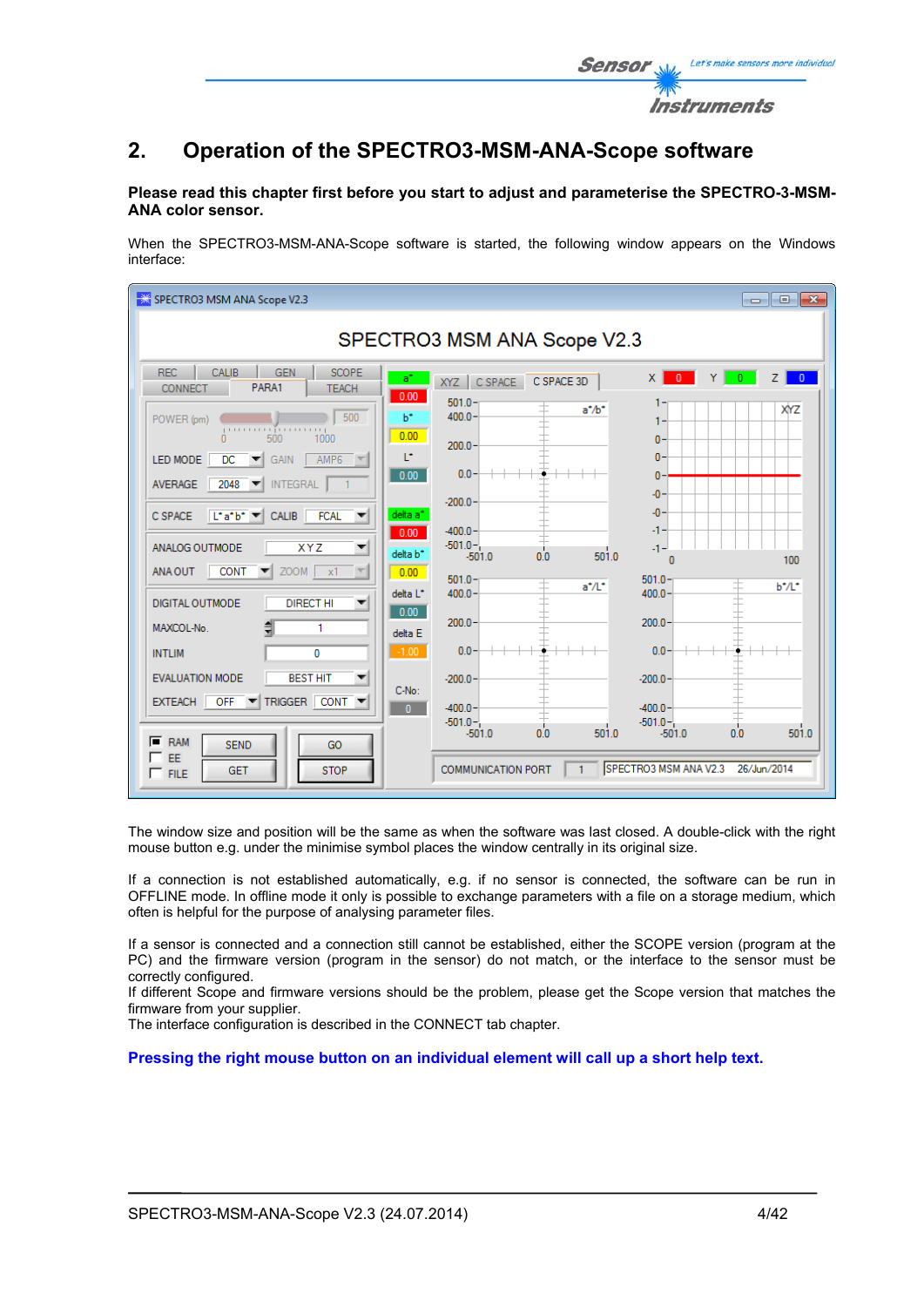# **2.1 Tab CONNECT**

| CONNECT                                                                        |  |  |
|--------------------------------------------------------------------------------|--|--|
| RS232<br>COMMUNICATION PROTOCOL                                                |  |  |
| SELECT COM PORT [1256]<br>1                                                    |  |  |
| SELECT BAUDRATE<br>115200                                                      |  |  |
| TRY TO CONNECT                                                                 |  |  |
| TRY TO CONNECT!<br>FIRMWARE STRING                                             |  |  |
| <b>ACCEPT</b><br>CHANGE<br>GEN. HW<br>BAUDRATE<br><b>INFO FILE</b><br>SETTINGS |  |  |
| INSERT A PANEL ID                                                              |  |  |
| COMMUNICATION PROTOCOL FCP/IP                                                  |  |  |
| IP ADRESS (xxx.xxx.xxx.xxx) OR HOST NAME                                       |  |  |
| 192.168.3.151<br>$\blacktriangledown$                                          |  |  |
| 10001<br>PORT NUMBER (Default 10001)                                           |  |  |

#### **CONNECT:**

Pressing the **CONNECT** tab opens a window for selecting and configuring the interface.

The **COMMUNICATION PROTOCOL** function field is used for selecting either an **RS232** or a **TCP/IP** protocol.

If **RS232** is selected, a port from 1 to 256 can be selected with **SELECT COM PORT**, depending on which port the sensor is connected to.

The sensor operates with a set baudrate that can be modified with **CHANGE BAUDRATE** (see below). The sensor and the user interface both must operate with the same baudrate. At the user interface the baudrate is set with **SELECT BAUDRATE**. If after starting the software should not automatically establish a connection, the correct baudrate can be found with **SELECT BAUDRATE**.

If an adaptor is used, the **COM PORT** number can be determined by way of the hardware manager in the system control panel.

If the sensor should communicate through a local area network, an RS232 to Ethernet adaptor will be needed. This adapter makes it possible to establish a connection to the sensor with the **TCP/IP** protocol.

The network adaptors that are available from us are based on the Lantronix XPort module. For parameterising these adapters (assigning of an IP address, setting of the Baud rate of 19200) please download the "DeviceInstaller" software that is provided free of charge by Lantronix at http://www.lantronix.com/. DeviceInstaller is based on Microsoft's ".NET" framework. Detailed operating instructions for the "DeviceInstaller" software also are available from Lantronix.

In order to establish a connection to the adaptor, its IP address or HOST name must be entered in the field **IP ADDRESS (xxx.xxx.xxx.xxx) OR HOST NAME**. The DROP DOWN menu (down arrow) shows the last 10 IP addresses that were used. An address from this list can be directly selected by clicking on the respective item. The DROP DOWN list is saved and is thus always available when the software is closed.

The **PORT NUMBER** for the XPort-based network adaptors is 10001. This port number must not be changed.

When you press the **TRY TO CONNECT** button, the software tries to establish a connection with the set parameters. The communication status is shown in the display field. If the sensor answers with its FIRMWARE ID, the set connection type can be accepted by pressing **ACCEPT SETTINGS**. You will then be returned to the **PARA** tab. If you get a **TIMEOUT** message, the software could not establish a connection to the sensor. In this case please check if the interface cable is correctly connected, if the sensor is supplied with power, and if the set parameters are correct.

If a connection has been accepted by pressing **ACCEPT SETTINGS**, the software starts automatically with these settings when called the next time.

**DISCONNECT** disconnects the connection between sensor and PC. The software then switches to OFFLINE mode, where it is only possible to exchange parameters with a file on a storage medium.

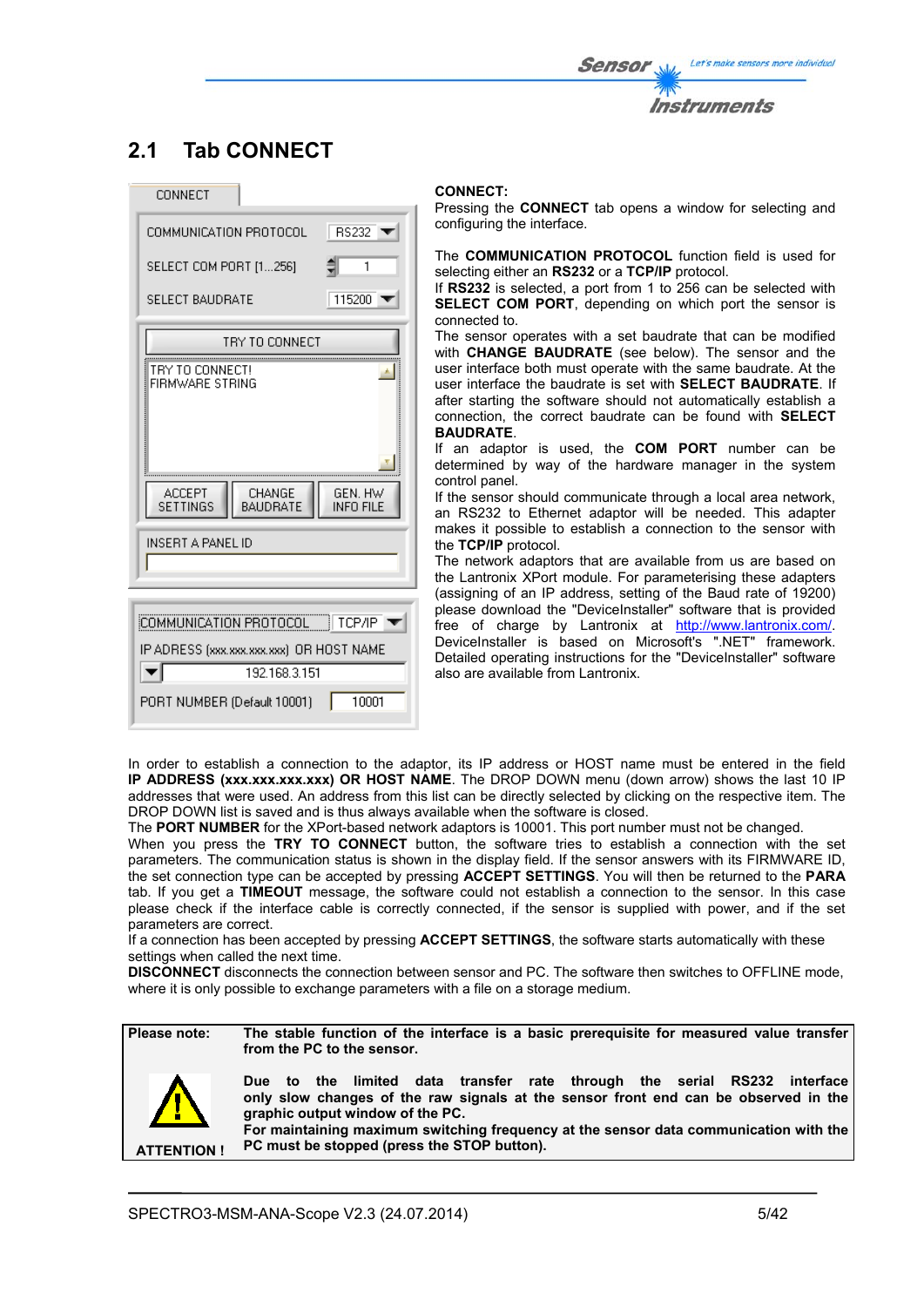

| COMMUNICATION PROTOCOL                                               | <b>RS232</b>                |  |
|----------------------------------------------------------------------|-----------------------------|--|
| SELECT COM PORT [1256]                                               | ₿<br>3                      |  |
| <b>SELECT BAUDRATE</b>                                               | 115200                      |  |
| TRY TO CONNECT                                                       | <b>DISCONNECT</b>           |  |
| TRY TO CONNECT!<br>Firmware version<br>Serial number of sensor       |                             |  |
| <b>CHANGE</b><br><b>ACCEPT</b><br><b>SETTINGS</b><br><b>BAUDRATE</b> | <b>GEN. HW</b><br>INFO FILE |  |

**RS232** 

57600

**GEN. HW<br>INFO FILE** 

 $RS232$ 

Ŕ

 $\overline{\phantom{0}}$ 

 $\blacktriangle$ 

 $\pmb{\mathrm{v}}$ 

GEN. HW

**INFO FILE** 

57600

**DISCONNECT** 

**DISCONNECT** 

₿ 3  $\overline{\phantom{a}}$ 

 $\overline{\phantom{a}}$ 

画

COMMUNICATION PROTOCOL

SELECT COM PORT [1...256]

**SELECT BAUDRATE** 

TRY TO CONNECT

**TRY TO CONNECT!** 

Firmware version Serial number of sensor

ACCEPT<br>SETTINGS

**COMMUNICATION PROTOCOL** 

SELECT COM PORT [1...256]

SELECT BALIDRATE

TRY TO CONNECT **TRY TO CONNECT** 

Firmware version erial number of sensor

**ACCEPT** 

**SETTINGS** 

CHANGE BAUDRATE The baudrate for data transfer through the RS232 interface can be set by means of the **SELECT BAUDRATE** drop down menu and **CHANGE BAUDRATE** function field.

If the baudrate should be changed, a connection must first be established by clicking on **TRY TO CONNECT**.

The **CHANGE BAUDRATE** button will then be active.

Now a new baudrate can be selected under **SELECT BAUDRATE**.

A click on **CHANGE BAUDRATE** sends the new baudrate information to the sensor.

When the new baudrate information has been successfully sent, the sensor operates with the new baudrate. A window will pop up, prompting you to select **EEPROM** and then to press **SEND**. After a hardware reset the new baudrate only will be used when **EEPROM** and **SEND** have been pressed.

A click on **ACCEPT SETTINGS** saves the current interface settings, which will then be automatically set when the software is restarted.

HARDWARE INI FILE HAS BEEN SAVED  $\mathbb{A}$ lтn d:\Mist\HardwareInitialFile.ini **ACCEPT** CHANGE<br>BAUDRATE GEN. HW<br>INFO FILE SETTINGS

ATTENTION !!! CONFIRM NEW BAUDRATE

CHANGE

**BAUDRATE** 

A click on the **GEN. HW INFO FILE** generates a file in which all the important sensor data are stored in encrypted form.

This file can be sent to the manufacturer for diagnostic purposes.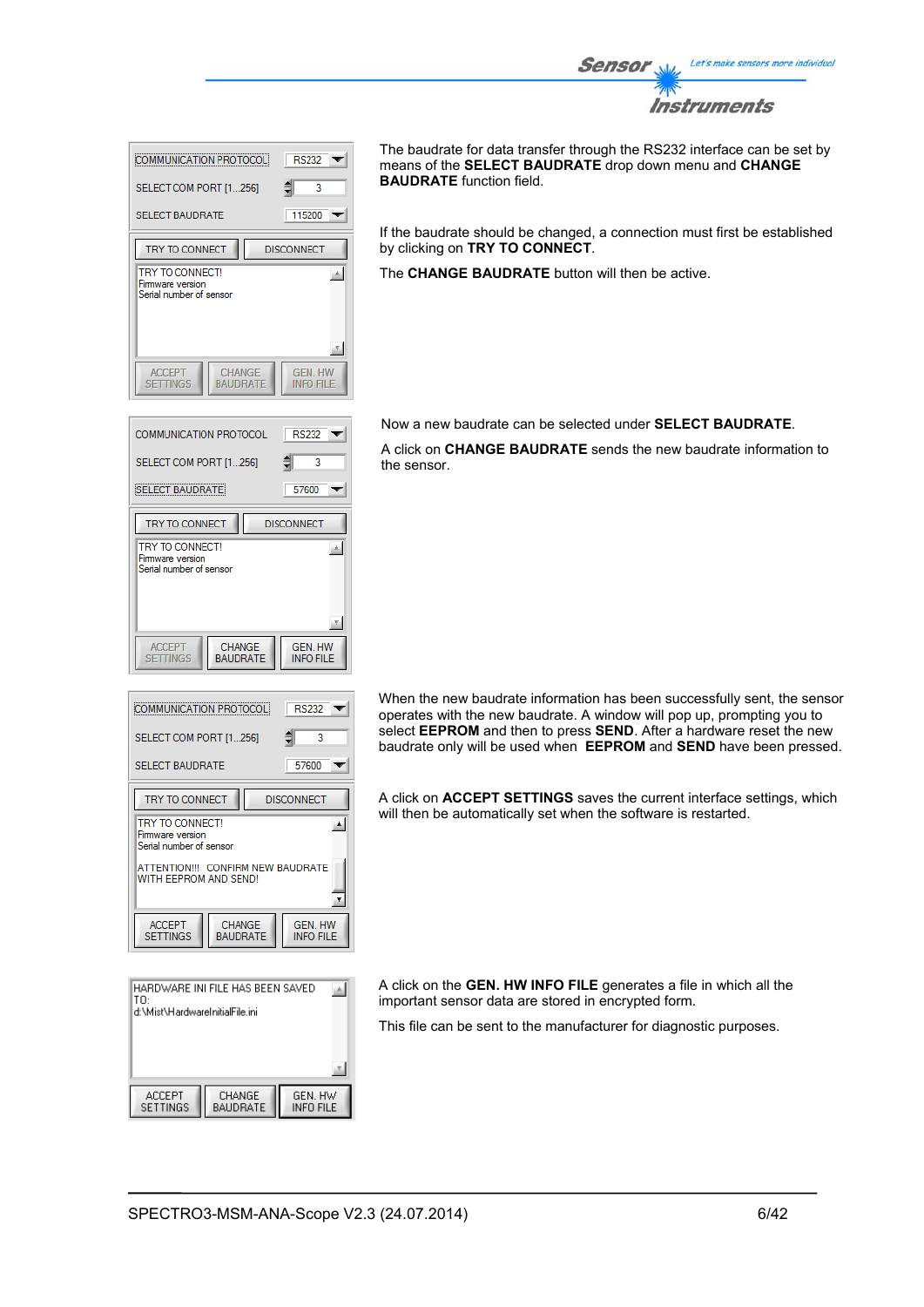

# **2.2 Tab PARA1, button SEND, GET, GO, STOP**



#### **PARA1:**

Pressing the **PARA1** tab opens a window for setting the sensor parameters.

#### **ATTENTION!**

**A change of the parameter function groups only becomes effective at the sensor after actuation of the SEND button in the MEM function field!** 

#### **SEND [F9]:**

When the **SEND** button is clicked (or shortcut key button F9 is pressed), all the currently set parameters are transferred between PC and sensor. The target of the respective parameter transfer is determined by the selected button (**RAM, EEPROM,** or **FILE**).

#### **GET [F10]:**

The currently set values can be interrogated from the sensor by clicking on the **GET** button (or with shortcut key button F10). The source of data exchange is determined by the selected button (**RAM**, **EEPROM**, or **FILE**).

#### **RAM:**

After a click on the **SEND** button the current parameters are written into the **RAM** memory of the sensor, or they are read from the **RAM** by clicking on the **GET** button, i.e. these parameters are lost when the voltage at the sensor is switched off.

### **EEPROM:**

After a click on the **SEND** button the current parameters are written into the non-volatile memory of the **EEPROM** in the sensor, or they are read from the **EEPROM** by clicking on the **GET** button, i.e. the parameters in the internal **EEPROM** are stored when the voltage at the sensor is switched off.

#### **FILE:**

After pressing **SEND**, the current parameters can be written to a selectable file on the hard disk. With **GET** parameters can be read from such a file. When the **SEND** or **GET** button is pressed, a dialog box opens for selecting the desired file.

### **GO [F11]:**

A click on this button (or with shortcut key button F11) starts data transfer from the sensor to the PC through the serial RS232 interface.

**SOURCE** is used to select which signals should be shown in the displays and graphs.

#### **STOP [F12]:**

A click on this button (or with shortcut key button F12) stops data transfer from the sensor to the PC through the serial RS232 interface.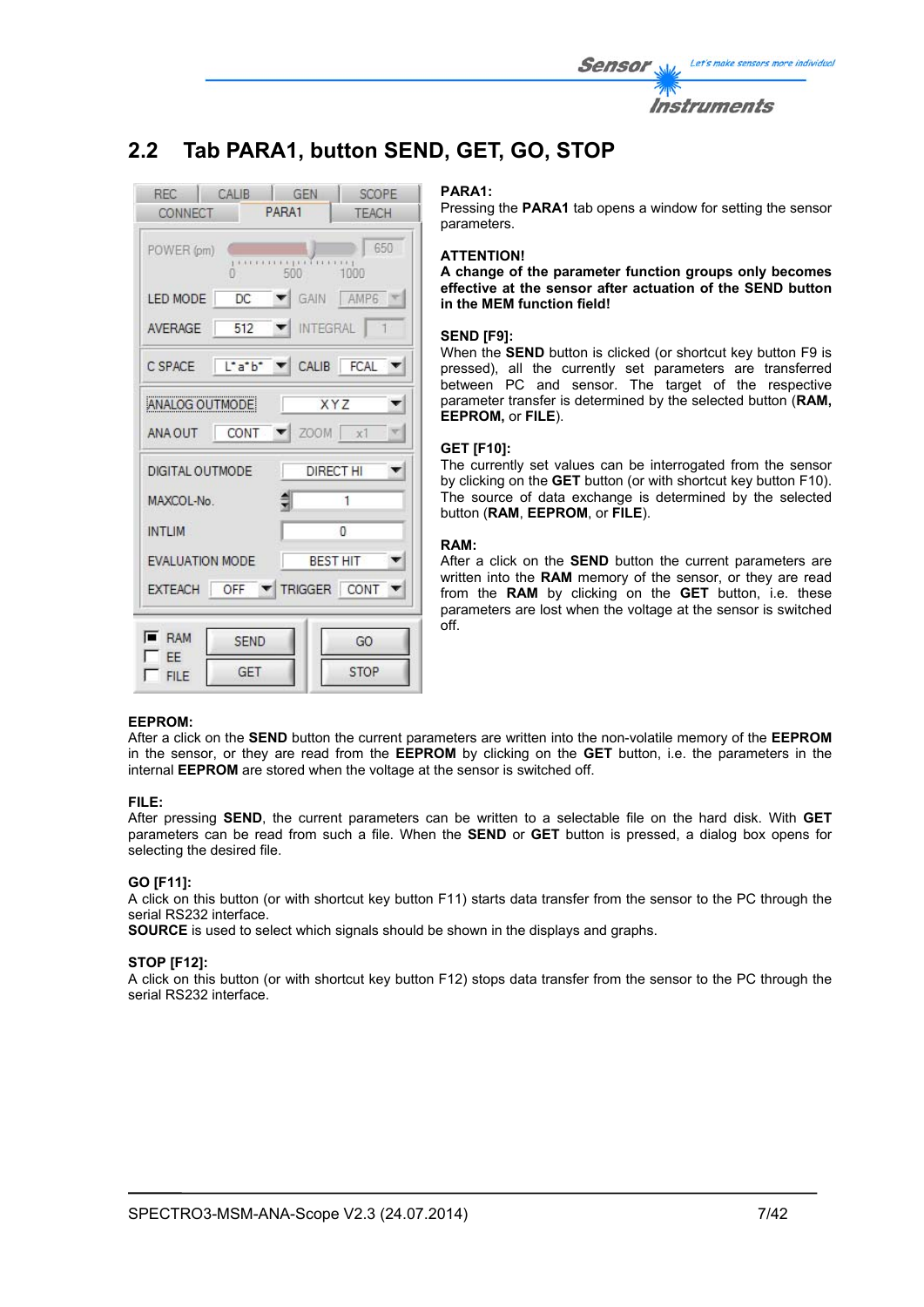| <b>Sensor</b> | Let's make sensors more individual |
|---------------|------------------------------------|
| $\mathcal{W}$ |                                    |
|               | Instruments                        |

| POWER (pm)      |     | ,,,,,,<br>500    | 650<br>,,,,,,<br>1000 |
|-----------------|-----|------------------|-----------------------|
| <b>LED MODE</b> | DC  | <b>GAIN</b><br>▼ | AMP <sub>6</sub>      |
| <b>AVERAGE</b>  | 512 | <b>INTEGRAL</b>  |                       |

#### **POWER:**

The transmitter power is constantly kept at the value set with the **POWER [pm]** slider (recommended operation mode). The **POWER** can be set with the slider or by entering a value in the edit-box. A value of 1000 means full intensity at the transmitter unit, a value of 0 sets the lowest intensity at the transmitter.

**POWER** only is available with **CALIB=OFF**.

#### **LED MODE:**

This item serves for setting the control mode for the integrated light source of the sensor.

**DC:** In this mode the sensor operates extremely fast. Unfortunately the sensor is somewhat sensitive to extraneous light in DC mode, but if the extraneous light source does not directly shine into the sensor's receiver, the signal only is influenced to a very small extent.

**AC:** In this mode the sensor is insensitive to extraneous light, which is achieved by "modulating" the integrated light source, i.e. by turning the light on and off. The extraneous content in the signal is determined in off status and is simply subtracted from the on status.

#### **GAIN:**

This item is used for setting the gain of the receiver in 8 different gain stages (AMP1 to AMP8). **GAIN** should be set such that with a medium **POWER** value the sensor operates in its dynamic range (X,Y,Z between 2750 and 3750).

In **AC** mode, **GAIN** directly influences the scan frequency. The current scan frequency is displayed in the **SCOPE** tab.

**GAIN** only is available with **CALIB=OFF**.

#### **AVERAGE:**

This function field is used for adjusting the number of scanning values (measurement values) over which the raw signal measured at the receiver is averaged. A higher **AVERAGE** default value reduces noise of the raw signals at the receiver unit and there will be a decrease of the maximal available switching frequency of the sensor

### **INTEGRAL:**

This function field is used to set the number of scan values (measurement values) over which the raw signal measured at the receiver is summed up. This integral function allows the reliable detection even of extremely weak signals. A higher **INTEGRAL** value increases the noise of the raw signals of the receiver unit, and simultaneously decreases the maximum achievable switching frequency of the sensor. **GAIN** only is available with **CALIB=OFF**.

#### **INFO:**

The **POWER** slider, **GAIN** and **INTEGRAL** only are effective with **CALIB = OFF**. Otherwise the sensor operates with the values set in calibration.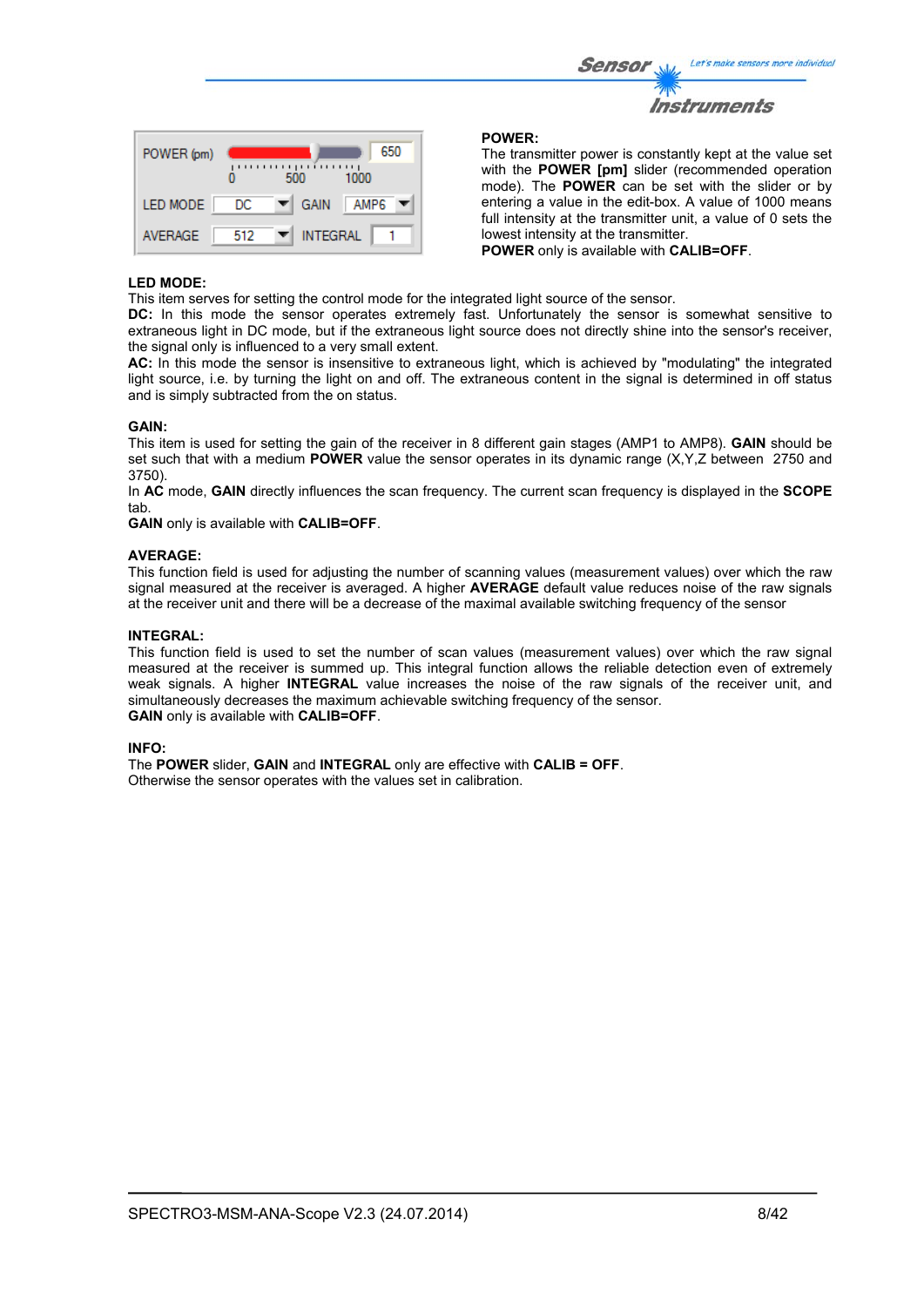

Selection of a color space **(COLOR SPACE)** for the calculation of the color stimulus specification.

Sensor

Let's make sensors more individual

**Instruments** 

### **x y Y:**

The chromaticity values (chromaticity coordinates) **x, y** are calculated from the tristimulus values X, Y, Z. **x** and **y** define the color, and **Y** is used as a brightness reference (lightness variable).

**C SPACE:** 

| Lightness<br>variable       | 4096                                                             |                           |
|-----------------------------|------------------------------------------------------------------|---------------------------|
| Chromaticity<br>coordinates | $X + Y + Z$                                                      | $y = \frac{X+Y+Z}{X+Y+Z}$ |
| Color difference            | $\Delta E^* = \sqrt{(\Delta x)^2 + (\Delta y)^2 + (\Delta Y)^2}$ |                           |

#### **L\*a\*b\*:**

The L\*a\*b\* color space (also referred to as the CIELAB space) is one of the uniform color spaces defined by the CIE in 1976.

| Lightness<br>variable       | $L^* = 116 \left(\frac{Y}{Y_n}\right)^{1/3} - 16$                                                  |                                                                                                    |
|-----------------------------|----------------------------------------------------------------------------------------------------|----------------------------------------------------------------------------------------------------|
| Chromaticity<br>coordinates | $a^* = 500 \left[ \left( \frac{x}{x_n} \right)^{1/3} - \left( \frac{y}{x_n} \right)^{1/3} \right]$ | $b^* = 200 \left[ \left( \frac{Y}{Y_n} \right)^{1/3} - \left( \frac{Z}{Z_n} \right)^{1/3} \right]$ |
| Color difference            | $\Delta E^* = \sqrt{(\Delta L^*)^2 + (\Delta a^*)^2 + (\Delta b^*)^2}$                             |                                                                                                    |

# **L\*C\*h\*:**

The L\*C\*h\* color system is based on the same diagram as the L\*a\*b\* system, but polar coordinates are calculated here. In the L\*C\*h\* color system it is not possible to determine teach vectors, which is why **DIGITAL OUTMODE = OFF** is set and disabled.

| Lightness<br>variable | $L^* = 116 \left(\frac{Y}{V}\right)$<br>$\frac{1}{3}$<br>$-16$ |  |
|-----------------------|----------------------------------------------------------------|--|
| Chroma                | $C^* = \sqrt{(a^*)^2 + (b^*)^2}$                               |  |
| Hue angle             | $h^* = \tan^{-1} \frac{b^*}{a^*}$                              |  |

#### **L\*u\*v\*:**

The L\*u\*v\* color space (also referred to as the CIELUV space) is one of the uniform color spaces defined by the CIE in 1976.

| Lightness<br>variable       | $L^* = 116 \left(\frac{Y}{V}\right)^{1/3} - 16$                                                                                                   |                                                          |
|-----------------------------|---------------------------------------------------------------------------------------------------------------------------------------------------|----------------------------------------------------------|
|                             | $u^* = 13L^*(u' - u_n')$                                                                                                                          | $v^* = 13L^*(v'-v_n')$                                   |
| Chromaticity<br>coordinates | $u' = \frac{4X}{X + 15Y + 3Z} = \frac{4x}{3 - 2x + 12y}$                                                                                          | $v' = \frac{9Y}{X + 15Y + 3Z} = \frac{9y}{3 - 2x + 12y}$ |
|                             | $u_n' = \frac{4X_n}{X_n + 15Y_n + 3Z_n} = \frac{4x_n}{3 - 2x_n + 12y_n}$ $v_n' = \frac{9Y_n}{X_n + 15Y_n + 3Z_n} = \frac{9y_n}{3 - 2x_n + 12y_n}$ |                                                          |
| Color difference            | $\Delta E^* = \sqrt{(\Delta L^*)^2 + (\Delta u^*)^2 + (\Delta v^*)^2}$                                                                            |                                                          |

| X Y Z                                 | Tristimulus values XYZ of the specimen.                                                  |
|---------------------------------------|------------------------------------------------------------------------------------------|
| Xn Yn Zn                              | Tristimulus values of a perfect reflecting diffuser.                                     |
| $\Lambda L^* \Lambda a^* \Lambda b^*$ | Difference in $L*, a*,$ and $b*$ values between the specimen color and the target color. |
| $\Lambda$ * $\Lambda$ u* $\Lambda$ v* | Difference in $L*, u*,$ and $v*$ values between the specimen color and the target color. |
| uʻ vʻ                                 | Chromaticity coordinates from the CIE 1976 UCS diagram.                                  |
| $u'n$ $v'n$                           | Chromaticity coordinates of a perfect reflecting diffuser.                               |

SPECTRO3-MSM-ANA-Scope V2.3 (24.07.2014) 9/42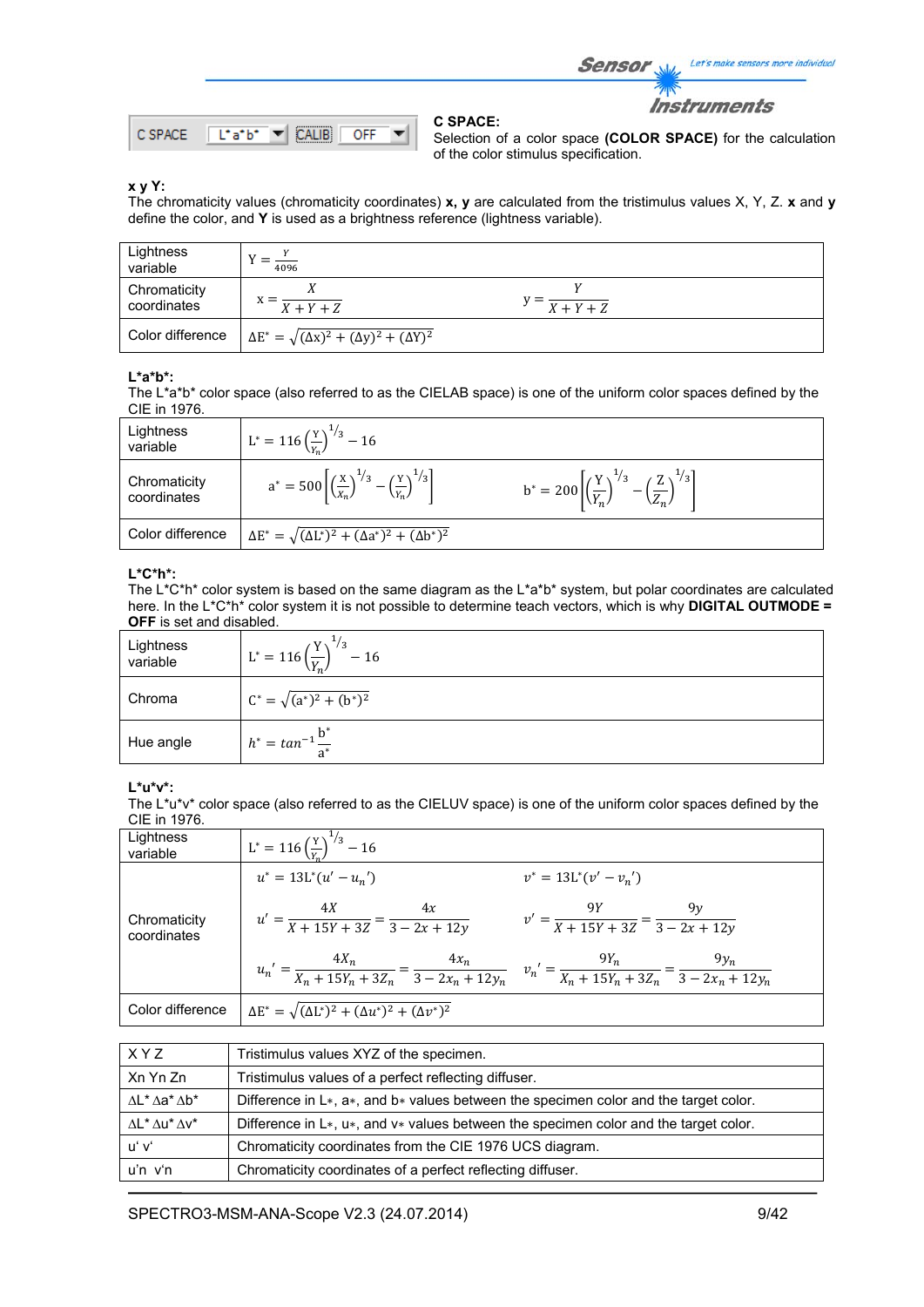|         |                                           | Let's make sensors more individua.<br><b>Sensor</b> |
|---------|-------------------------------------------|-----------------------------------------------------|
|         |                                           | <b>Instruments</b>                                  |
| C SPACE | Liatbi<br>OFF<br>$\overline{\phantom{a}}$ | CALIB:<br>The sensors are factory-calibrated.       |

**CAL=OFF** can be selected if the sensor should operate in "uncalibrated" mode**.** This can be done if the sensor should operate fast. Both **FCAL** and **UCAL** will slow down the sensor.

If the **CALIB** parameter is set to **FCAL (F**actory **CAL**ibration), the sensor operates with this factory calibration. As an alternative the user can himself calibrate the sensor to different surfaces (**U**ser **CAL**ibration). If **CALIB=UCAL** is selected, the sensor operates with the calibration made by the user.

If you select **CALIB=UCAL WB** or **FCAL WB**, white light balancing can be performed through input IN0. For this purpose the reference surface used for calibration must be placed before the sensor, and input IN0 must then be activated.

The calculated white light calibration factors are displayed in the **CALIB FACTORS OF WHITE BALANCE** table in the **SENSOR DATA** tab.

To get the white light calibration factors for **CALIB=UCAL WB,** press **GET CF** in the **CALIB** tab.

To get the white light calibration factors for **CALIB=FCAL WB,** double-click with the right mouse button on the frame in which **GET CF** is contained, and enter GETCF as password.

| ANALOG OUTMODE |                                       | OFF |    |  |
|----------------|---------------------------------------|-----|----|--|
| ANA OUT        | $INO$ L->H $\blacktriangleright$ ZOOM |     | x٦ |  |

#### **ANALOG OUTMODE:**

This function field is used to determine the signals that the sensor provides at its analog outputs.

**OFF:** No analog signal is output.

### **X Y Z:**

The tristimulus values **X, Y, Z** are acquired with 12 bit resolution. The signals therefore may have values between 0 and 4095. At the respective analog outputs these values are provided in a 0 to 10V range.

### **COLOR SPACE:**

The color coordinates of the selected **C SPACE** are scaled to 12 bit and are output as a voltage from 0 to 10 V at the respective analog outputs.

# **CS REF:**

When input IN0 is set to HI, the current **C SPACE** color coordinates are saved as 5 V reference values. This means that when the respective current **C SPACE** color value is equal to the reference value, 5 V will be output at the corresponding analog output. If the current value deviates from the reference value, this deviation is output at the corresponding analog output starting from 5 V and amplified by the **ZOOM** factor. **Example: <b>ZOOM** = x4,  $\mathbf{a}^*$ (reference) = 60,  $\mathbf{a}^*$ (current) = 70  $\rightarrow$  deviation = 10 (1 digit is approx. 2.44mV)

Output: 5 V+(10 digit \* 32 (zoom) \* 2.44 mV) = approx. 5.78 V.

The reference values are displayed in the graph window under the **C SPACE** tab.

Since the sensor only has one hardware input (IN0) this input possibility is not always available. If, for example, you select **ANA OUT = IN0 LH**, the input already is used for a controlled output of the analog signal and is no longer available for **CS REF**.

Function fields that are not available will either be hidden or deactivated.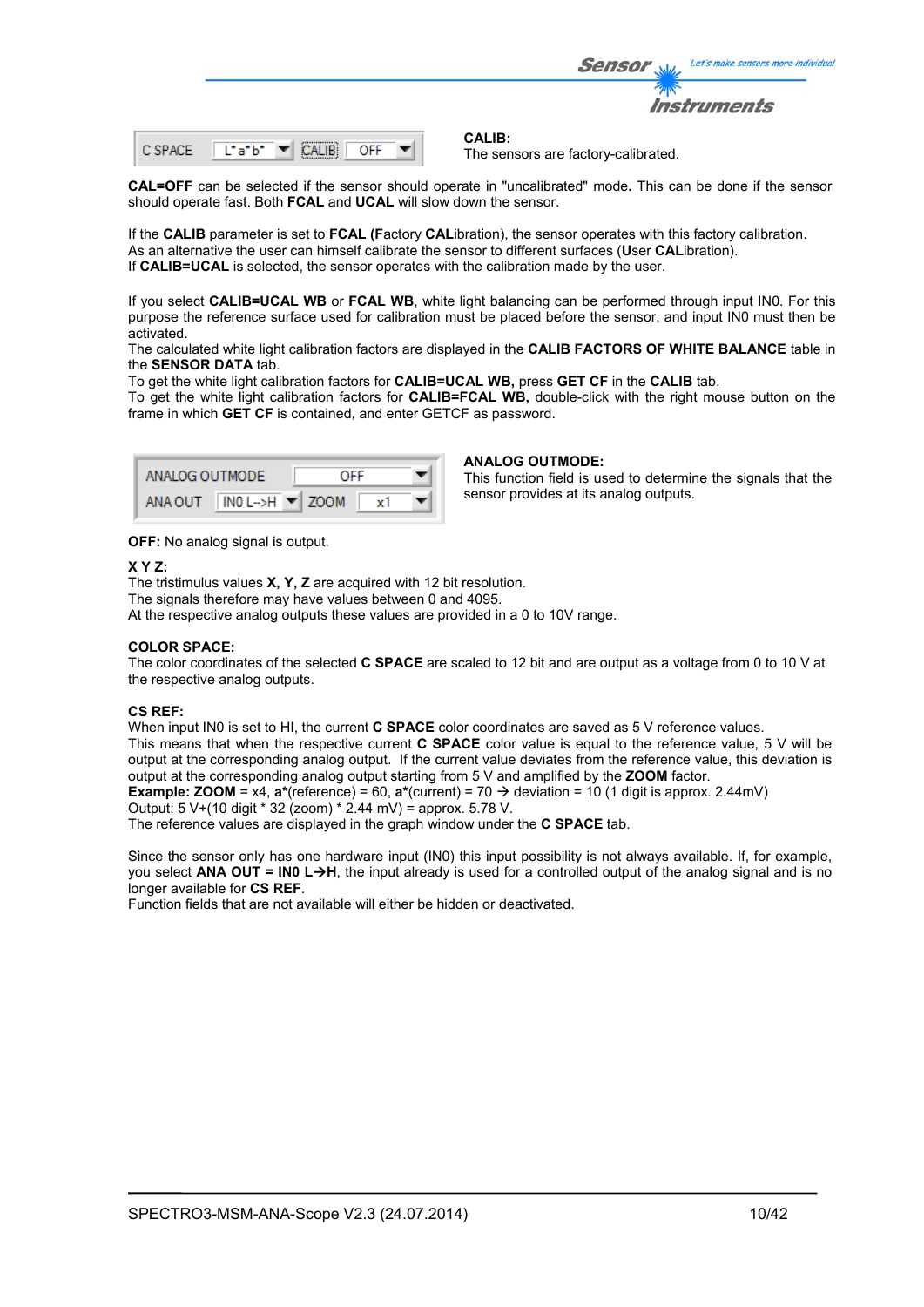Let's make sensors more individual Sensor Instruments **EVALUATION MODE:** EVALUATION MODE **BEST HIT** 

**FIRST HIT** 

EVALUATION MODE

| a"       | ь÷       |       | deltaE |  |
|----------|----------|-------|--------|--|
| $-12.46$ | $-19.40$ | 61.62 | 10.00  |  |
| $-12.46$ | $-19.40$ | 61.62 | 15.00  |  |
| $-12.46$ | $-19.40$ | 61.62 | 20.00  |  |



### EVALUATION MODE

**BEST HIT** ▼

| a.       | h*     |       | deltaE |  |
|----------|--------|-------|--------|--|
| 45.69    | 49.29  | 59.99 | 110.00 |  |
| $-51.70$ | 44.97  | 65.33 | 110.00 |  |
| $-7.56$  | -11.97 | 54.32 | 110.00 |  |



In this function field the evaluation mode at the SPECTRO-3-MSM-ANA color sensor can be set.

# **FIRST HIT:**

The currently measured color values are compared with the default values in the **TEACH TABLE**, starting with teach-color 0. If in the row-by-row comparison the current color values correspond with the teachparameters entered in the TEACH TABLE, this first "hit" in the TEACH TABLE is displayed as a color number (**C-No.**) and is output at the digital outputs (OUT0 and OUT1) according to the settings of the **OUTMODE** parameter (see **OUTMODE**).

If the current color does not correspond with any of the teach-colors, the color code **C-No.** = 255 will be set ("error status").

**Tip!** This mode is used if only one color is taught, and this color must be checked to avoid "drifting away". With the rising tolerance windows this can be detected very well, and countermeasures can be initiated, if necessary.

**Tip!** Values can be entered in a cell of the table either by double-clicking on the respective cell, or by highlighting the respective cell and then pressing F2 . **Tip!** The teach colors are only activated when the **SEND** button is pressed!

#### **BEST HIT:**

The currently measured color values are compared with the default values in the **TEACH TABLE**, starting with teach-color 0. If in the row-by-row comparison the current color values correspond with several of the teach parameters entered in the color table, the teach parameter that has the shortest distance from the current color value will be a hit.

This "hit" in the TEACH TABLE is displayed as a color number (**C-No.**) and is output at the digital outputs (OUT0 and OUT1) according to the settings of the **OUTMODE** parameter (see **OUTMODE**).

If the current color does not correspond with any of the teach-in colors, the color code **C-No.** = 255 will be set ("error status").

**Tip!** This mode is used if several colors must be separated from each other, and only certain surface fluctuations are allowed.

**Tip!** Since what you are looking for here with several "hits" is the shortest distance of the current color to the centres of the taught colors, the individual tolerance windows (circles) may overlap here. The sensor detects the "**best hit**".

**Tip!** Values can be entered in a cell of the table either by double-clicking on the respective cell, or by highlighting the respective cell and then pressing F2. **Tip!** The teach colors are only activated when the **SEND** button is pressed!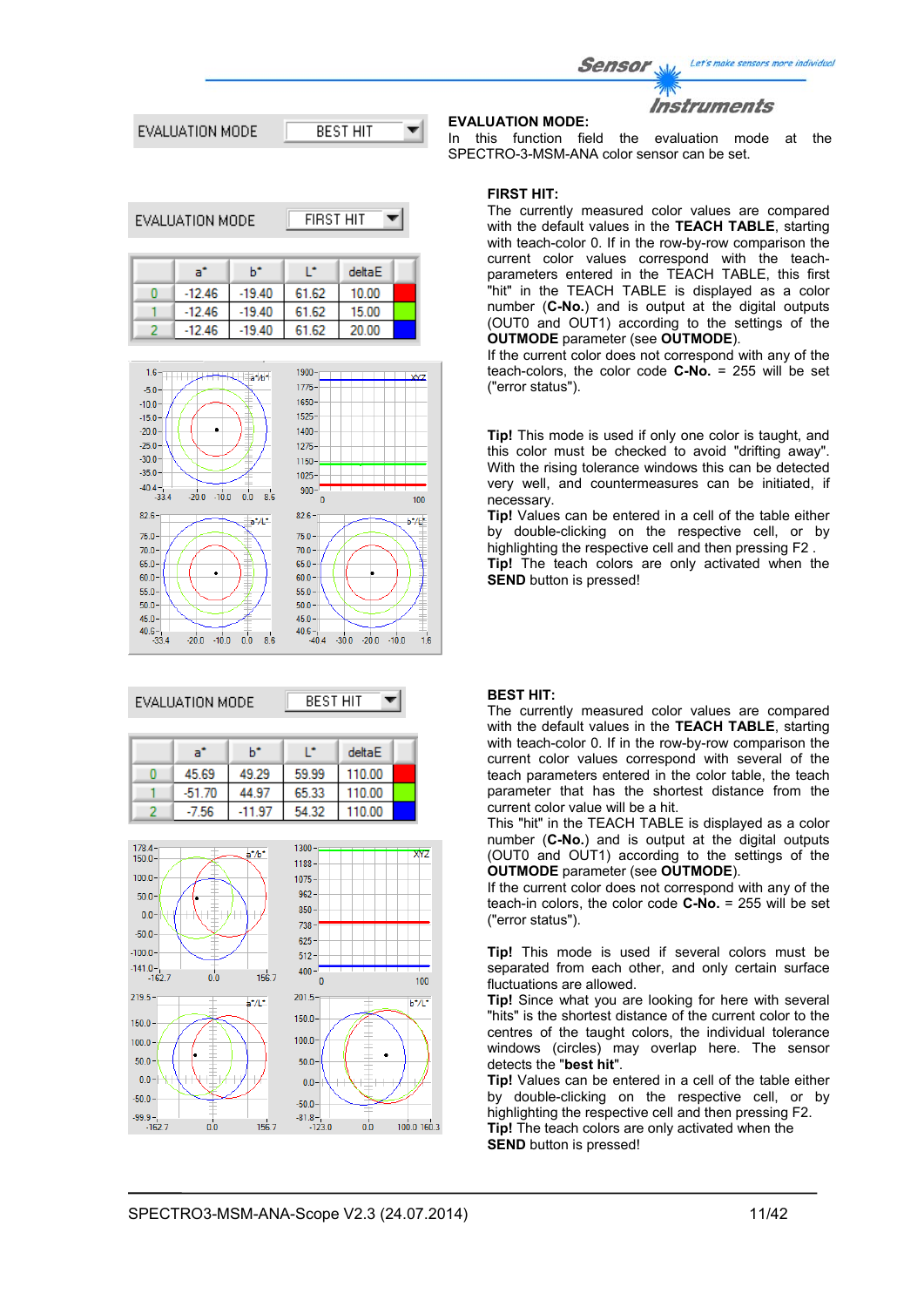

**EXT2:** Same behaviour as in EXT1 mode, with the difference that an error state (color no. = 255) will be output after the trigger input goes to LOW again.

#### **TRANS:**

Same behaviour as in **CONT.** However, in contrast to **CONT** in this mode the transmitter source will be switched off if no trigger event (IN0) is given.

| EXTEACH | OFF   |
|---------|-------|
|         | ✔ OFF |
|         | OΝ    |
|         | STAT1 |
|         | DYN1  |

#### **EXTEACH:**

In all the evaluation modes teaching of a color can be performed externally through IN0.

Sensor

**OFF:** The external TEACH feature is deactivated.

**ON:** The sensor can be taught up to 3 colors through IN0.

In **BEST HIT** evaluation mode teaching through IN0 can be performed to every individual row in the **TEACH TABLE**. With **FIRST HIT** the currently present color is taught to all the rows that are activated with **MAXCOL-No**.

# Select the function **EXTERN TEACH = ON**.

Set the power such that the sensor is not overdriven and that the signal also is not too low.

Select how many colors you want to teach externally.

Click on the **TEACH** tab to change to the **TEACH TABLE**.

Then enter the respective tolerances for the colors you want to teach.

| MAXCOL-No. |  |      |      |      | 2      |  |
|------------|--|------|------|------|--------|--|
|            |  | a°   | ь    | r    | deltaE |  |
|            |  | 0.00 | 0.00 | 0.00 | 10.00  |  |
|            |  | 0.00 | 0.00 | 0.00 | 10.00  |  |
|            |  | 0.00 | 0.00 | 0.00 | 0.00   |  |



In this example **MAXCOL-No**. = 2 was selected. This means that the sensor should find the color information that is saved in the first 2 rows of the **TEACH TABLE** by way of external teaching through IN0. Since the sensor cannot calculate its **deltaE** tolerances itself, these values must be entered once (in this example 10 in all fields) and together with **MAXCOL-No**. and **EXTEACH = ON** must be saved in the **EEPROM**.

Then select **EE** in the function field, and click on **SEND**. From now on, the PC is no longer necessary, as long as you only wish to teach colors up to the **MAXCOL-No.** and do not want to change the tolerances.

#### **INFO:**

Of course the taught colours can be viewed at any time with the PC.

Colors that are taught are stored in the **EEPROM** of the sensor, i.e. the information will not be lost when the system is turned off.

This function rather is intended for "after-teaching", because the sensor does not automatically adjust its **POWER** value.

Let's make sensors more individual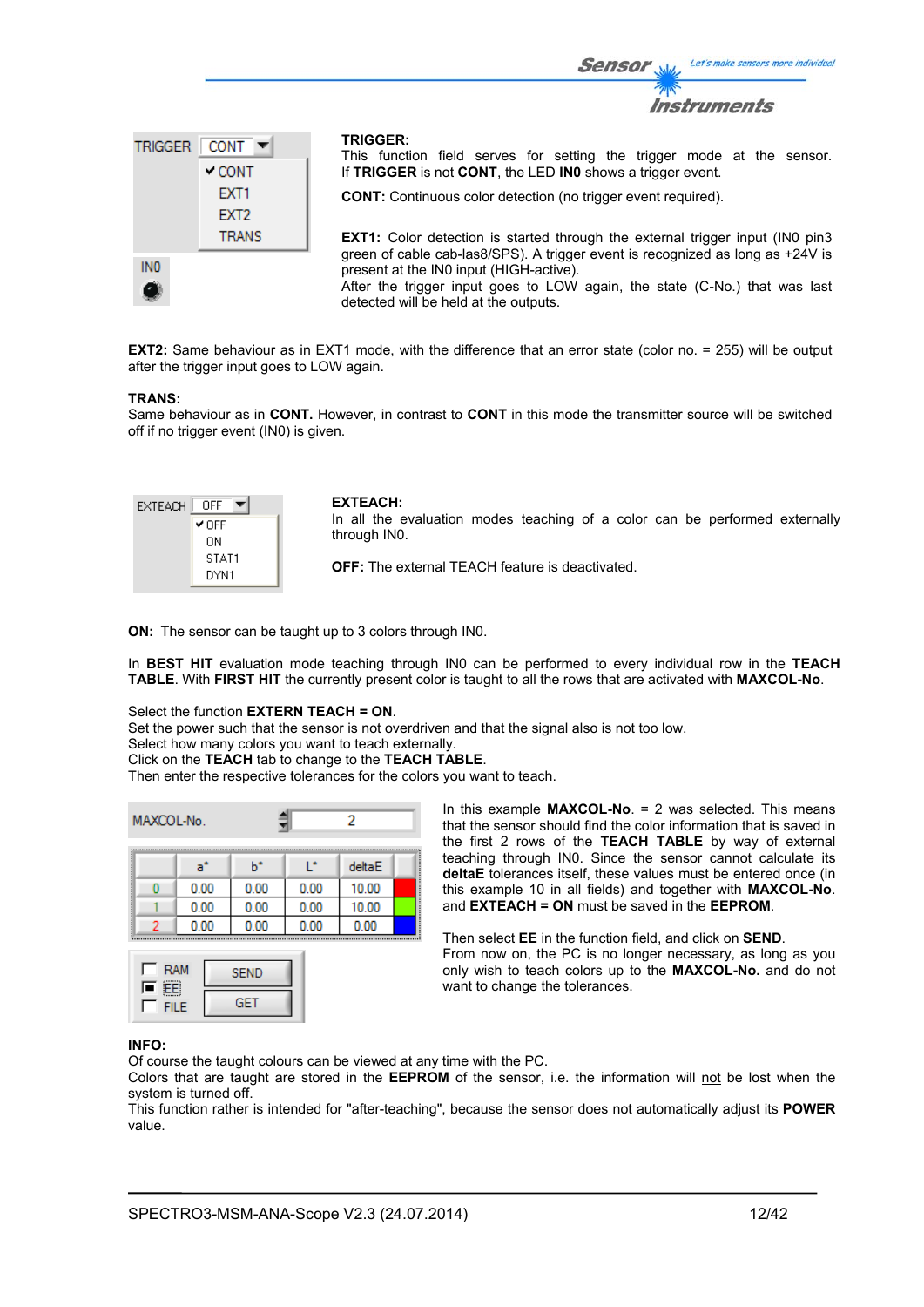# **EXTEACH=ON:**

Before the external teach-process can be started, the color to be taught must be presented to the sensor. The external teach process is started with a positive edge at IN0 (green wire). The outputs OUT0 and OUT1 alternately change their state between 0V and 24V. From now on, the user has a certain number of seconds time to inform the sensor about the position at which the color information (**X Y INT** or **siM**) should be placed in the **TEACH TABLE**. The BUSY window is the time that the user has for informing the sensor about the teach rows. It depends on the value that is set in **MAXCOL-No.** (e.g. approx. 2 seconds when **MAXCOL-No.** = 2).

The first positive edge (start edge 0) selects position 0 in the **TEACH TABLE**. Every additional positive edge selects one position higher (see table below).

#### Example:

If you wish to save the current color to position 3 in the **TEACH TABLE**, the following steps have to be performed:

- 1. Start the external TEACH process with a positive edge (0) at INO  $\rightarrow$  Position 0 is selected.
- 2. Another positive edge (1) selects position 1 in the TEACH TABLE.
- 3. Another positive edge (2) selects position 2 in the TEACH TABLE.
- 4. Another positive edge (3) selects position 3 in the TEACH TABLE.
- 5. The desired position is now selected.
- 6. When the BUSY window is over, the sensor starts the evaluation.
- 7. To teach another color  $\rightarrow$  go to pos. 1

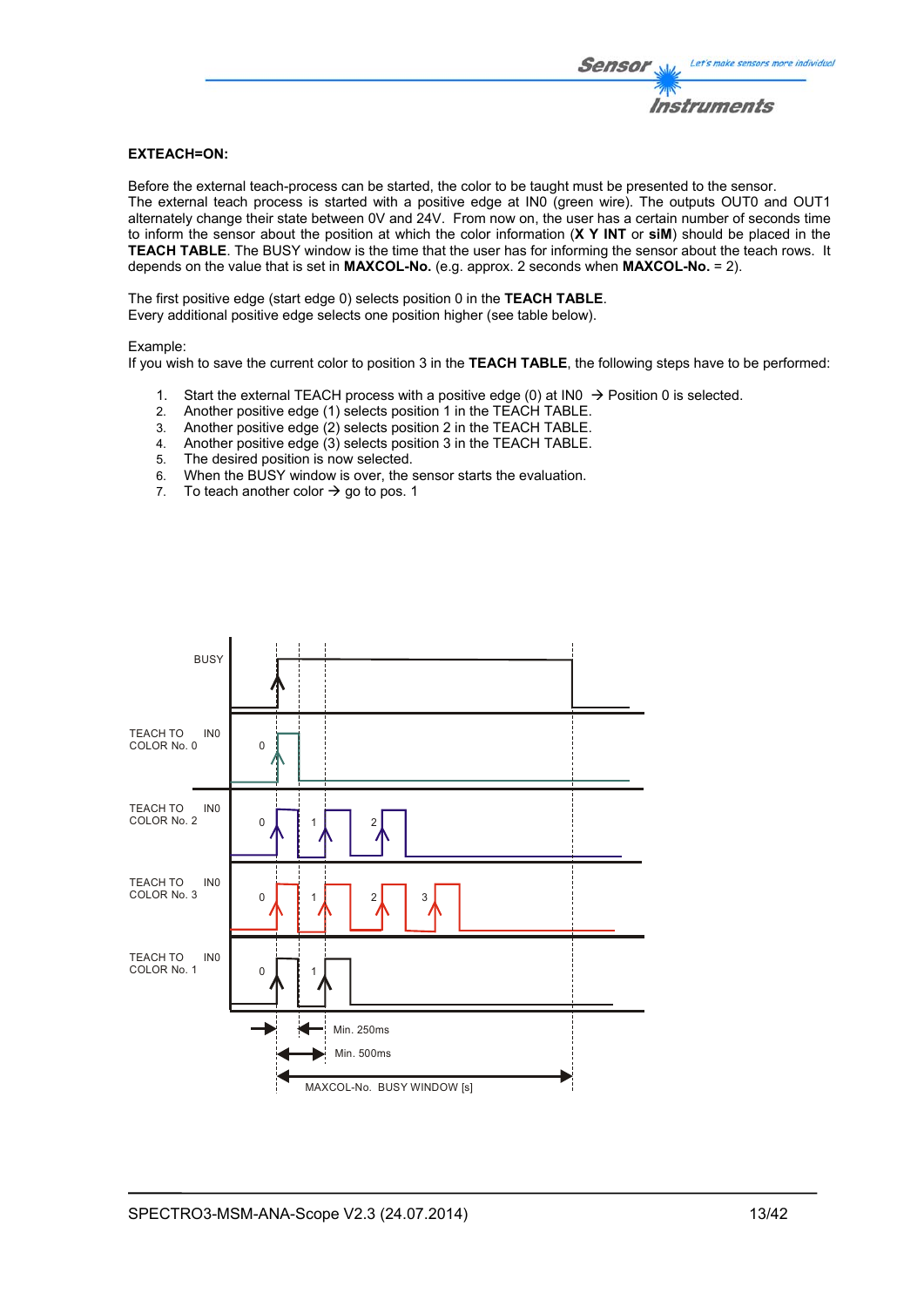|               |  | <b>Sensor</b>  | Let's make sensors more individue                              |
|---------------|--|----------------|----------------------------------------------------------------|
|               |  |                | <b>Instruments</b>                                             |
| <b>INTLIM</b> |  | <b>INTLIM:</b> | An intensity limit ago he got in this sait have 16 the sympany |

An intensity limit can be set in this edit box. If the current a d intensity **(X+Y+Z)/3** arriving at the receiver unit falls below this

limit, color evaluation will no longer be performed, and an error state will be output.

#### **Attention: ERROR STATE if: (X+Y+Z)/3 < INTLIM**

| MAXCOL-No. |  |  |
|------------|--|--|

#### **MAXCOL-No.:**

This function field serves for setting the number of colors to be checked.

#### With **OUTMODE = BINARY** a maximum of 3 colors can be taught.

With **OUTMODE = DIRECT HI** or **DIRECT LO** a maximum of 2 colors can be taught.

The numerical value set here determines the currently possible scanning rate of the color sensor. The less the colors to be checked, the faster the operation of the sensor. The numerical value set here refers to the number of rows (starting with row 0) in the **TEACH TABLE**  $(\rightarrow 2.4$  Tab TEACH TABLE).

| DIGITAL OUTMODE | DIRECT HI |  |
|-----------------|-----------|--|
|                 |           |  |

#### **DIGITAL OUTMODE:**

This group of buttons offers the method of how to control the 2 digital outputs.

### **OFF:**

No digital signal is output. All the corresponding function fields are hidden.

#### **DIRECT:**

In this mode the maximum number of colors to be taught is 2.

If in this row-by-row comparison the current color values correspond with the teach-in parameters entered in the TEACH TABLE, this color in the TEACH TABLE is displayed as a color number (C-No.) and is sent **direct** to the digital outputs (OUT0 and OUT1).

#### **DIRECT HI:**

If **DIRECT HI** is activated, the respective digital output is set to HIGH. If the current color does not correspond with any of the teach-in colors, all digital outputs are set to LOW.

# **DIRECT LO:**

If **DIRECT LO** is activated, the specially digital output is set to LOW, while the other ones are set to HIGH. If the current color does not correspond with any of the teach-in colors, all digital outputs are set to HIGH.

# **BINARY HI:**

If in the row-by-row comparison the current color values correspond with the teach-parameters entered in the color table, this "hit" in the color table is displayed as a color number (C-No.) and is provided at the digital outputs (OUT0 and OUT1) as a **bit pattern**.

A maximum of 3 colors can be taught.

#### **BINARY LO:**

Same function as **BINARY HI,** but the **bit pattern** is output inversely.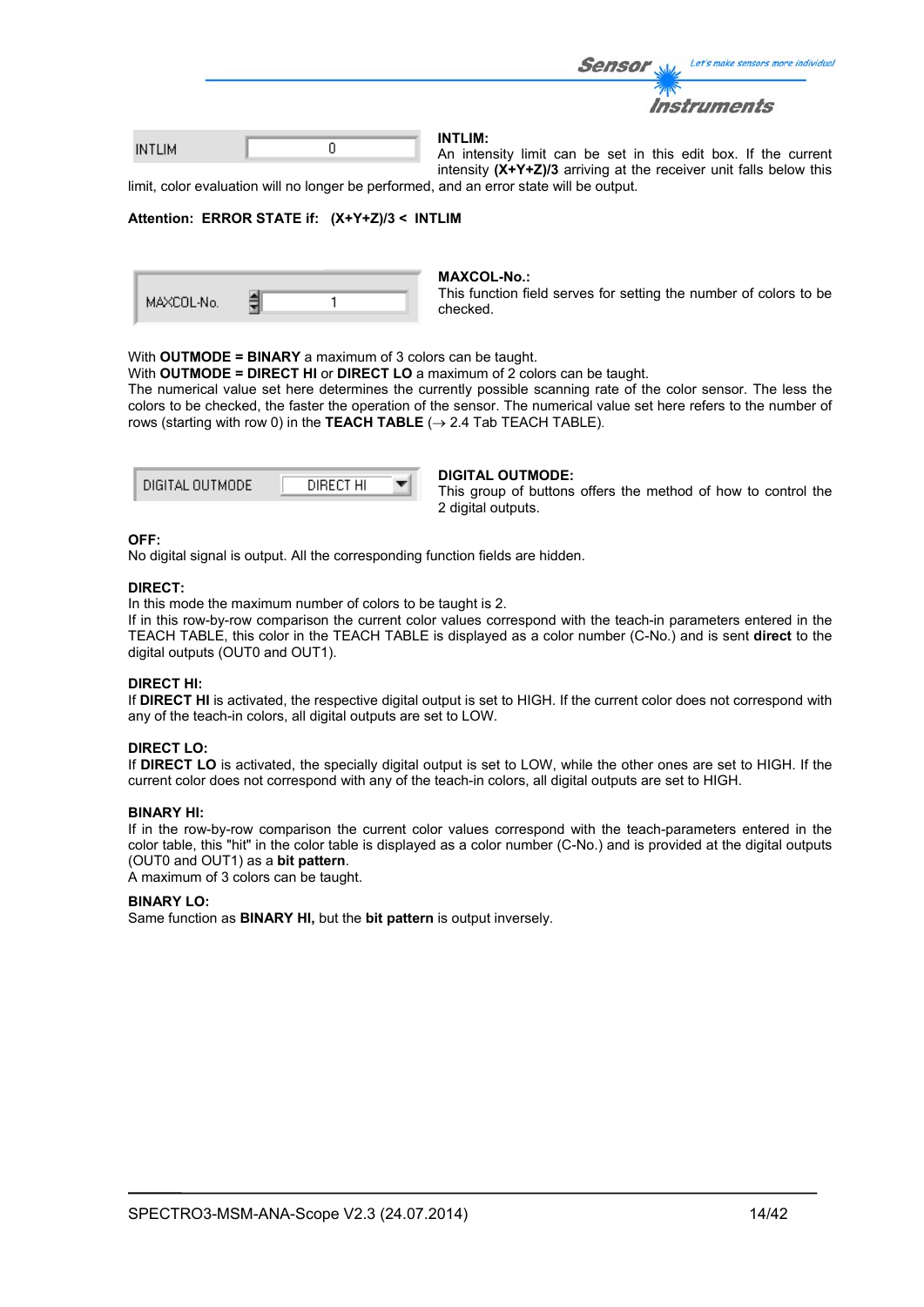

# **2.3 Graphical display elements**

### Tab **XYZ:**

Display of the current raw signals (tristimulus values) **X, Y, Z** of the 3-fold receiver.



#### Tab **C SPACE:**

Line graph display of the color coordinates of the color space selected under **C SPACE**.

![](_page_14_Figure_7.jpeg)

#### Tab **C SPACE 3D:**

Display of the taught color coordinates and of the current color position. For improved representation the color sphere in space is shown from three sides.

![](_page_14_Figure_10.jpeg)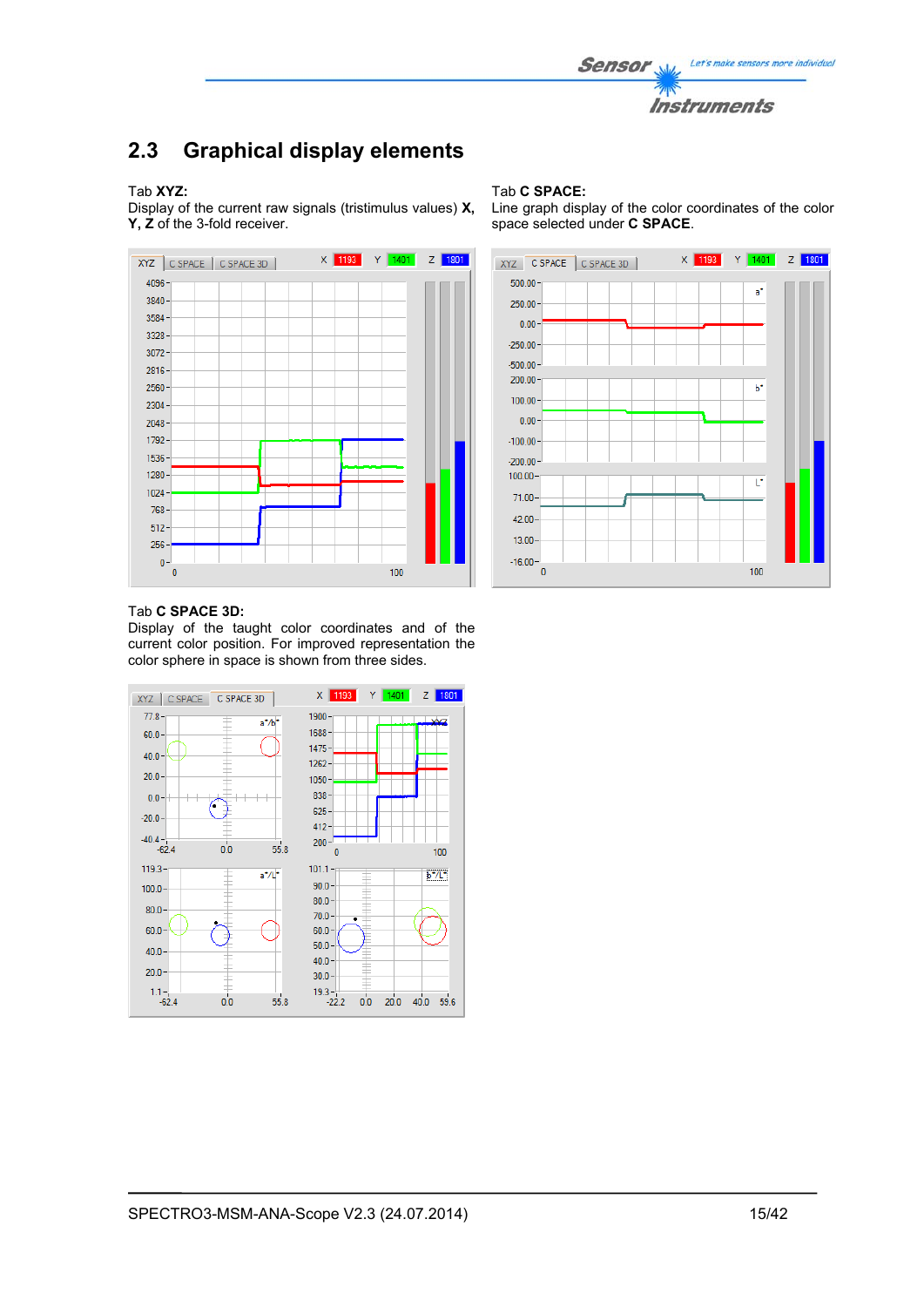![](_page_15_Picture_0.jpeg)

![](_page_15_Picture_1.jpeg)

These numerical value displays show the color coordinates and brightness values that are calculated from the tristimulus values **X, Y, Z**.

Calculation is performed as described in **C SPACE**.

| delta a*             | delta u <sup>r</sup> | delta x |
|----------------------|----------------------|---------|
| 0.10                 | 0.01                 | 0.0004  |
| delta b <sup>*</sup> | delta v*             | delta y |
| 0.08                 | 0.15                 | 0.0097  |
| delta L <sup>*</sup> | delta L <sup>*</sup> | delta Y |
| 0.05                 | 0.06                 | 0.0007  |

These numeric value displays show the deviations of the individual color coordinates and of the brightness value of the current surface from the "color hit" (C-No:) in the teach table.

The values are calculated on the PC user interface and not in the sensor, and are only shown in these displays.

![](_page_15_Picture_7.jpeg)

### **delta E:**

This display shows the color distance from a color hit.

Calculation is performed as described in **C SPACE**.

In **FIRST HIT** evaluation mode **delta E** is equal to the distance from a color hit. If there was no color hit, **delta E** is calculated in relation to the last valid color in the color table (depending on **MAXCOL-No**.)

In **BEST HIT** evaluation mode **delta E** also is equal to the distance from a color hit. However, if there was no color hit, **delta E** has the value -1.00.

This also applies if the current intensity **(X+Y+Z)/3** falls below the **INTLIM** parameter.

![](_page_15_Picture_14.jpeg)

#### **C-No.:**

This numerical value output field shows the currently detected color number according to the entry in the **TEACH TABLE**. The currently detected color number is sent to the digital outputs OUT0 and OUT1 as a corresponding bit pattern.

A value of 255 means that none of the taught colors was detected.

A double-click on the display will open a larger display window.

| INO |
|-----|
| ĸ   |

**IN0:** 

This LED display visualises the status of input IN0. If 0 V is applied at the input, the LED is black. If 24 V is applied at the input, the LED is green. This display only is visible if the input is used.

![](_page_15_Picture_22.jpeg)

### **TEMP:**

This display shows the temperature in the sensor housing. The display does **NOT** show degrees Celsius or Fahrenheit.

**Please note: The above-mentioned output fields are only updated when data transfer between PC and sensor is active (GO button pressed).**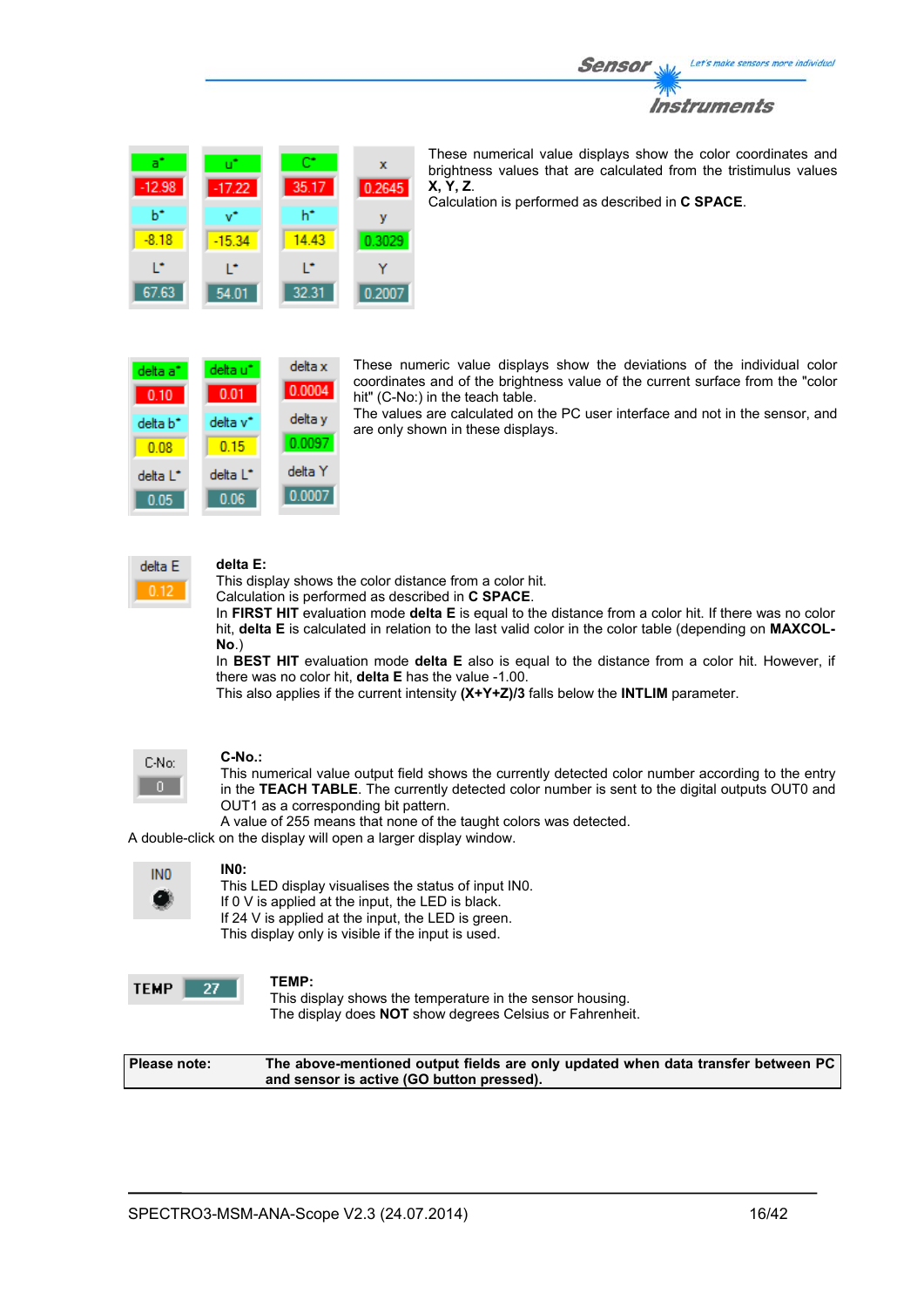![](_page_16_Picture_0.jpeg)

# **2.4 Tab TEACH**

When the **GO** button is pressed, data transfer from the sensor to the PC is started. The tristimulus values **X, Y, Z** and the calculated color coordinates and brightness values are shown in the displays and in the graphic windows.

![](_page_16_Figure_3.jpeg)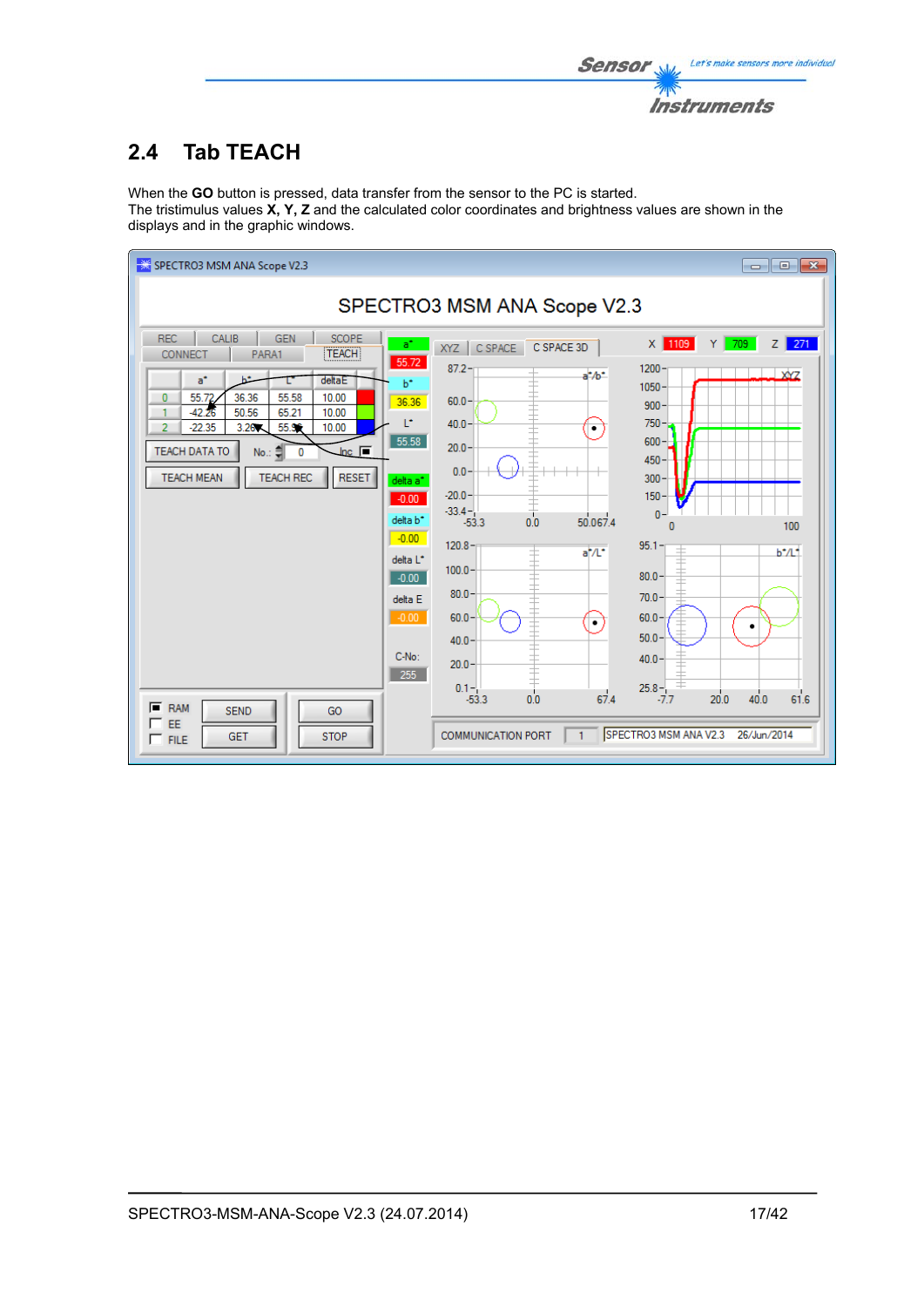Let's make sensors more individual Sensor Instruments

| <b>REC</b>                                                                                 | <b>CONNECT</b> | CALIB   | <b>GEN</b><br>PARA1 |        | <b>SCOPE</b><br><b>TEACH</b> |
|--------------------------------------------------------------------------------------------|----------------|---------|---------------------|--------|------------------------------|
|                                                                                            | a*             | ь       | r                   | deltaE |                              |
| Ω                                                                                          | $-24.69$       | $-7.42$ | 53.10               | 10.00  |                              |
|                                                                                            | $-42.39$       | 42.04   | 61.80               | 10.00  |                              |
| 2                                                                                          | 0.00           | 0.00    | 0.00                | 0.00   |                              |
| <b>TEACH DATA TO</b><br>$\overline{\mathsf{Inc}}$ $\overline{\blacksquare}$<br>No.: 훼<br>2 |                |         |                     |        |                              |
| <b>RESET</b><br><b>TEACH REC</b><br><b>TEACH MEAN</b>                                      |                |         |                     |        |                              |

#### **TEACH:**

Click on the **TEACH** tab to open a window where you can teach colors to the **TEACH TABLE**.

#### **Please note: The teach colors must be sent to the sensor by clicking on SEND.**

The **TEACH TABLE** is organised in rows, i.e. the individual parameters for the teach colors are listed side by side in the respective row.

The sensor can work with up to 3 teach colors. The number of the respective teach color is shown in the left column of the table. Only rows with a green number are used for evaluation by the

sensor. The number of rows to be used is defined with **MAXCOL-No.**.

After a click on **TEACH DATA TO** the currently displayed color coordinates and the brightness value are written to the row in the **TEACH TABLE** that is selected under **No.:**. A color tolerance **(delta E)** also is defined. If necessary, the tolerances and the teach values can be changed by double-clicking on the respective field with the left mouse button (or by pressing F2) and then entering a numerical value with the PC keyboard.

If **Inc:** is activated and you click on the **TEACH DATA TO** button, the input field **No.:** will be automatically incremented (increased) by 1, i.e. the next row in the **TEACH TABLE** will be selected.

A click on **RESET TABLE** resets the **TEACH TABLE** (RESET value = 0).

| L*<br>deltaE<br>ы<br>$a^*$<br>$-7.42$<br>53.10<br>$-24.69$<br>12.00<br>n<br>$-42.39$<br>42.04<br>61.80<br>12.00<br>0.00<br>0.00<br>0.00<br>0.00 | It is possible to edit several cells at the same time.<br>For this purpose the cells that should be changed must be selected. |
|-------------------------------------------------------------------------------------------------------------------------------------------------|-------------------------------------------------------------------------------------------------------------------------------|
| Help                                                                                                                                            | Right-click with the mouse to open a pop-up menu.                                                                             |
| Set selection to<br>Increment selection with                                                                                                    | Use Set selection to if you wish to fill several cells in the TEACH TABLE<br>with a certain value.                            |
| <b>Reset selection</b>                                                                                                                          | Use <b>Increment selection with</b> if you wish to enter increasing tolerance<br>values                                       |
| Teach tolerance off                                                                                                                             | The upper left cell is the starting value.                                                                                    |
| Teach tolerance on                                                                                                                              | Starting from this cell the following cells will be increased by the value that<br>is entered in the pop-up menu.             |
| VALUE!<br>$\mathbf{x}$                                                                                                                          | Use <b>Reset selection</b> to set the selected cells to 0.                                                                    |
| Insert a cell value!                                                                                                                            | When TEACH DATA TO is used the software suggests tolerance values<br>and writes these values to the <b>deltaE</b> column.     |
| 112                                                                                                                                             | This function can be switched on and off with <b>Teach tolerance off</b> and<br>Teach tolerance on.                           |
| ок                                                                                                                                              | A click on <b>Help</b> will open a pop-up window that provides explanations of<br>the individual functions.                   |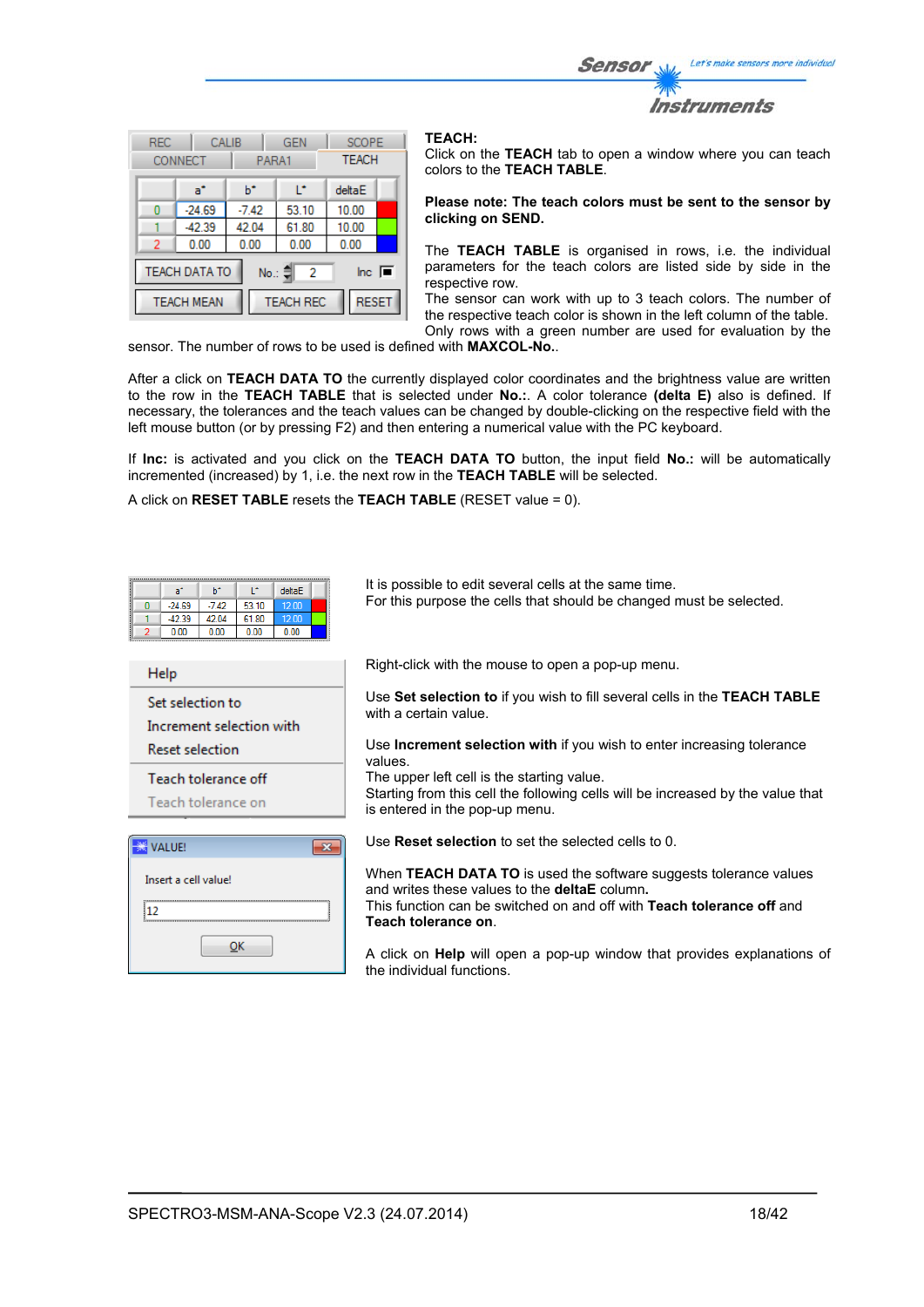![](_page_18_Picture_0.jpeg)

The following panel will be displayed after a click on **TEACH MEAN VAL**.

![](_page_18_Figure_2.jpeg)

After a click on **GO,** data are automatically obtained from the sensor and displayed.

A click on the **CAPTURE** button enters a parameter frame in the table.

The **COUNTER** display field shown how many frames have already been recorded.

The last frames that were entered in the table can be deleted again by pressing **UNDO**.

**RESET TABLE** sets the whole table back to 0.

After every activation of **CAPTURE**, **UNDO**, or **RESET TABLE**, the mean values for the individual parameters are calculated automatically and are displayed in the mean value table.

Furthermore, a maximum color tolerance **delta E** is formed with respect to the mean values.

When the **TEACH TO TABLE** button is pressed, the respective mean values are taught to the row in the **TEACH TABLE** that is selected under **No.:**.

A click on the **CLOSE** button will take you back to the main panel.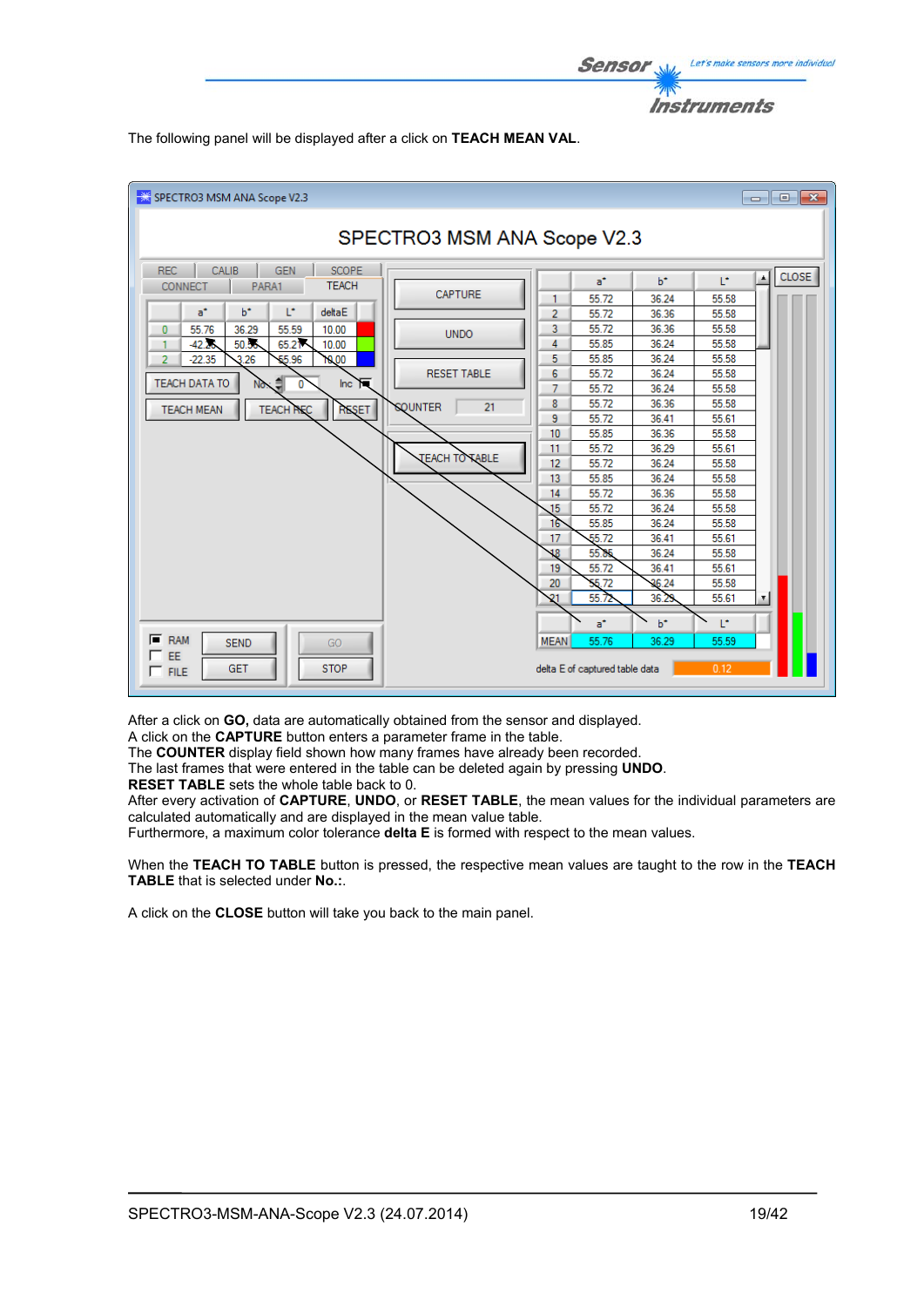Let's make sensors more individual **Sensor** Instruments

A click on the button **TEACH REC VAL** (**teach recorded values**) opens a panel which, after a click on the **START** button, starts to record data and display them in the three graphs. This function is useful if the material to be detected cannot be directly placed in front of the sensor, for example because it is transported on a conveyor belt that cannot be stopped or cannot be exactly stopped at the position required for teaching. After some time, area centres will become apparent that can be assumed to be the objects to be taught. The screenshot below shows 3 of these positions.

After a click on **STOP** the cursor can then be positioned on such an area centre in any of the graphs. The cursor will be automatically positioned in the other two graphs.

With **TEACH TO TABLE** the current cursor position can then be transferred to the **TEACH TABLE**. Teaching will be performed to the row that is set under **No.:**.

**RESET** can be used to reset the graphs and the counter. **CLOSE** takes you back to the main panel.

![](_page_19_Figure_5.jpeg)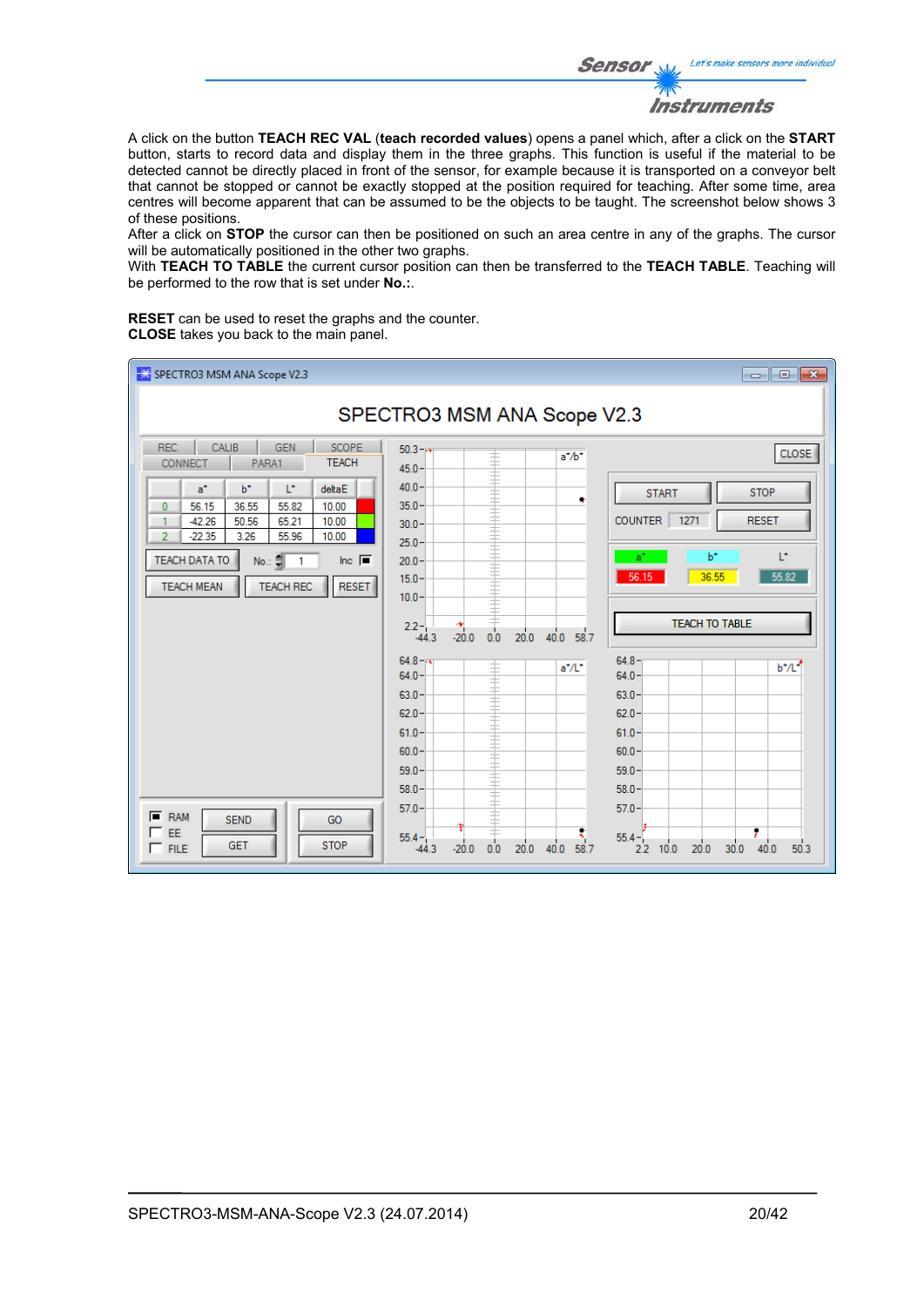![](_page_20_Picture_0.jpeg)

# **2.5 Tab GEN**

![](_page_20_Picture_2.jpeg)

# 500000000000000000000000 More...

### **GEN:**

A click on **GEN** opens a display of the current temperature value **TEMP** in the sensor housing. The display is **NOT** in degrees Celsius or Fahrenheit.

In the GEN tab you also can manually select the row colors in which the individual tolerance circles are displayed, or let the system set these colors automatically based on the colors detected by the system.

Furthermore, designations for the individual rows can be entered in the **SPECIFICATION** table. These designations are saved on the PC's hard disk and can be loaded again, if necessary.

If **SET ROW COLOR** is set to **MANUALLY**, the row color that should be changed must be set under **SELECT ROW**.

A click on the colored area of **SELECT COLOR** opens a color palette where the desired color can be selected.

After a click on the **SET** button, the color will be displayed in the 6th column and the selected row of the **TEACH TABLE**.

If **SET ROW COLOR** is set to **AUTOMATICALLY**, the system will automatically calculate the corresponding row color, display the color in a color display beside the graph and, after a click on **TEACH DATA TO**, automatically insert it in the corresponding row.

The **SAVE TO FILE** and **GET FROM FILE** functions allow you to save specified row color arrays and the **SPECIFICATION** table on the hard disk, or to load previously saved arrays.

A click on **RESET** resets the colors to a default value.

When the software is started again, the **ROW COLOR** table and the **SPECIFICATION** table that were active when the software was closed are automatically loaded again.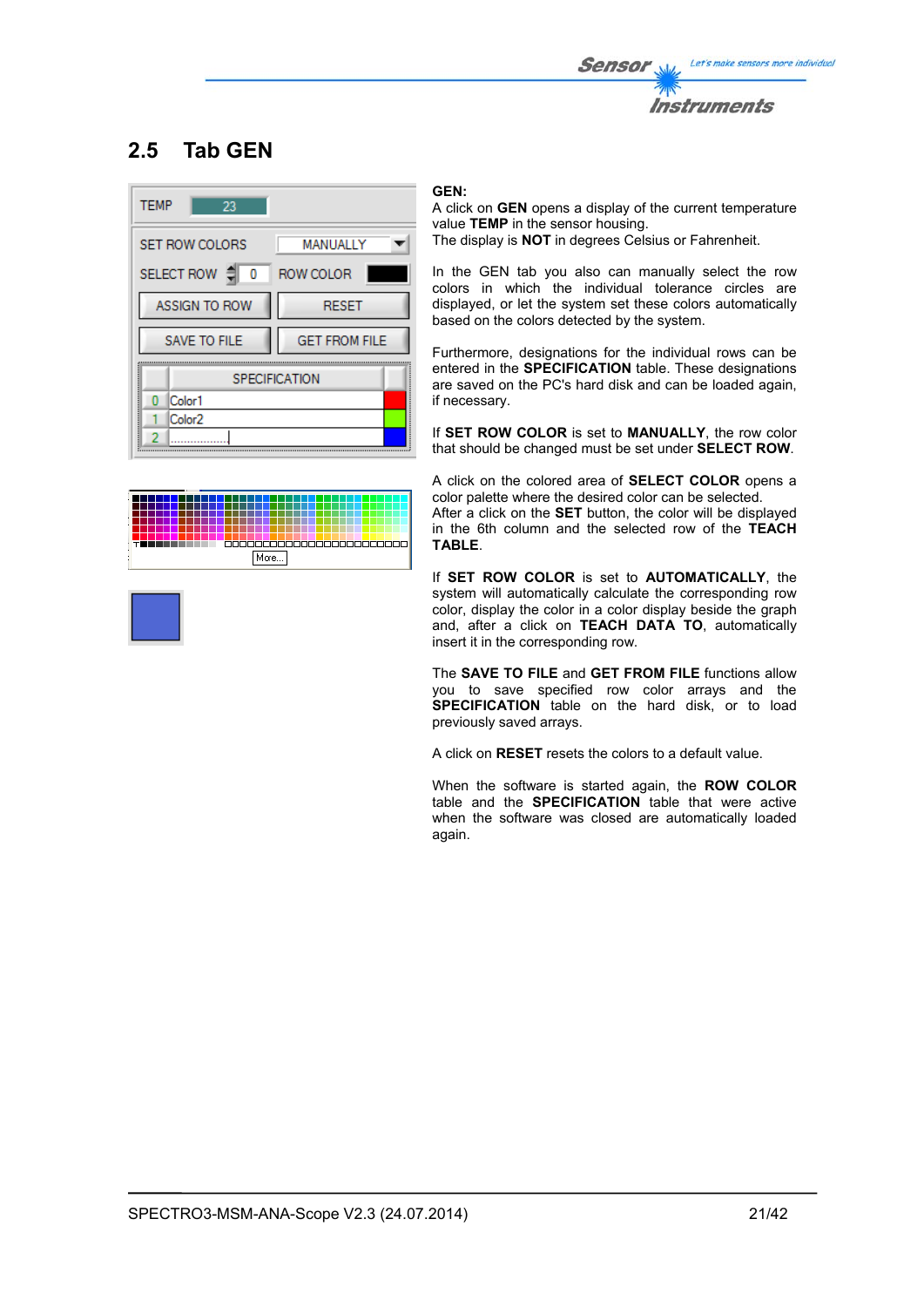# **2.6 Tab REC**

The SPECTRO3-MSM-ANA-Scope software includes a data recorder that makes it possible to save the data acquired and calculated by the sensor with a time stamp. The recorded file is saved to the hard disk of the PC and can then be evaluated with a spreadsheet program.

The following steps describe how data frames are recorded with the recorder:

### **Step 1:**

When the **REC** button is pressed, the following window will be displayed:

When the **SHOW GRAPH** button is pressed, a panel will be displayed that allows the user to monitor the different signals.

The individual signals can be activated from the **SIGNAL** drop-down menu.

| SPECTRO3 MSM ANA Scope V2.3                                                                         |                                |                    |    |                      |               |               |            |                             | $\begin{array}{ c c c c c }\hline \multicolumn{1}{ c }{\multicolumn{1}{c }{\hspace{-1.4ex}}\hline \multicolumn{1}{c }{\hspace{-1.4ex}}\hline \multicolumn{1}{c }{\hspace{-1.4ex}}\hline \multicolumn{1}{c }{\hspace{-1.4ex}}\hline \multicolumn{1}{c }{\hspace{-1.4ex}}\hline \multicolumn{1}{c }{\hspace{-1.4ex}}\hline \multicolumn{1}{c }{\hspace{-1.4ex}}\hline \multicolumn{1}{c }{\hspace{-1.4ex}}\hline \multicolumn{1}{c }{\hspace{-$ |
|-----------------------------------------------------------------------------------------------------|--------------------------------|--------------------|----|----------------------|---------------|---------------|------------|-----------------------------|-----------------------------------------------------------------------------------------------------------------------------------------------------------------------------------------------------------------------------------------------------------------------------------------------------------------------------------------------------------------------------------------------------------------------------------------------|
| SPECTRO3 MSM ANA Scope V2.3                                                                         |                                |                    |    |                      |               |               |            |                             |                                                                                                                                                                                                                                                                                                                                                                                                                                               |
| PARA1<br><b>CONNECT</b><br><b>TEACH</b><br><b>REC</b><br><b>GEN</b><br><b>CALIB</b><br><b>SCOPE</b> | SIGNAL<br>x                    | X.<br>$\mathbf{0}$ | Y  | Z.<br>$\overline{0}$ | $a^*$<br>0.00 | $b^*$<br>0.00 | L*<br>0.00 | <b>TEMP</b><br>$\mathbf{0}$ | CLOSE <sup></sup>                                                                                                                                                                                                                                                                                                                                                                                                                             |
| <b>AUTO LIMITED</b><br>RECORD MODE<br>$\overline{\phantom{a}}$                                      | 4096<br>$3800 -$               |                    |    |                      |               |               |            |                             |                                                                                                                                                                                                                                                                                                                                                                                                                                               |
| RECORD-TIME INTERVAL [sec]<br>1.00                                                                  | $3600 -$<br>$3400 -$           |                    |    |                      |               |               |            |                             |                                                                                                                                                                                                                                                                                                                                                                                                                                               |
| 1000<br>RECORD VALUES (MAX 32767)                                                                   | $3200 -$<br>$3000 -$           |                    |    |                      |               |               |            |                             |                                                                                                                                                                                                                                                                                                                                                                                                                                               |
| TOTAL RECORD TIME (days hours min sec)<br>$\mathbf{0}$<br>$\overline{0}$<br>16<br>40.00             | 2800<br>$2600 -$<br>$2400 -$   |                    |    |                      |               |               |            |                             |                                                                                                                                                                                                                                                                                                                                                                                                                                               |
| <b>REMAINING</b><br><b>RECORDED</b><br>$\mathbf{0}$<br>1000                                         | 2200<br>$2000 -$               |                    |    |                      |               |               |            |                             |                                                                                                                                                                                                                                                                                                                                                                                                                                               |
| <b>START RECORD</b><br><b>STOP RECORD</b>                                                           | $1800 -$<br>$1600 -$           |                    |    |                      |               |               |            |                             |                                                                                                                                                                                                                                                                                                                                                                                                                                               |
| ID                                                                                                  | $1400 -$<br>$1200 -$           |                    |    |                      |               |               |            |                             |                                                                                                                                                                                                                                                                                                                                                                                                                                               |
| SHOW GRAPH<br>SELECT RECORD FILE<br>d:\Mist\RecordFile.dat                                          | $1000 -$<br>$800 -$<br>$600 -$ |                    |    |                      |               |               |            |                             |                                                                                                                                                                                                                                                                                                                                                                                                                                               |
| $F$ RAM<br><b>SEND</b><br>GO                                                                        | $400 -$<br>$200 -$             |                    |    |                      |               |               |            |                             |                                                                                                                                                                                                                                                                                                                                                                                                                                               |
| EE<br><b>STOP</b><br><b>GET</b><br>$\Gamma$ FILE                                                    | $0 -$<br>o                     | 10                 | 20 | 30                   | 50<br>40      | 60            | 70<br>80   | 90                          | 100                                                                                                                                                                                                                                                                                                                                                                                                                                           |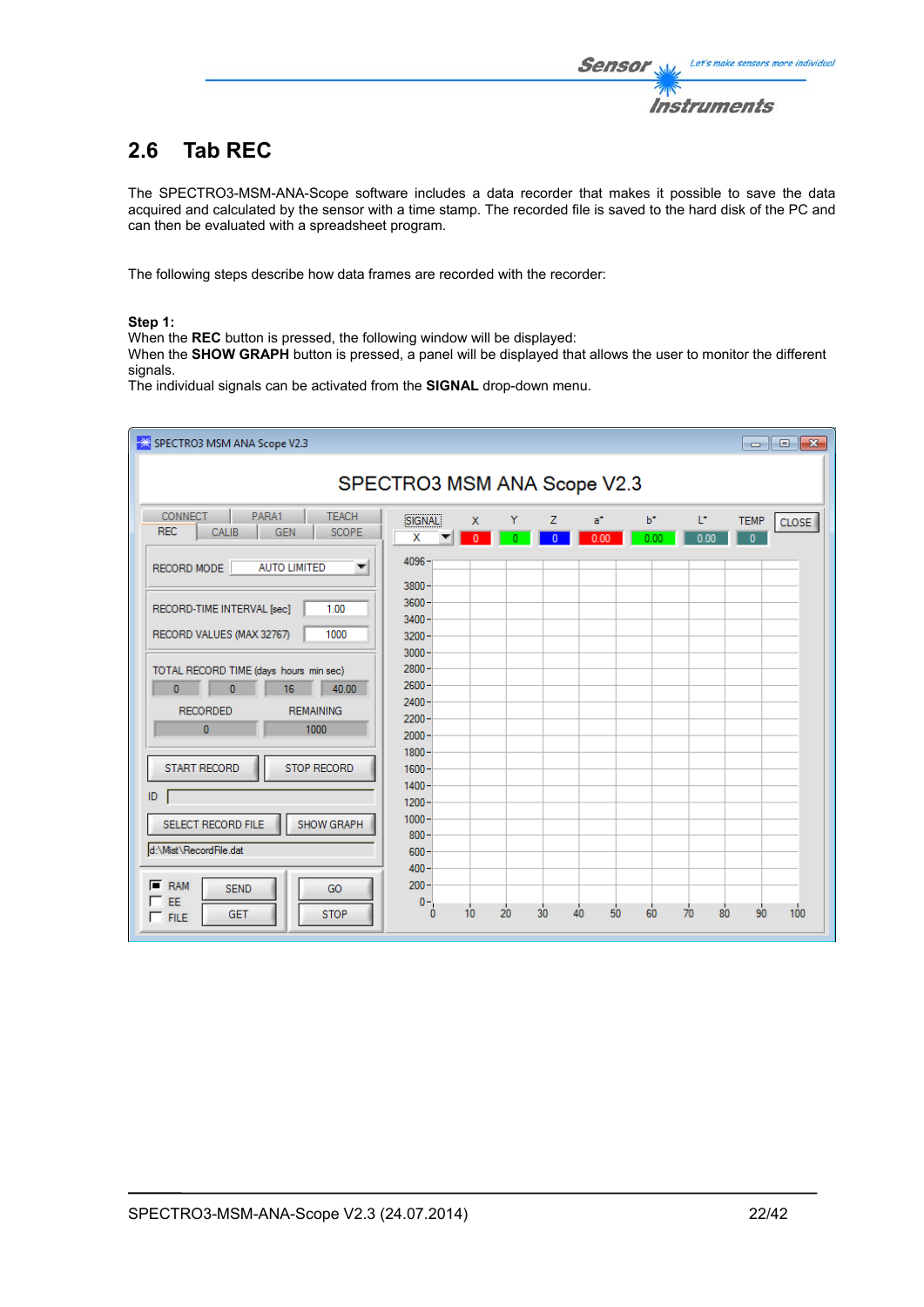![](_page_22_Picture_0.jpeg)

![](_page_22_Picture_1.jpeg)

#### **Step 2:**

If you want to automatically record several data frames, please select **AUTO LIMITED** under **RECORD MORE**. Enter a time interval for recording under **RECORD-TIME INTERVAL [sec]**, in this example: 1, i.e. a new value is called from the sensor every second). Then enter the maximum number of values you wish to record in the **RECORD VALUES [MAX 32767]** field. Please note: Recording can also be stopped earlier by clicking **STOP RECORD**, the data recorded so far will not be lost.

The **TOTAL RECORD TIME** field indicates how long recording will take (in days, hours, minutes, and seconds) if all data are recorded.

#### **Step 3:**

By pressing the button **SELECT RECORD FILE** a file can be selected in which the data frame will be stored. If you select an already existing file name, you will be asked whether you want to overwrite the existing file or not.

**Step 4:** 

Pressing the **START RECORD** button starts automatic data recording.

The recorder starts to record data, and the button **START RECORD** is red to indicate that recording is active. The respective data frames are shown in the display windows.

In the two display fields **RECORDED** and **REMAINING** you can check how many data frames have been recorded, and how many frames remain to be recorded.

#### **Please note:**

**During recording the two input fields RECORD-TIME INTERVAL and VALUES TO BE RECORDED are inactive.**

#### **Step 5:**

When as many data frames as set under **RECORD VALUES [MAX 32767]** have been recorded, or when the **STOP AUTO RECORD** button is pressed, a pop-up window will appear which confirms that the file is stored.

If you want to record an unlimited number of data, select the **AUTO UNLIMITED** function under **RECORD MORE**. Then select the desired recording interval and press **START RECORD**.

If you want to record data "manually", select the **MANUAL RECORDING** function under **RECORD MORE**. You can start reading data from the sensor by pressing the **GO** button. These data are visualised in the display window. Pressing the **CAPTURE DATA FRAME** button saves a data frame in the file that was selected under **SELECT RECORD FILE**. The **RECORDED** field shows the sum of the frames already recorded.

If **AUTO TRIGGERED** is selected under **RECORD MORE**, and **TRIGGER = EXT1, EXT2,** or **TRANS** is selected, the sensor will automatically send a data frame after each drop of the trigger when **START RECORD** is pressed. This data frame is captured and recorded by the recorder.

Pressing the **STOP RECORD** button terminates the automatic sending function of the sensor again.

#### **Please note:**

**When you press START RECORD, the file that is selected under SELECT RECORD FILE will be deleted. With RECORD FRAME MANUALLY, the file will be created if it does not already exist. If the file already exists, the data are added to the existing file.**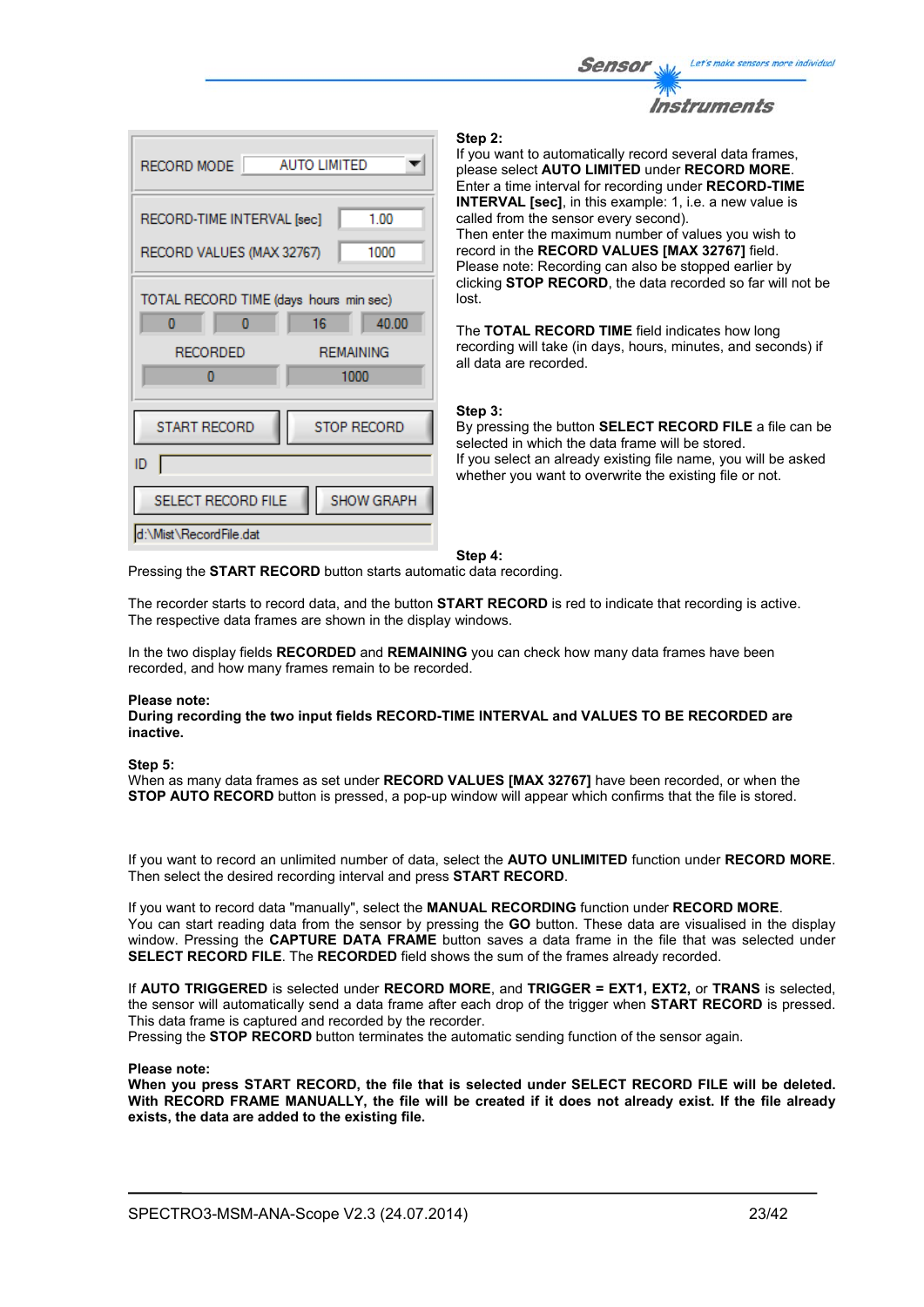The sensors are factory-calibrated. If the **CALIB** parameter is set to **FCAL (F**actory **CAL**ibration), the sensor operates with this factory calibration.

As an alternative the user can himself calibrate the sensor to different surfaces (**U**ser **CAL**ibration). If **CALIB=UCAL** is selected, the sensor operates with the calibration made by the user.

Calibration is performed by using different surfaces with known color coordinates and brightness values. A ColorChecker™ table is available as an alternative. This table has 24 color fields according to the CIE STANDARD.

A click on **CALIB** will open the following window:

| SPECTRO3 MSM ANA Scope V2.3<br>- 0 X                                                                                                                                                                                                                                                                                                                                                                                                                                                                                                                                                                                                                                                                                                                                                                                                                                                                                                                                                                                                                                                                                                                                                                                                                                                                                                                                                                                                                                                                                                                                                                                                                                                                                                                                                                                                                                                                                                                                                           |                                     |
|------------------------------------------------------------------------------------------------------------------------------------------------------------------------------------------------------------------------------------------------------------------------------------------------------------------------------------------------------------------------------------------------------------------------------------------------------------------------------------------------------------------------------------------------------------------------------------------------------------------------------------------------------------------------------------------------------------------------------------------------------------------------------------------------------------------------------------------------------------------------------------------------------------------------------------------------------------------------------------------------------------------------------------------------------------------------------------------------------------------------------------------------------------------------------------------------------------------------------------------------------------------------------------------------------------------------------------------------------------------------------------------------------------------------------------------------------------------------------------------------------------------------------------------------------------------------------------------------------------------------------------------------------------------------------------------------------------------------------------------------------------------------------------------------------------------------------------------------------------------------------------------------------------------------------------------------------------------------------------------------|-------------------------------------|
| SPECTRO3 MSM ANA Scope V2.3                                                                                                                                                                                                                                                                                                                                                                                                                                                                                                                                                                                                                                                                                                                                                                                                                                                                                                                                                                                                                                                                                                                                                                                                                                                                                                                                                                                                                                                                                                                                                                                                                                                                                                                                                                                                                                                                                                                                                                    |                                     |
| PARA1<br>CONNECT<br><b>TEACH</b><br>$\nabla$ Scroll all<br><b>CALIB REF</b><br><b>CALIB DATA</b><br>SENSOR DATA<br>CALIB<br><b>REC</b><br><b>GEN</b><br><b>SCOPE</b><br>REFERENCE SETVALUE<br>ACTUAL XYZ VALUE OF REF<br><b>RAW X</b><br>房間の<br><b>REFERENCE</b><br>T.<br>a*<br>b*<br><b>YSI</b><br>X SI<br>$Z$ SI<br><b>RAWY</b><br>0.0000<br>0.0000<br>0.0000<br>$\mathbf{0}$<br>$\mathbf{0}$<br>$\Omega$<br>800<br>POWER (pm)<br>CALCULATED XYZ OF REF<br>Xn Yn Zn<br><b>INTEGRAL</b><br>AMP <sub>6</sub><br><b>GAIN</b><br>RAW Z<br>Ÿ<br>x<br>Xn 95.05<br>Y <sub>n</sub> 100<br>Zn 108.9<br>z<br>0.0000<br>0.0000<br>0.0000<br>4096<br>4096<br>4096<br>L'a'b'<br>C SPACE OF REF SETVALUE<br>Place the sensor to the REFERENCE target.<br>ASSIGN ACTUAL XYZ VALUE OF REF<br>Load a REFERENCE file from disc or enter the SETVALUES of the REFERENCE =<br>target manually to the table REFERENCE SETVALUE. The corresponding XYZ<br>房間の<br><b>SETVALUE TABLE</b><br>OF REF values are calculated automatically.<br>×.<br>$C$ SPACE $\begin{bmatrix} 1^* a^* b^* \end{bmatrix}$<br><b>ROWS</b><br>Load a SETVALUE TABLE or enter the SETVALUES of the targets manually.<br>A<br>The corresponding XYZ values are calculated automatically.<br>全日の<br><b>ACTUAL XYZ VALUE TABLE</b><br>Make sure that the C SPACE of SETVALUE TABLE is set correctly.<br>×<br>Inc. $\blacksquare$<br>Set ROWS to the number of SETVALUE targets.<br>ASSIGN TO ROW<br>$No.: \exists$<br>Place the sensor to a SETVALUE target and push GO.<br>۸<br><b>SEND CF</b><br><b>GET CF</b><br><b>CALC CF</b><br>Make sure that No.: matches to the SETVALUE TABLE target.<br>Push ASSIGN TO ROW to transfer RAW XYZ values to the table ACTUAL XYZ<br>$\pmb{\tau}$<br>VALUE.<br><b>RAM</b><br><b>SEND</b><br>GO<br>Push CALC CF to calculated and assign the calibration factors to the table.<br>EE<br>Push SEND CF to send the table CALIBRATION FACTORS to the sensor.<br><b>STOP</b><br><b>GET</b><br>$\Gamma$ FILE | <b>CLOSE</b><br>93<br>$-110$<br>124 |

Let's make sensors more individual

**Instruments** 

Sensor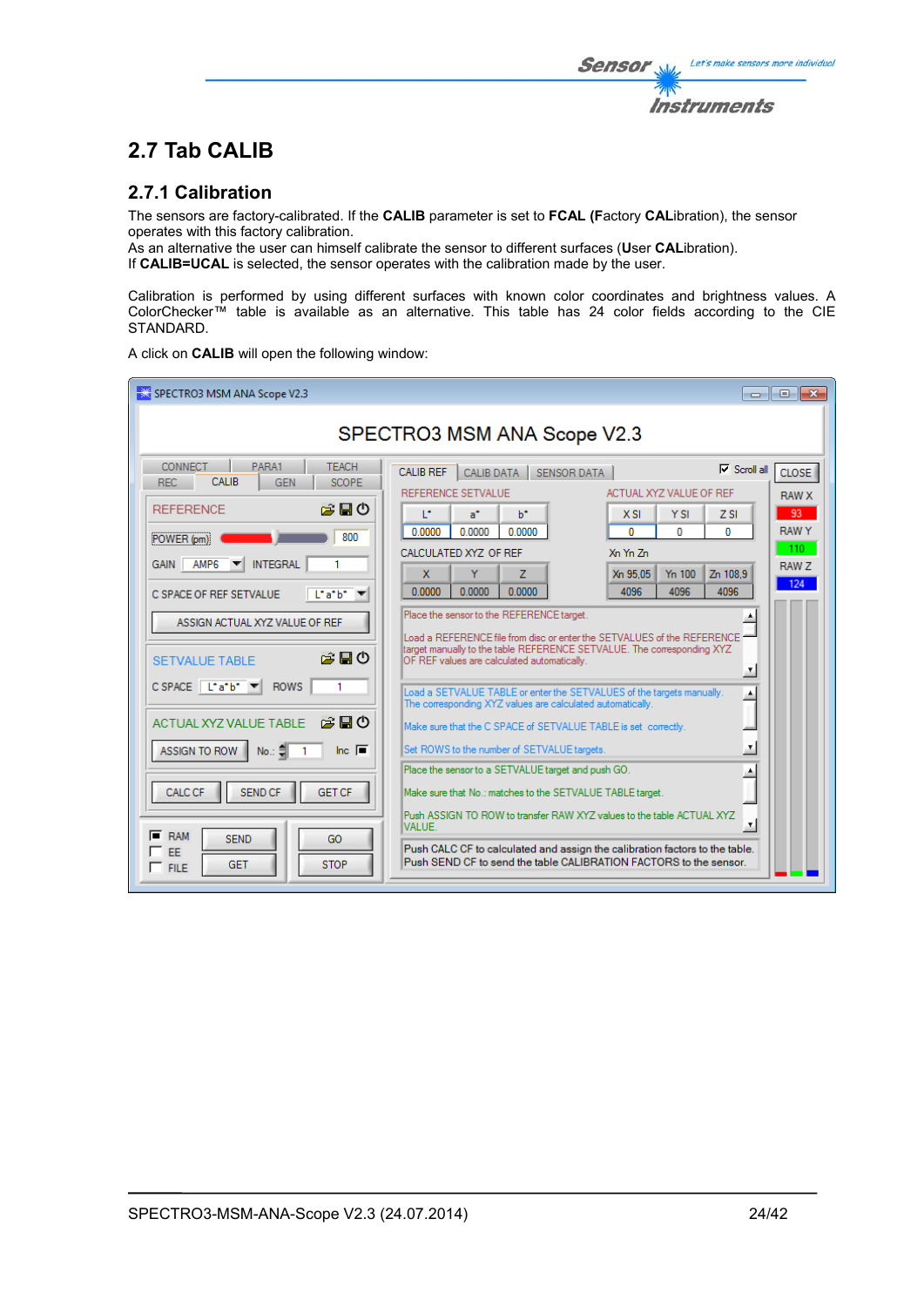|                                                                    |                            | Let's make sensors more individua<br><b>Sensor</b> |
|--------------------------------------------------------------------|----------------------------|----------------------------------------------------|
|                                                                    |                            | <i><b>Instruments</b></i>                          |
| 合日の<br><b>REFERENCE</b>                                            | REFERENCE SETVALUE         | ACTUAL XYZ VALUE OF REF                            |
| 650<br>POWER (pm)                                                  | ь<br>r<br>a°               | <b>YSI</b><br>Z <sub>SI</sub><br><b>XSI</b>        |
| <b>INTEGRAL</b><br>AMP <sub>6</sub><br><b>GAIN</b><br>▼            | 0.0000<br>0.0000<br>0.0000 | 0<br>0                                             |
|                                                                    | CALCULATED XYZ OF REF      | Xn Yn Zn                                           |
| $\lfloor \cdot a \cdot b \cdot \rfloor$<br>C SPACE OF REF SETVALUE | v<br>7<br>x                | Y <sub>n</sub> 100<br>Zn 108.9<br>Xn 95,05         |
| ASSIGN ACTUAL XYZ VALUE OF REF                                     | 0.0000<br>0.0000<br>0.0000 | 4096<br>4096<br>4096                               |

Please perform the following steps in sequence:

- Place a white reference surface before the sensor.
- Click on **GO** to start data exchange between sensor and PC software.
- The color coordinates and the brightness value of the reference surface must be known and must be entered in the **REFERENCE SETVALUE** table. The corresponding tristimulus values **X, Y, Z** are calculated automatically and are written to the **CALCULATED XYZ OF REF** table.
- It is important to select the correct color space **C SPACE OF REF SETVALUE**.

A

 $b^*$ 

- **POWER, GAIN,** and **INTEGRAL** must be set such that the highest signal of **RAW X, Y, Z** is approx. 3000 digits.
- With **ASSIGN ACTUAL XYZ VALUE OF REF** the tristimulus values **RAW X, Y, Z** acquired by the sensor are written to the **ACTUAL XYZ VALUE OF REF** table, and the tristimulus values **Xn, Yn, Zn** of a completely matt white body are calculated automatically.
- **Xn, Yn, Zn** are needed for calculating the color coordinates and the brightness value in almost all color spaces.

Use the file and disk symbol if you want to write the REFERENCE settings to a file or read them from a file. A click on the reset symbol will reset the tables.

| SETVALUE TABLE                                                        | 第日の |     |
|-----------------------------------------------------------------------|-----|-----|
| $C$ SPACE $\boxed{\begin{bmatrix} \bot^* a^* b^* \end{bmatrix}}$ ROWS |     | -24 |

 $a^*$ 

**SETVALUE TABLE** 

Ŀ.

Several different surfaces are needed for sensor calibration.

The number of surfaces must be entered in **ROWS**.

The color coordinates and brightness values must be known.

These must be entered in the **SETVALUE TABLE**.

The corresponding color space must be selected under **C SPACE**.

Use the file and disk symbol if you want to write the **SETVALUE** settings to a file or read them from a file. A click on the reset symbol will reset the tables.

|    | 38.0800 | 12.0900    | 14.3900    |  |
|----|---------|------------|------------|--|
| 2  | 66.3800 | 13.2200    | 17.1400    |  |
| 3  | 51.0600 | 0.3800     | $-22.0600$ |  |
| 4  | 43.3000 | $-16.5200$ | 21.4600    |  |
| 5  | 56.3600 | 12.8400    | $-25.2900$ |  |
| 6  | 71.6000 | $-30.7100$ | 1.1700     |  |
|    | 61.7000 | 27.5400    | 58.2300    |  |
| 8  | 41.2200 | 17.9500    | $-43.1600$ |  |
| 9  | 51.5700 | 43.0000    | 14.7500    |  |
| 10 | 30.7700 | 25.7400    | $-23.3800$ |  |
| 11 | 72.5800 | $-28.1700$ | 58.6100    |  |
| 12 | 71.6000 | 12.4500    | 66.5800    |  |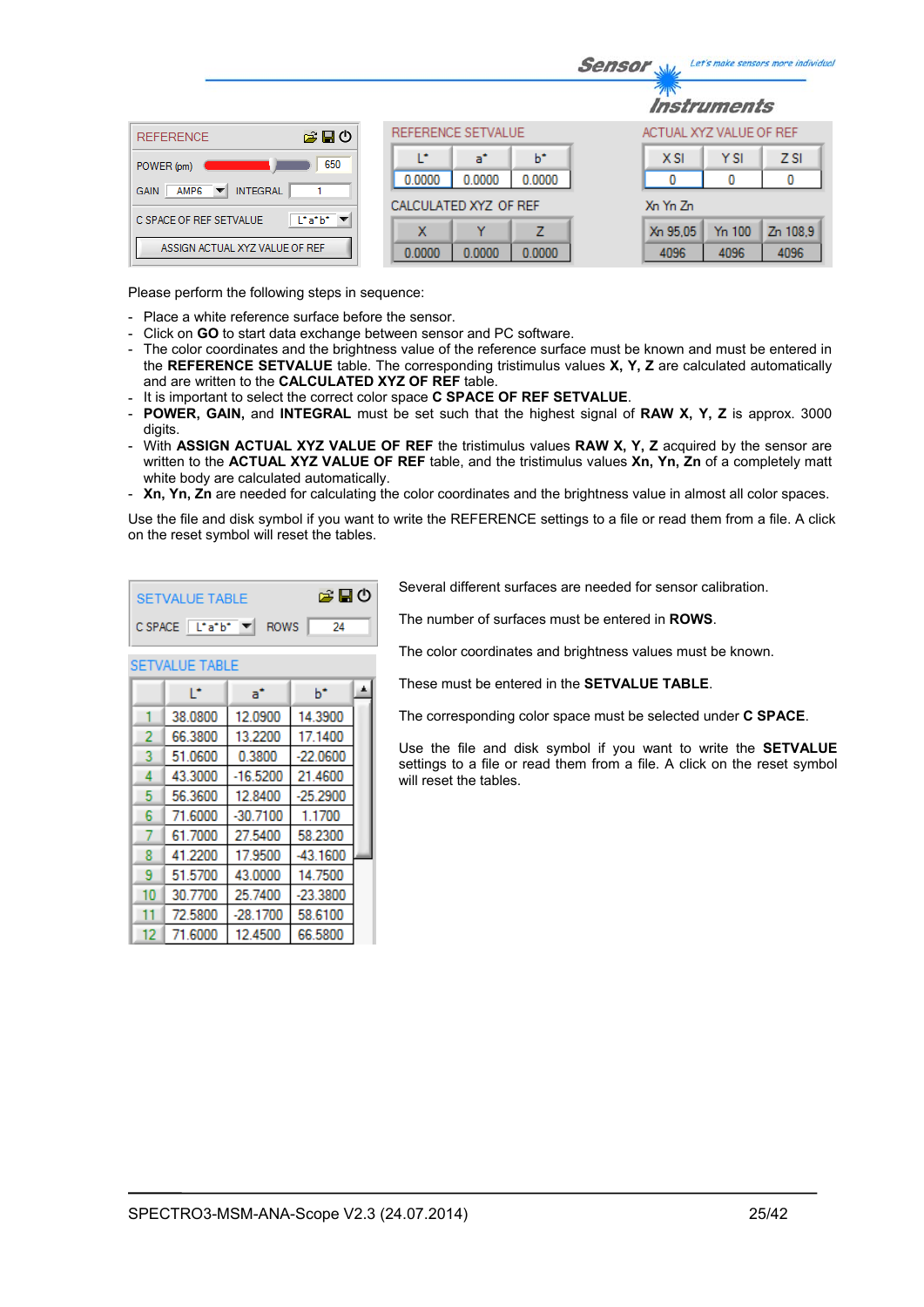![](_page_25_Picture_0.jpeg)

| ACTUAL XYZ VALUE TABLE <b>B D</b>  |  |                |
|------------------------------------|--|----------------|
| ASSIGN TO ROW No.: $\frac{4}{3}$ 1 |  | $\ln c$ $\Box$ |

Ÿ

345

1224

760

454

911

1633

929

518

607

248

A

 $\overline{z}$ 

248

913

1173

237

1488

1492

293

1338 524

495

**ACTUAL XYZ VALUE TABLE** 

 $\mathbf{x}$ 

394

1290

641

389

853

1166

1313

467

901

280

1  $\overline{2}$ 

3

 $\overline{4}$ 

5

6

7

8

9

 $10$ 

Now the surfaces corresponding with the **SETVALUES** must be placed before the sensor.

With **ASSIGN TO ROW** the tristimulus values **RAW X, Y, Z** that are currently determined by the sensor are written to the row in the **ACTUAL XYZ VALUE TABLE** that is selected under **No.:**.

Use the file and disk symbol if you want to write the **ACTUAL XYZ VALUE TABLE** to a file or read it from a file. A click on the reset symbol will reset the tables.

With a click on the **CALC CF** button the corresponding calibration factors that are determined from the tables **SETVALUE TABLE** and **ACTUAL XYZ VALUE TABLE** are calculated.

**SEND CF** saves the **ACTUAL XYZ VALUE TABLE** and the calculated calibration factors in the sensor's EEPROM.

A click on **GET CF** will display the tables saved in the sensor and the reference parameters in the **SENSOR DATA** tab.

With **CALIB=UCAL WB** or **FCAL WB** white light balancing can be performed through input IN0. For this purpose the reference surface used for calibration must be placed before the sensor, and input IN0 must then be activated. The calculated white light calibration factors are displayed in the **CALIB FACTORS OF WHITE BALANCE** table in the **SENSOR DATA** tab.

To get the white light calibration factors for **CALIB=UCAL WB,** press **GET CF** in the **CALIB** tab.

To get the white light calibration factors for **CALIB=FCAL WB,** double-click with the right mouse button on the frame in which **GET CF** is contained, and enter GETCF as password.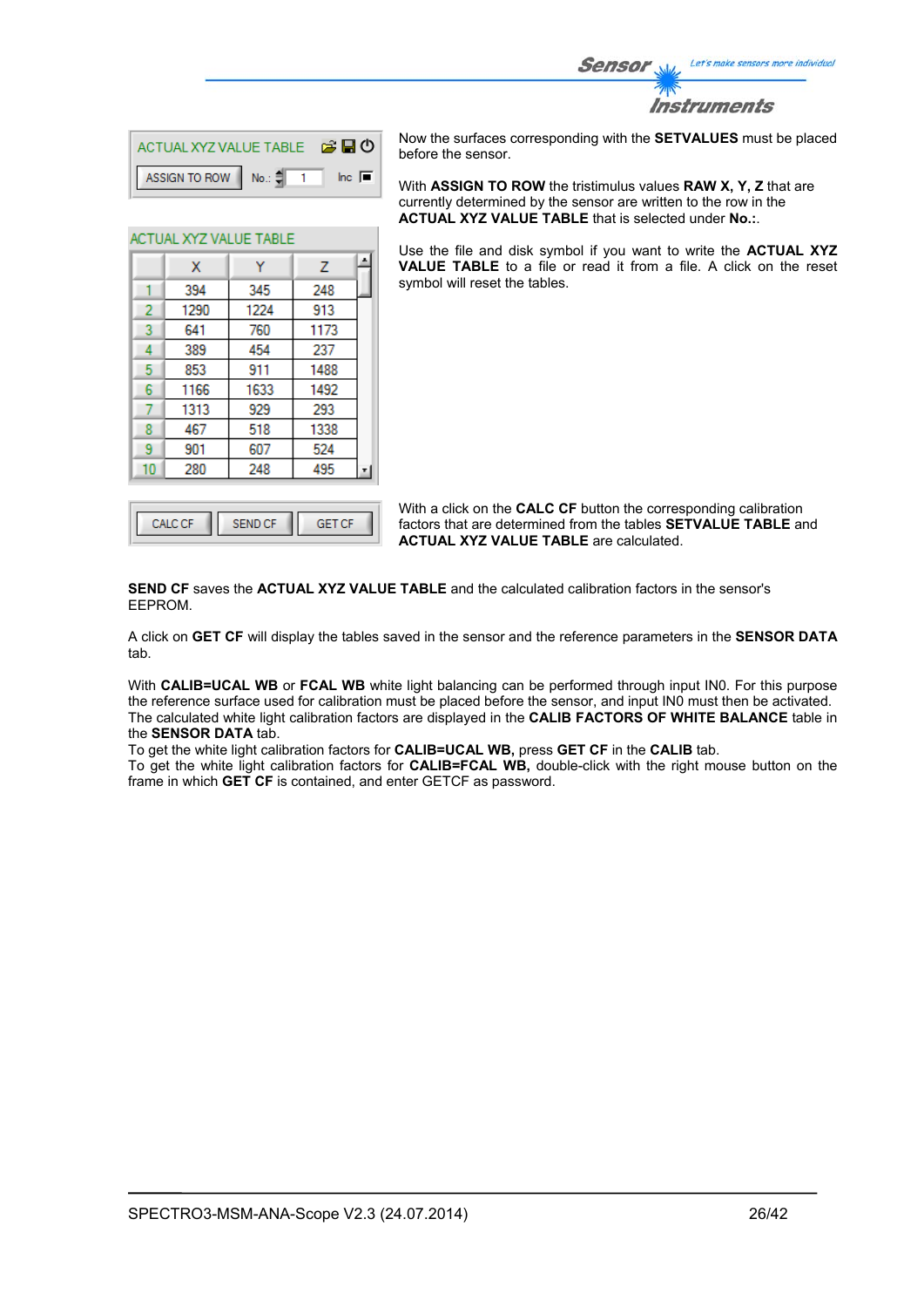# **2.7.2 Offset calibration**

To avoid an increase of the electronic offset when using the integral function (**INTEGRAL** parameter), this offset can be eliminated by way of offset calibration or zero-point calibration. The corresponding tab is passwordprotected to prevent inadvertent incorrect settings.

![](_page_26_Picture_3.jpeg)

Offset calibration can be accessed by double-clicking with the right mouse button exactly at any frame in the **CALIB** tab.

You will then be prompted to enter a password. The password is: mellon

Make sure that the Receiver of the sensor is covered! Push CALCULATE OFFSET to detect the offset. Push SEND OFFSET to update the sensor.

| OFFSET X [Default 3100] | 3077 |
|-------------------------|------|
| OFFSET Y [Default 3100] | 3078 |
| OFFSET Z [Default 3100] | 3085 |
| <b>CALCULATE OFFSET</b> |      |
| <b>SEND OFFSET</b>      |      |
| <b>GET OFFSET</b>       |      |
|                         |      |
|                         |      |
| CLOSE                   |      |

Now please follow the instructions provided in the tab.

#### **ATTENTION!**

It is extremely important for offset calibration that the receiver is not exposed to any extraneous light. Please make sure that you cover the receiver of the sensor e.g. witch a black cloth that is impervious to light.

#### **This is absolutely necessary for proper offset calculation.**

Now press **CALCULATE OFFSET**. The offset values for red, green, and blue should be approximately 3080 plus/minus 40.

The offset values can then be sent to the sensor by pressing **SEND OFFSET**.

**GET OFFSET** can be used to check whether the data have been sent.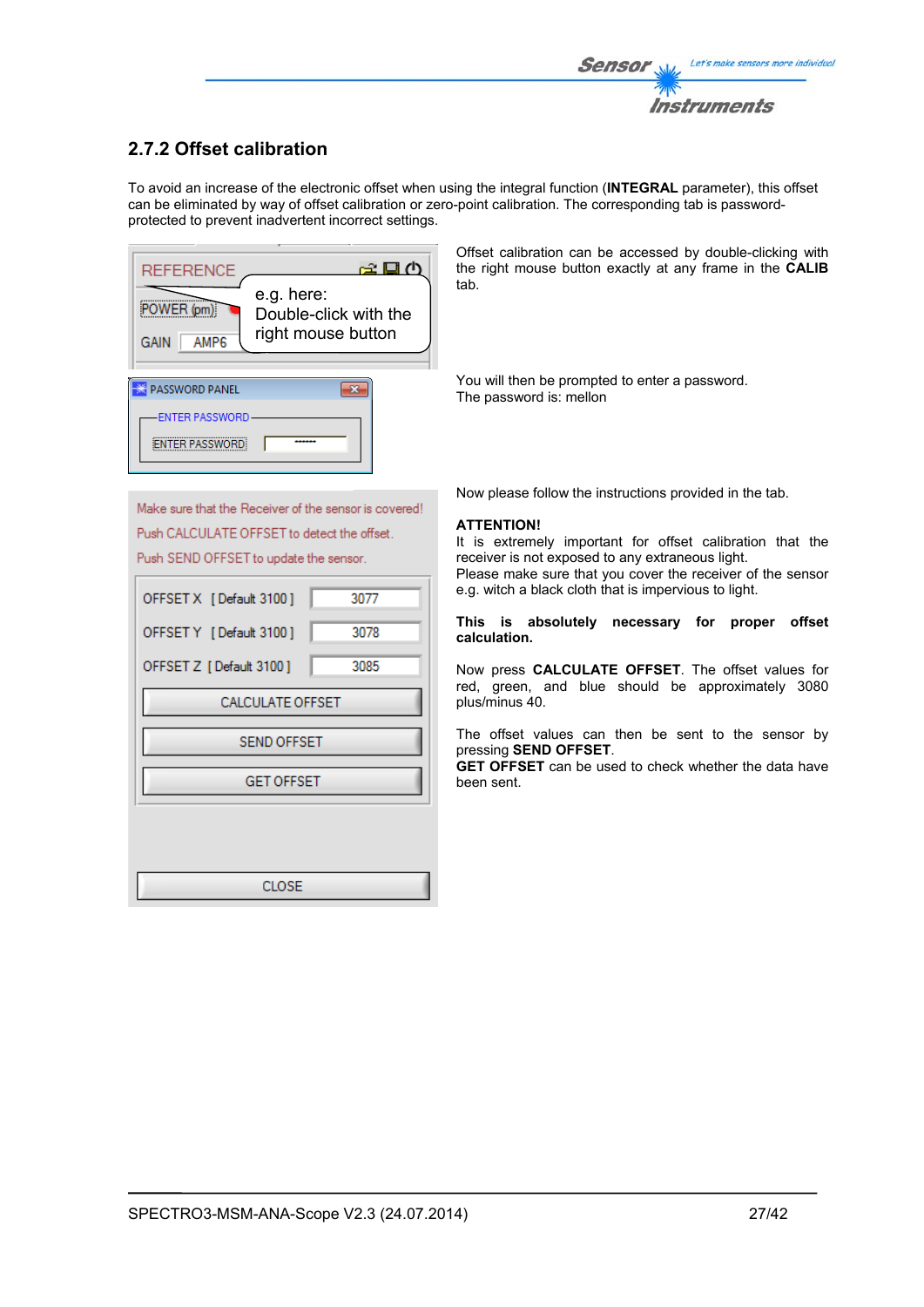![](_page_27_Picture_1.jpeg)

Instruments

The SCOPE tab visualises an oscilloscope.

Depending on **TRIG MODE,** the display shows the **XYZ** signals, the color space, the output analog signal (depending on the **ANA OUT** settings), and the status of the digital outputs.

A click on **GET CYCLE TIME** displays the current sensor scan frequency in **[Hz]** and **[ms]**. The current scan frequency must be determined for the correct calculation of **deltaX[ms]**. For determining the correct scan frequency please give the sensor a time of 8 seconds before you click on **GET CYCLE TIME**.

In **TRIG MODE = SINGLE SHOT** a data frame is recorded and displayed in the graph when you click on **SCAN**.

In **TRIG MODE = FALLING EDGE** and **RISING EDGE** triggered recording can be started by clicking on **SCAN**. A trigger start can be defined with **TRIGGER LEVEL**.

Triggering is performed either to **Z** or to the brightness value of the color space, depending on the signal that should be recorded. In the graph this is the blue line.

In **TRIG MODE = INTERN C-No.0** recording starts automatically when C-No. 0 is detected. **TRIG MODE= EXTERN IN0** can be used to start recording externally through input IN0.

**SCAN-RATE** can be used to delay or accelerate recording. This corresponds with the TIMEBASE function known in oscilloscopes. **PRE TRIGGER VALUES** can be used to define how many values should still be displayed before the actual trigger start.

![](_page_27_Figure_10.jpeg)

![](_page_27_Figure_11.jpeg)

The zoom function in the graph can be activated by holding the control key (CTRL) and drawing a window with the mouse.

A click on **ZOOM 1:1** cancels the zoom function again.

The two orange cursors can be moved with the mouse. The two displays **deltaX[ms]** and **deltaY[digit]** will be updated. **deltaX[ms]** shows the time between the cursors in X direction.

**deltaY[digit]** shows the difference between the two cursors in digits or in Volt in Y direction.

**SIGNAL** can be used to display individual curves.

**PRINT SCOPE GRAPH** prints the current screen together with the text in the **COMMENT** text field.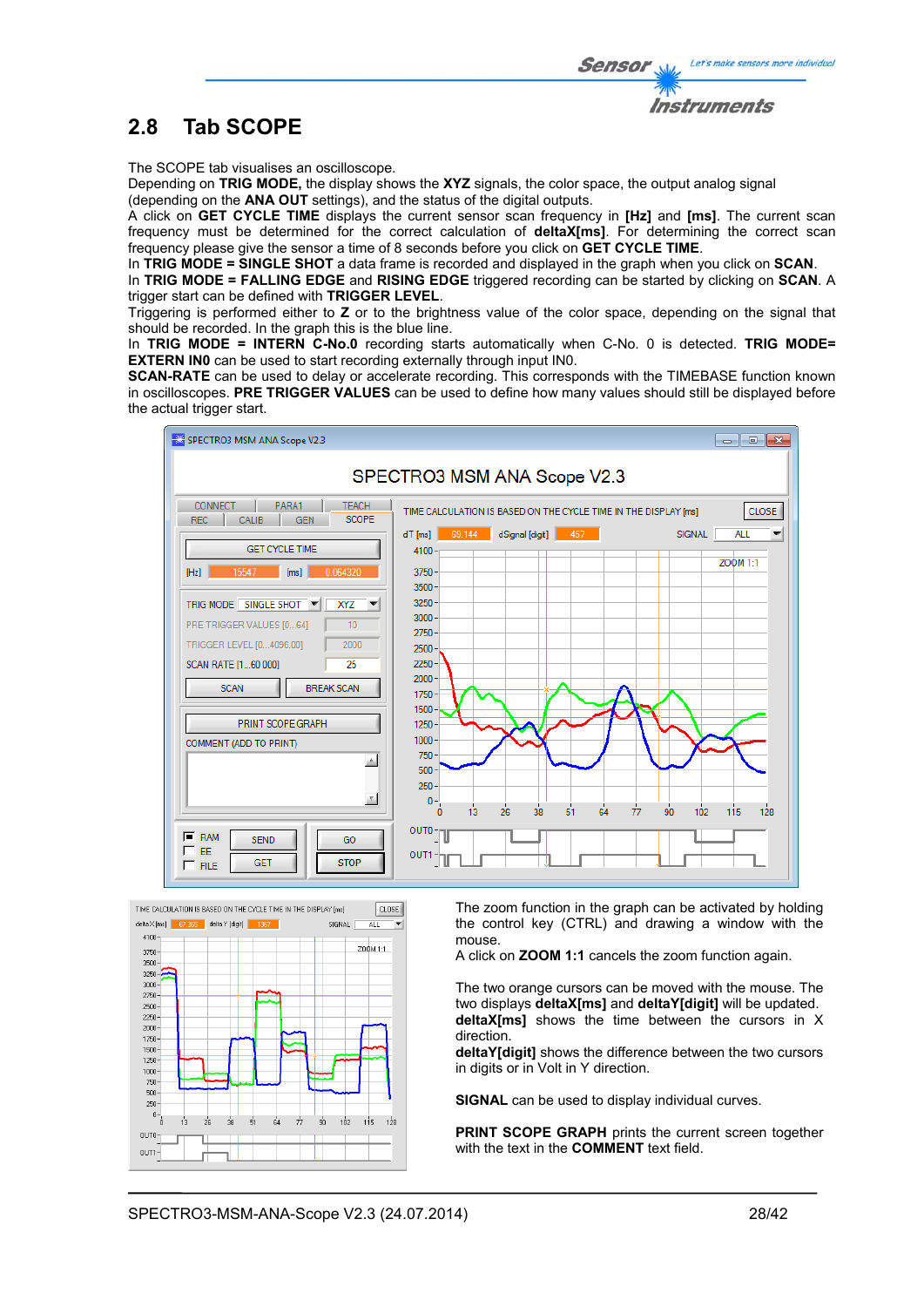# **3. Operation of the TEMPCOMP-Scope software**

If a firmware update should go wrong and the temperature characteristics that are stored in the EEPROM should be lost, these characteristics must be created anew. For this purpose you will need a file with the corresponding data. This file can be obtained from your supplier.

To perform temperature compensation please start the corresponding **TEMPCOMP-Scope software** that is included on the supplied CD. Please make sure that you have a functioning sensor connection. It may be necessary to select the connection with **CONNECT**. Set the correct sensor under **SELECT SENSOR**, if this is not done automatically.

| TEMPCOMP-Scope V5.6                                                                                                                                                                                                                                                             | $\begin{array}{c c c c c c} \hline \multicolumn{3}{c }{\mathbf{C}} & \multicolumn{3}{c }{\mathbf{X}} \end{array}$                                                                                                                                                         |
|---------------------------------------------------------------------------------------------------------------------------------------------------------------------------------------------------------------------------------------------------------------------------------|---------------------------------------------------------------------------------------------------------------------------------------------------------------------------------------------------------------------------------------------------------------------------|
| SEL SENSOR<br>Spectro3 MSM ANA V1.0 or higher<br>▼                                                                                                                                                                                                                              | COM PORT<br>CONNECT<br>$\overline{3}$<br>SPECTRO3 MSM ANA V2.1.0<br>8/Jan/2014                                                                                                                                                                                            |
| <b>LOAD DATA FILE</b><br><b>GET EQUATION</b><br><b>SAVE EQUATION</b><br>$X^4$<br>$X^3$<br>$X^2$<br>x<br>$-0.00142$<br>0.0808<br>3059.7<br>0.00000<br>$-0.1725$<br>0.00035<br>2817.8<br>0.00000<br>$-0.1700$<br>8.4753<br>0.00000<br>$-0.00069$<br>$-0.0494$<br>5.7606<br>2762.0 | CH <sub>0</sub><br>CH <sub>1</sub><br>CH <sub>3</sub><br>CH4<br>CH <sub>5</sub><br><b>DATA</b><br>CH <sub>2</sub><br><b>ALL</b><br><b>ALL</b><br>TRENDLINE CHO<br>CH <sub>1</sub><br>CH <sub>2</sub><br>CH <sub>3</sub><br>CH4<br>CH <sub>5</sub><br>$4100 -$<br>$3000 -$ |
| 0.0<br>0.00000<br>0.0000<br>0.0000<br>0.00000<br>0.0<br>0.00000<br>0.0000<br>0.00000<br>0.0000                                                                                                                                                                                  | $2000 -$<br>$1000 -$                                                                                                                                                                                                                                                      |
| 0.0000<br>0.0<br>0.00000<br>0.00000<br>0.0000<br><b>CALCULATE CURVES</b><br><b>RESET</b><br><b>TEMP</b><br>15                                                                                                                                                                   | $0 -$<br>90<br>100<br>30<br>50<br>70<br>10<br>20<br>40<br>60<br>80<br>0                                                                                                                                                                                                   |
| 2907<br>SP CH1<br>SP CH <sub>2</sub><br>2834<br>SP CHO<br>3070                                                                                                                                                                                                                  | <b>CAL CURVE</b><br>CH <sub>0</sub><br>CH <sub>1</sub><br>CH <sub>2</sub><br><b>ALL</b><br>CH <sub>3</sub><br>CH4<br>CH <sub>5</sub>                                                                                                                                      |
| SP CH <sub>3</sub><br>SP CH4<br>SP CH5<br>$\mathbf{0}$<br>$\mathbf{0}$<br>$\Omega$                                                                                                                                                                                              | $1333 -$<br>$1300 -$                                                                                                                                                                                                                                                      |
| CALCULATE CALIBRATION CURVES                                                                                                                                                                                                                                                    | $1250 -$                                                                                                                                                                                                                                                                  |
| <b>CURVE SAVING</b><br><b>SEND CF</b><br><b>SUCCESS</b>                                                                                                                                                                                                                         | $1200 -$<br>$1150 -$<br>$1100 -$                                                                                                                                                                                                                                          |
|                                                                                                                                                                                                                                                                                 | $1050 -$<br>$1009 -$<br>40<br>20<br>30<br>50<br>90<br>100<br>10<br>60<br>80<br>70<br>0                                                                                                                                                                                    |

- Step 1: Load the temperature compensation file that you have received from your supplier with **GET EQUATION** or **LOAD DATA FILE**.
- Step 2: Press **CALCULATE CURVES** to display the data in the graph.
- Step 3: Select the sensor-internal operating temperature (not in °C) that the sensor has at an ambient temperature of 20°, if this has not already been done automatically. The value should be included in the file designation.
- Step 4: Press **CALCULATE CALIBRATION CURVES** to calculate the mean straight line.
- Step 5: Pressing the **SEND CF** button saves the mean straight lines in the **EEPROM** of the sensor.
- Step 6: Temperature compensation is successfully finished if the **SUCCESS** status message is then displayed.

Comment! If you do not immediately have the temperature compensation file at hand, simply start the **TempComp-Scope software**. Establish a connection, if it is not already established, and simply press **SEND-CF**. The sensor then functions as before, but it is not temperature-compensated.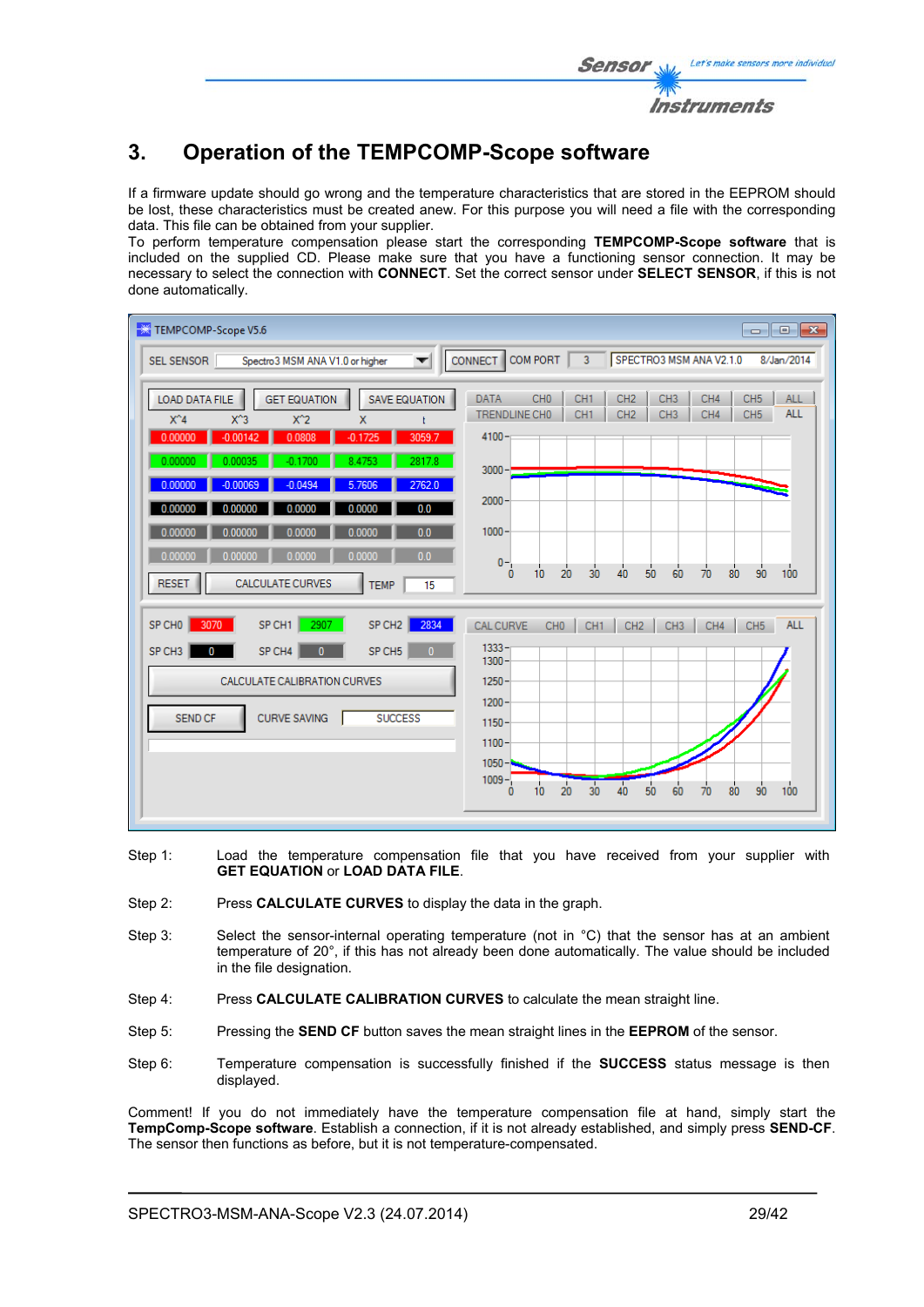![](_page_29_Picture_0.jpeg)

# **4. External triggering of the SPECTRO-3-MSM-ANA color sensor**

![](_page_29_Picture_2.jpeg)

External triggering is performed through pin no. 3 (grn) at the 8-pole socket of the SPECTRO-3-MSM-ANA/PLC connection.

![](_page_29_Picture_4.jpeg)

#### **TRIGGER:**

First the external trigger mode must be set at the color sensor. For this purpose option **EXT1, EXT2,** or **TRANS** must be selected in the **TRIGGER** selection field.

# **PLEASE NOTE:**

**The new setting is only activated at the sensor after a click on the SEND button!** 

![](_page_29_Figure_9.jpeg)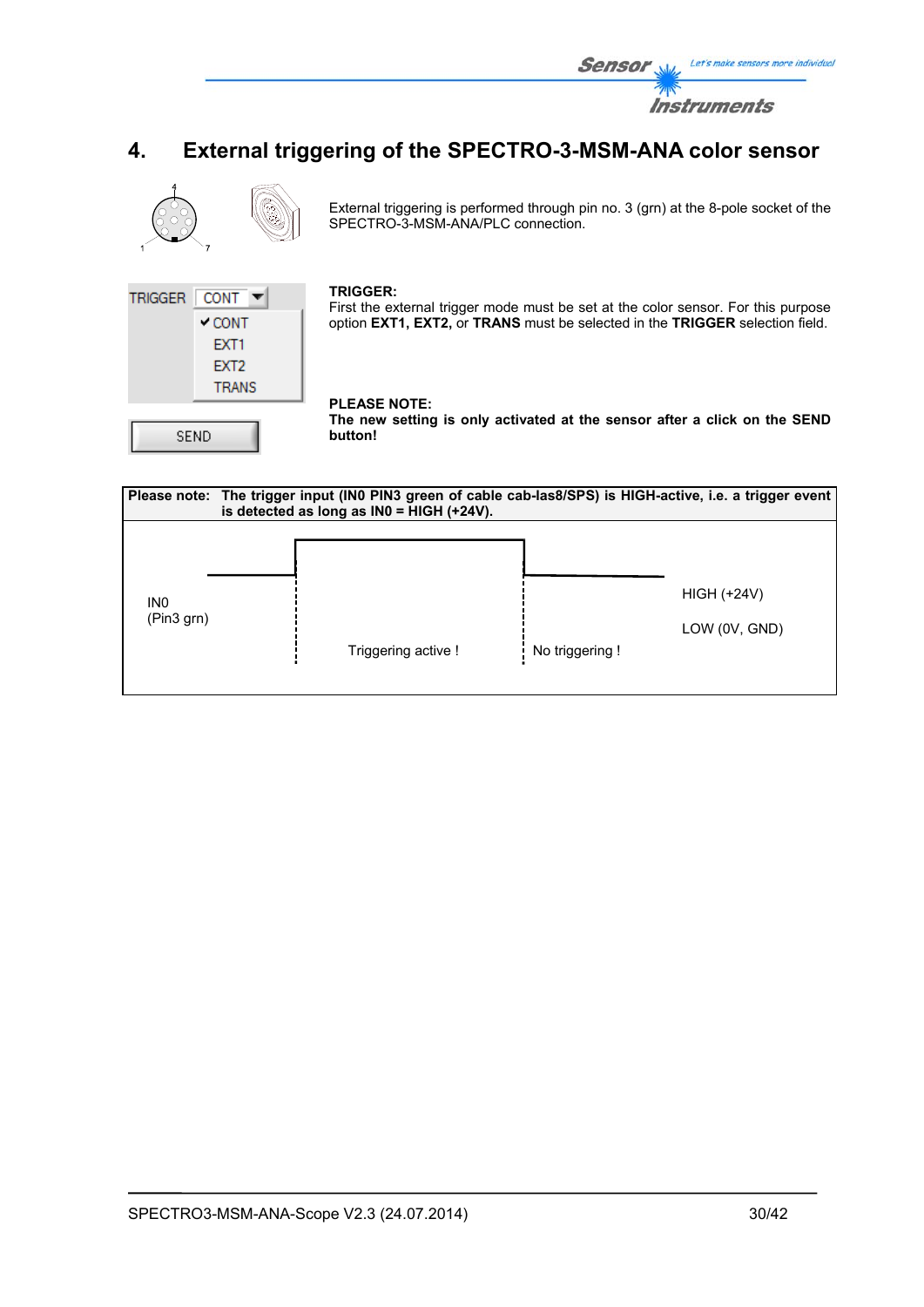![](_page_30_Picture_0.jpeg)

# **5. Connector assignment of the SPECTRO-3-MSM-ANA color sensor**

**Connection of SPECTRO-3-MSM-ANA to PC:** 

|          | 4-pole fem. M5 connector (type Binder 707)<br>SPECTRO-3-MSM-ANA/PC-RS232 |                 | 3<br>O<br>O<br>Ø<br>Q |
|----------|--------------------------------------------------------------------------|-----------------|-----------------------|
| Pin-No.: |                                                                          | Assignment:     |                       |
|          |                                                                          | $+24VDC$ (+Ub)  |                       |
|          |                                                                          | 0V (GND)        |                       |
| ◠        |                                                                          | Rx <sub>0</sub> |                       |
|          |                                                                          | Tx0             |                       |

# **Connection of SPECTRO-3-MSM-ANA to PLC:**

|               |              | 8-pole female connector (type Binder 712)<br>SPECTRO-3-MSM-ANA/PLC |
|---------------|--------------|--------------------------------------------------------------------|
| Pin No.:      | Color:       | Assignment:                                                        |
|               | White        | 0V (GND)                                                           |
| $\mathcal{P}$ | <b>Brown</b> | +24VDC $(\pm 10\%)$ (+Ub)                                          |
| 3             | Green        | IN <sub>0</sub>                                                    |
| 4             | Yellow       | OUT0 (Digital 0: typ. 0  1V, Digital 1: typ. +Ub - 10%)            |
| 5             | Grey         | (Digital 0: typ. 0  1V, Digital 1: typ. +Ub - 10%)<br>OUT1         |
| 6             | <b>Pink</b>  | OUT2 (Analog 0  +10V)                                              |
|               | <b>Blue</b>  | OUT3 (Analog 0  +10V)                                              |
| 8             | Red          | OUT4 (Analog 0  +10V)                                              |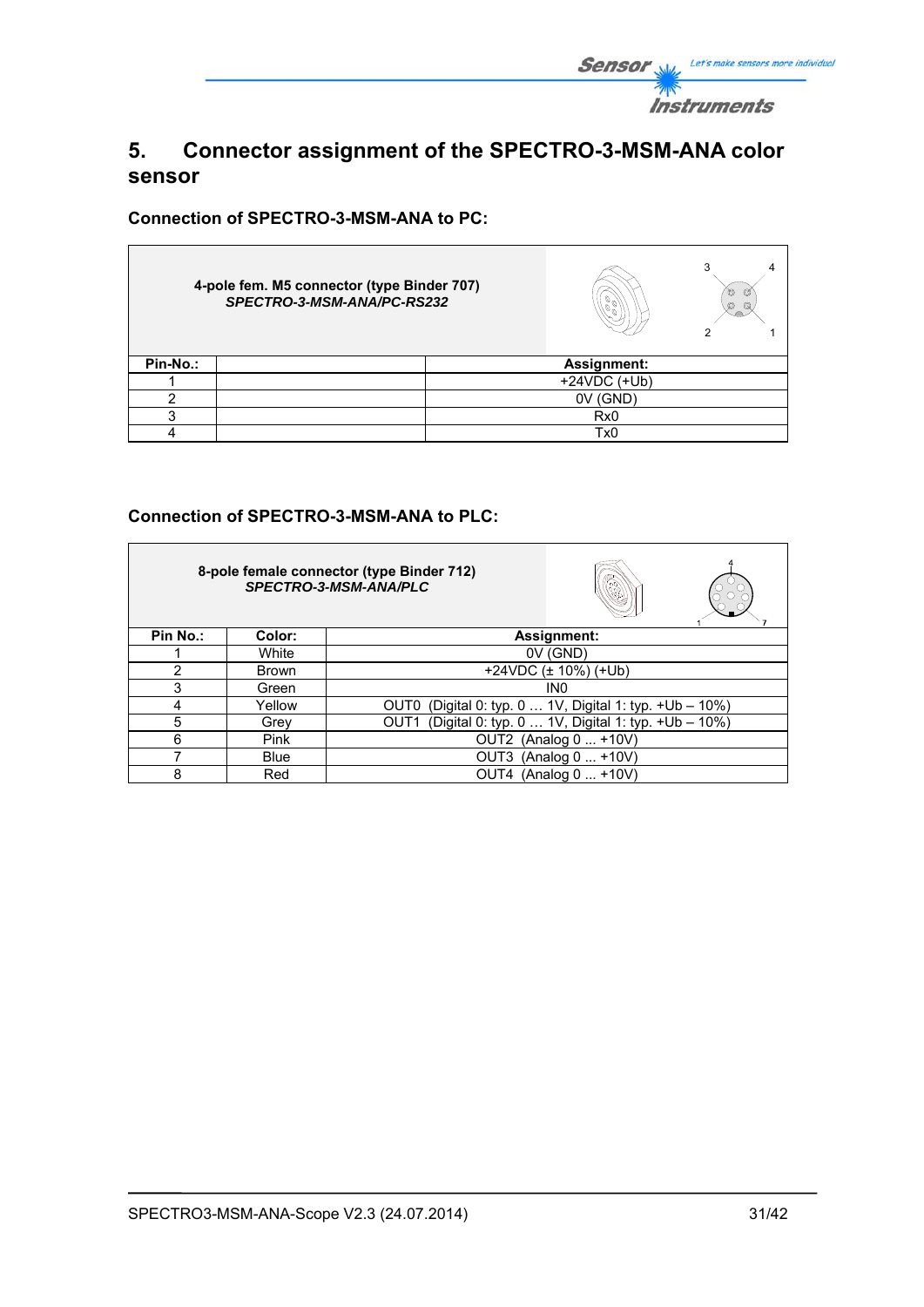# **6. RS232 communication protocol**

The sensors of the SPECTRO-3-MSM-ANA series operate with the following **parameters** that are sent to the sensor or read from the sensor in the stated sequence.<br>Info! 1 bytes = 8bit 1 word = 2 byte 1

Info! 1 **bytes** = 8bit 1 **word** = 2 **byte** 1 **long** = 2 **word** = 4 **byte**

|                     | <b>Parameter</b> | <b>Type</b> | <b>Meaning</b>                                                                                            |
|---------------------|------------------|-------------|-----------------------------------------------------------------------------------------------------------|
| Para1:              | <b>POWER</b>     | word        | Transmitter intensity (0  1000) Attention intensity in thousandth!                                        |
| Para2:              | AVERAGE          | word        | Signal averaging 1, 2, 4, 8, 16, 32, 64, 128, 256, 512, 1024, 2048, 4096, 8192, 16384                     |
|                     |                  |             | or 32768                                                                                                  |
| Para3:              | EVALUATION MODE  | word        | Evaluation mode: FIRST HIT, BEST HIT coded to (0.1)                                                       |
| Para4:              | <b>INTLIM</b>    | word        | Intensity limit (0  4095)                                                                                 |
| Para <sub>5</sub> : | MAXCOL-No.       | word        | Number of the colours (1.2.3)                                                                             |
| Para6:              | DIGITAL OUTMODE  | word        | Function of the digital output: OFF, DIRECT HI, DIRECT LO, BINARY HI, BINARY                              |
|                     |                  |             | LO coded to (0,1,2,3,4)                                                                                   |
| Para7:              | <b>TRIGGER</b>   | word        | Trigger mode: CONT, EXT1, EXT2, TRANS coded to (0, 1, 2, 3)                                               |
| Para8:              | <b>EXTEACH</b>   | word        | External teach mode: OFF, ON, STAT1, DYN1 coded to (0.1.2.3)                                              |
| Para9:              | C SPACE          | word        | Color Space: $xyY$ , $L^*a^*b^*$ , $L^*u^*v^*$ , $L^*C^*h^*$ coded to (0,1,2,3)                           |
| Para10:             | <b>CALIB</b>     | word        | Calibration Mode: OFF, FCAL, UCAL, FCAL WB, UCAL WB coded to (0.1.2.3.4)                                  |
| Para11:             | <b>LED MODE</b>  | word        | Control for the internal light source DC, AC coded to (0,1)                                               |
| Para12:             | GAIN             | word        | Amplification of the integrated receiver AMP1, AMP2, AMP3, AMP4, AMP5, AMP6,                              |
|                     |                  |             | AMP7, AMP8 coded to (1, 2, 3, 4, 5, 6, 7, 8)                                                              |
| Para13:             | <b>INTEGRAL</b>  | word        | Signal integration (1250)                                                                                 |
| Para14:             | ANALOG OUTMODE   | word        | Function of the analogue outmode: OFF, X Y Z, COLOR SPACE, CS REF coded to                                |
|                     |                  |             | (0,1,2,3)                                                                                                 |
| Para15:             | ANA OUT          | word        | Function of analogue out: CONT, INO L--->H coded to (0.1)                                                 |
| Para16:             | ANA ZOOM         | word        | Zoom factor at ANALOG OUTMODE = CS REF: x1, x2, x4, x8, x16, x32, x64, x128<br>Coded to (0,1,2,3,4,5,6,7) |

One row in the Teach Table determines a **TEACH VECTOR**.

The sensors of the SPECTRO-3-MSM-ANA series operate with 3 **TEACH VECTORS** that are sent to the sensor or read from the sensor in one block in the stated sequence.<br>Info! 1 bytes = 8bit 1 word = 2 byte 1 long

 $1$  **long** = 2 **word** = 4 **byte** 

|                   | <b>TEACH VECTOR</b>        | <b>Type</b> | <b>Meaning</b>                                                              |
|-------------------|----------------------------|-------------|-----------------------------------------------------------------------------|
| TeachVal1:        | Teach Table Row 0 Column 0 | long        | x, a*, u* of row 0. Must be multiplied with 65536.                          |
| TeachVal2:        | Teach Table Row 0 Column 1 | long        | y, b <sup>*</sup> , v <sup>*</sup> of row 0. Must be multiplied with 65536. |
| TeachVal3:        | Teach Table Row 0 Column 2 | long        | Y, L <sup>*</sup> , L <sup>*</sup> of row 0. Must be multiplied with 65536. |
| TeachVal4:        | Teach Table Row 0 Column 3 | long        | Tolerance delta E of row 0. Must be multiplied with 65536.                  |
| <b>TeachVal5:</b> | Free                       | word        | Send 0 as dummy                                                             |
| TeachVal6:        | Free                       | word        | Send 0 as dummy                                                             |
| <b>TeachVal7:</b> | Free                       | word        | Send 0 as dummy                                                             |
| TeachVal8:        | Free                       | word        | Send 0 as dummy                                                             |
| TeachVal9:        | Free                       | word        | Send 0 as dummy                                                             |
| TeachVal10:       | Free                       | word        | Send 0 as dummy                                                             |
| TeachVal11:       | Free                       | word        | Send 0 as dummy                                                             |
| TeachVal11:       | Free                       | word        | Send 0 as dummy                                                             |
| TeachVal12:       | Teach Table Row 1 Column 0 | long        | x, a*, u* of row 1. Must be multiplied with 65536.                          |
| TeachVal13:       | Teach Table Row 2 Column 1 | long        | $y, b^*$ , $v^*$ of row 1. Must be multiplied with 65536.                   |
| TeachVal14:       | Teach Table Row 3 Column 2 | long        | Y, $L^*$ , $L^*$ of row 1. Must be multiplied with 65536.                   |
| TeachVal15:       | Teach Table Row 4 Column 3 | long        | Tolerance delta E of row 1. Must be multiplied with 65536.                  |
| TeachVal16:       | Free                       | word        | Send 0 as dummy                                                             |
| TeachVal17:       | Free                       | word        | Send 0 as dummy                                                             |
|                   | .                          | $\cdots$    |                                                                             |
| TeachVal36        | Free                       | word        | Send 0 as dummy                                                             |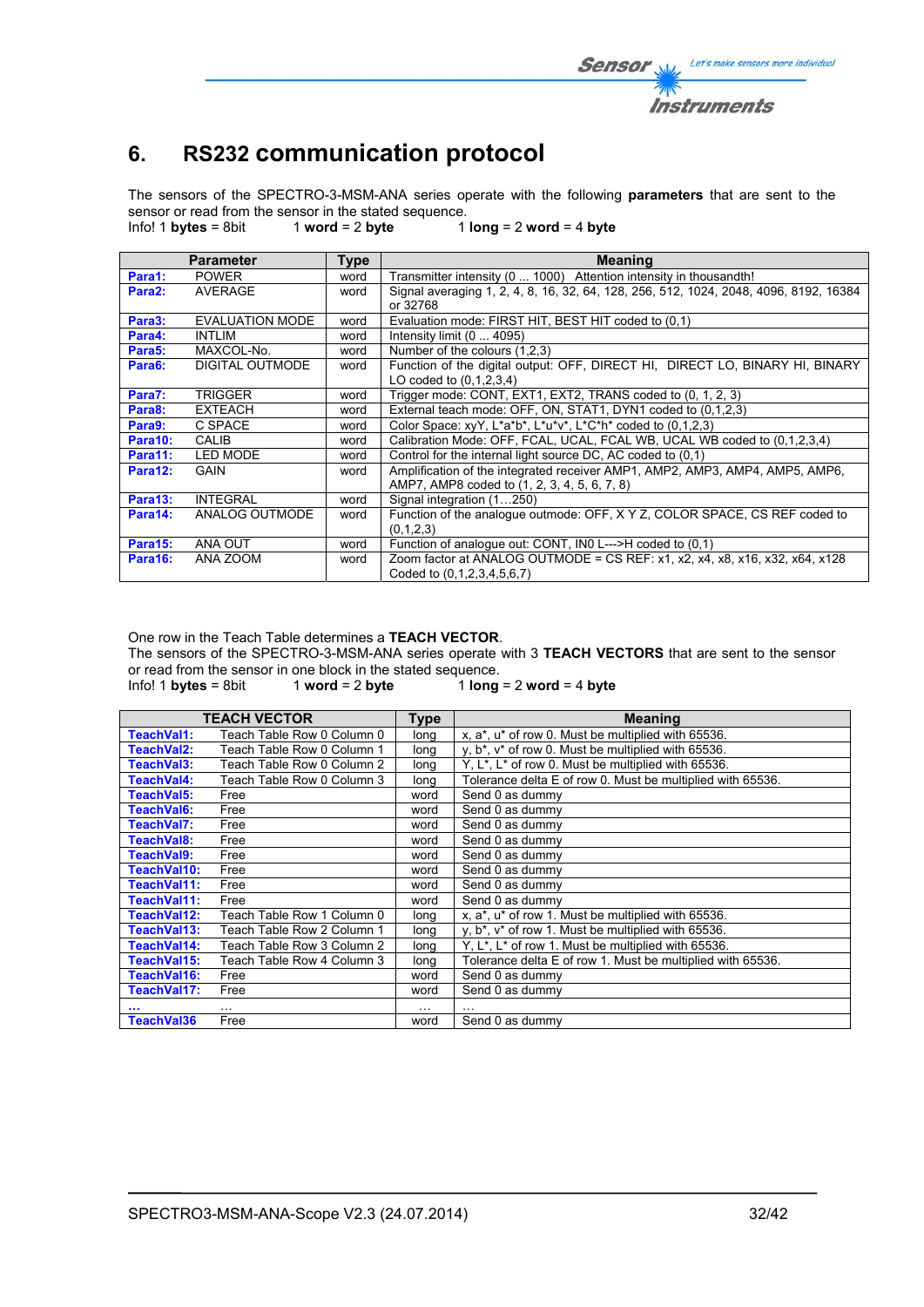![](_page_32_Picture_0.jpeg)

Upon request, the data acquired and processed by the sensor are sent by the sensor in the following sequence. Info! 1 **bytes** = 8bit 1 **word** = 2 **byte** 1 **long** = 2 **word** = 4 **byte**

|                       | <b>DATA VALUE</b> | Type | <b>Meaning</b>                                                                                   |
|-----------------------|-------------------|------|--------------------------------------------------------------------------------------------------|
| DatVal1:              | CSX               | long | Color Space X chromaticity coordinate (x or a* or $a^*$ or $C^*$ ). Must be divided by 65536.    |
| DatVal <sub>2</sub> : | <b>CSY</b>        | long | Color Space Y chromaticity coordinate (y or $b^*$ or $v^*$ or $h^*$ ). Must be divided by 65536. |
| DatVal3:              | <b>CSI</b>        | long | Color Space Lightness variable (Y or L* or L* or L*). Must be divided by 65536.                  |
| DatVal4:              | <b>REF CSX</b>    | long | Reference CSX when ANALOG OUTMODE = CS REF. Must be divided by 65536.                            |
| DatVal5:              | <b>REF CSY</b>    | long | Reference CSY when ANALOG OUTMODE = CS REF. Must be divided by 65536.                            |
| DatVal6:              | <b>REF CSI</b>    | long | Reference CSI when ANALOG OUTMODE = CS REF. Must be divided by 65536.                            |
| DatVal7:              | delta E           | long | Color difference to a color hit. Must be divided by 65536.                                       |
| DatVal8:              | X                 | word | Calibrated and temperature compensated tristimulus value of channel X                            |
| DatVal9:              | Y                 | word | Calibrated and temperature compensated tristimulus value of channel Y                            |
| DatVal10:             | $\overline{z}$    | word | Calibrated and temperature compensated tristimulus value of channel Z                            |
| DatVal11:             | RAW X             | word | None Calibrated tristimulus value of channel X                                                   |
| DatVal12:             | RAW Y             | word | None Calibrated tristimulus value of channel Y                                                   |
| DatVal13:             | RAW Z             | word | None Calibrated tristimulus value of channel Z                                                   |
| DatVal14:             | C-No:             | word | Detected color                                                                                   |
| DatVal15:             | <b>DIG IN</b>     | word | DIG IN is 1 when input IN0 is HI                                                                 |
| DatVal16:             | <b>TEMP</b>       | word | Temperature in the sensor (not in $^{\circ}$ C or $^{\circ}$ F)                                  |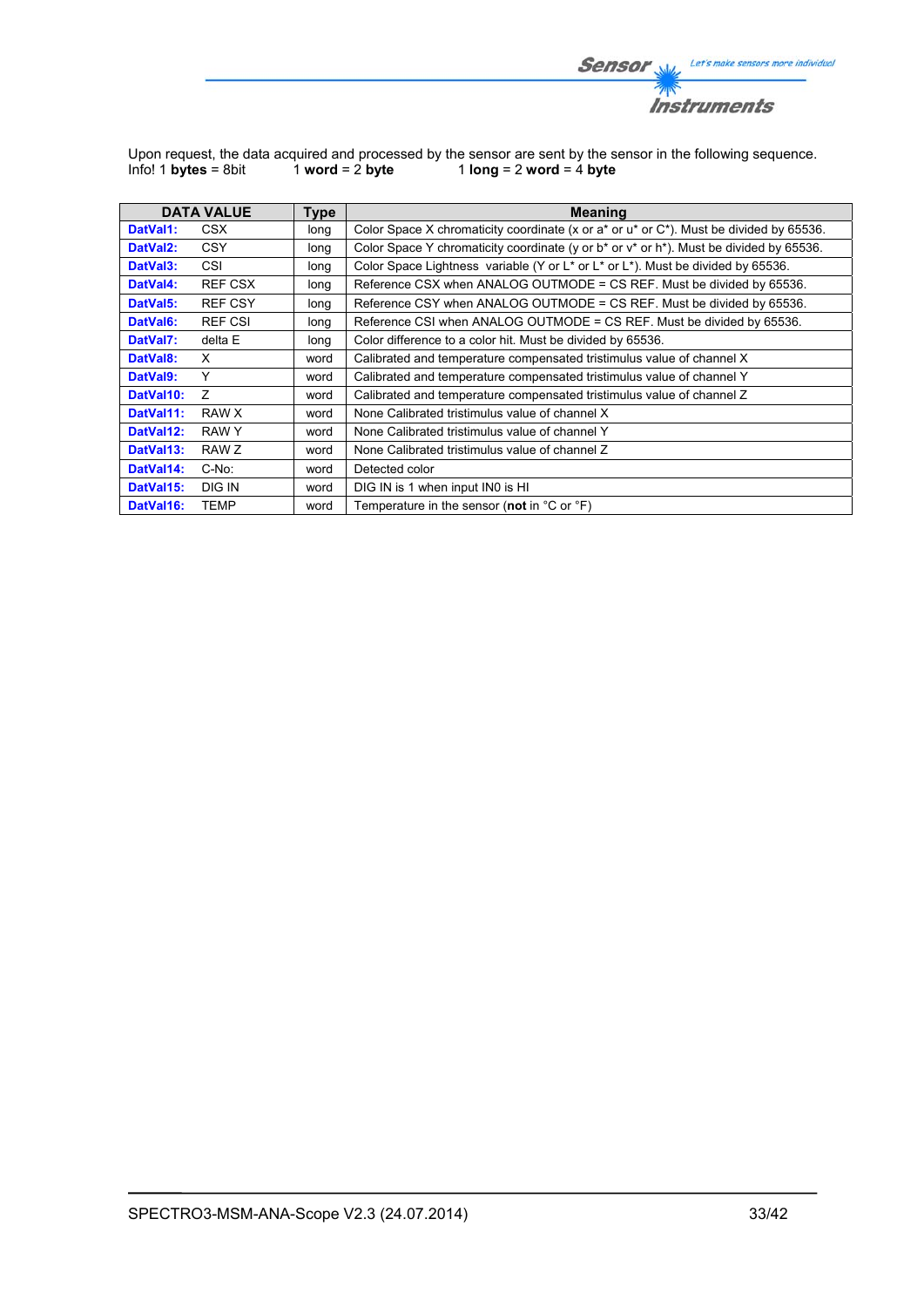![](_page_33_Picture_0.jpeg)

Digital serial communication is used for the exchange of data between the software running on the PC and the sensor.

For this purpose the control unit features an EIA-232 compatible interface that operates with the (fixed) parameters "**8 data bits, 1 stop bit, no parity bit, no handshake"**.

Five values are available for the baudrate: 9600baud, 19200baud, 38400baud, 57600baud and 115200baud. As an option the PC software also can communicate through TCP/IP or USB. In these cases transparent interface converters must be used that allow a connection to the RS232 interface.

![](_page_33_Figure_4.jpeg)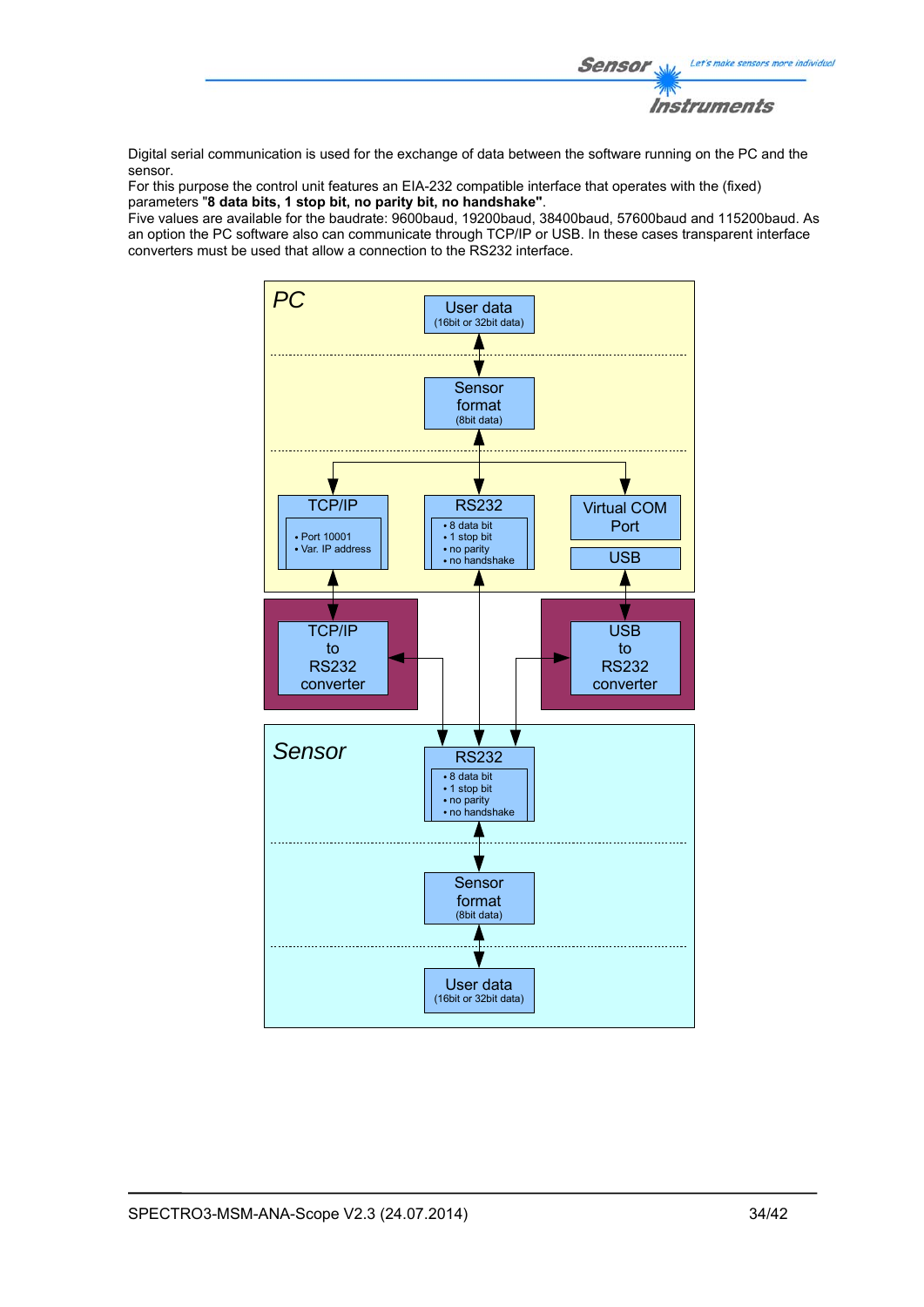![](_page_34_Picture_0.jpeg)

A proprietary protocol format that organises and bundles the desired data is used for all physical connection variants between PC software and control unit. Depending on their type and function the actual data are 16- or 32 bit variables and represent integer or floating-point values. The protocol format consists of 8-bit wide unsigned words ("bytes"). The actual data therefore sometimes must be distributed to several bytes.

The control unit always behaves passively (except if another behaviour has been specifically activated). Data exchange therefore always is initiated by the PC software. The PC sends a data package ("frame") corresponding to the protocol format, either with or without appended data, to which the control unit responds with a frame that matches the request.

The protocol format consists of two components:

A "header" and an optional appendant ("data").

The header always has the same structure.

The first byte is a synchronisation byte and always is  $85_{\text{dez}}$  (55<sub>hex</sub>).

The second byte is the so-called order byte. This byte determines the action that should be performed (send data, save data, etc.).

A 16-bit value (argument) follows as the third and fourth byte. Depending on the order, the argument is assigned a corresponding value.

The fifth and sixth byte again form a 16-bit value. This value states the number of appended data bytes. Without appended data both these bytes are  $0_{\text{dez}}$  or  $00_{\text{hex}}$ , the maximum number of bytes is 512.

The seventh byte contains the CRC8 checksum of all data bytes (data byte 0 up to and incl. data byte n).

The eight byte is the CRC8 checksum for the header and is formed from bytes 0 up to and incl. 6.

The header always has a total length of 8 bytes. The complete frame may contain between 8 and 520 bytes.

| Byte <sub>0</sub> | Byte1           | Byte2       | Byte3       | Byte4     | Byte <sub>5</sub> | Byte <sub>6</sub> | Byte7            | Byte8             | Byte9     |          | Byte $n+6$ | Byte $n+7$ |
|-------------------|-----------------|-------------|-------------|-----------|-------------------|-------------------|------------------|-------------------|-----------|----------|------------|------------|
| Header            | Header          | Header      | Header      | Header    | Header            | Header            | Header           | Data              | Data      | $\cdots$ | Data       | Data       |
| 0x55              |                 | <arg></arg> | <arg></arg> | -LEN>     | LEN>              | CRC8              | CRC <sub>8</sub> | Data <sup>®</sup> | Data1     |          | Data n/2   | Data n/2   |
|                   | <order></order> | (lo byte)   | (hi byte)   | (lo byte) | (hi byte)         | 'Data             | 'Header,         | (lo byte)         | (hi byte) | $\cdots$ | (lo byte   | (hi byte)  |

The following **orders** can be sent to the sensor.

| <b>Number</b> | ORDER (header byte no. 2)                                           | <b>Example</b> |
|---------------|---------------------------------------------------------------------|----------------|
| 0             | Sensor answers with order=0 if a communication error occurs.        |                |
|               | ARG=1: Invalid order number was sent to the sensor                  |                |
|               | ARG=2: General communication error (wrong baudrate, overflow, )     |                |
|               | Write parameter to the RAM of the sensor                            | $order=1$      |
| $\mathcal{P}$ | Read parameter from the RAM of the sensor                           | $order=2$      |
| 3             | Load parameter and actual Baudrate from RAM to EEPROM of the sensor | $order = 3$    |
| 4             | Load parameter from EEPROM to RAM of the sensor                     | $order=4$      |
| 5             | Read CONNECTION OK and serial number from sensor                    | $order=5$      |
| 6             | Free                                                                |                |
|               | Read Firmware String and serial number from sensor                  | order=7        |
| 8             | Read data values from sensor                                        | order=8        |
| 30            | Start and Stop triggered sending of data frames                     | $order = 30$   |
| 105           | Get cycle time from sensor                                          | order=105      |
| 190           | Write new baud rate to the sensor                                   | order=190      |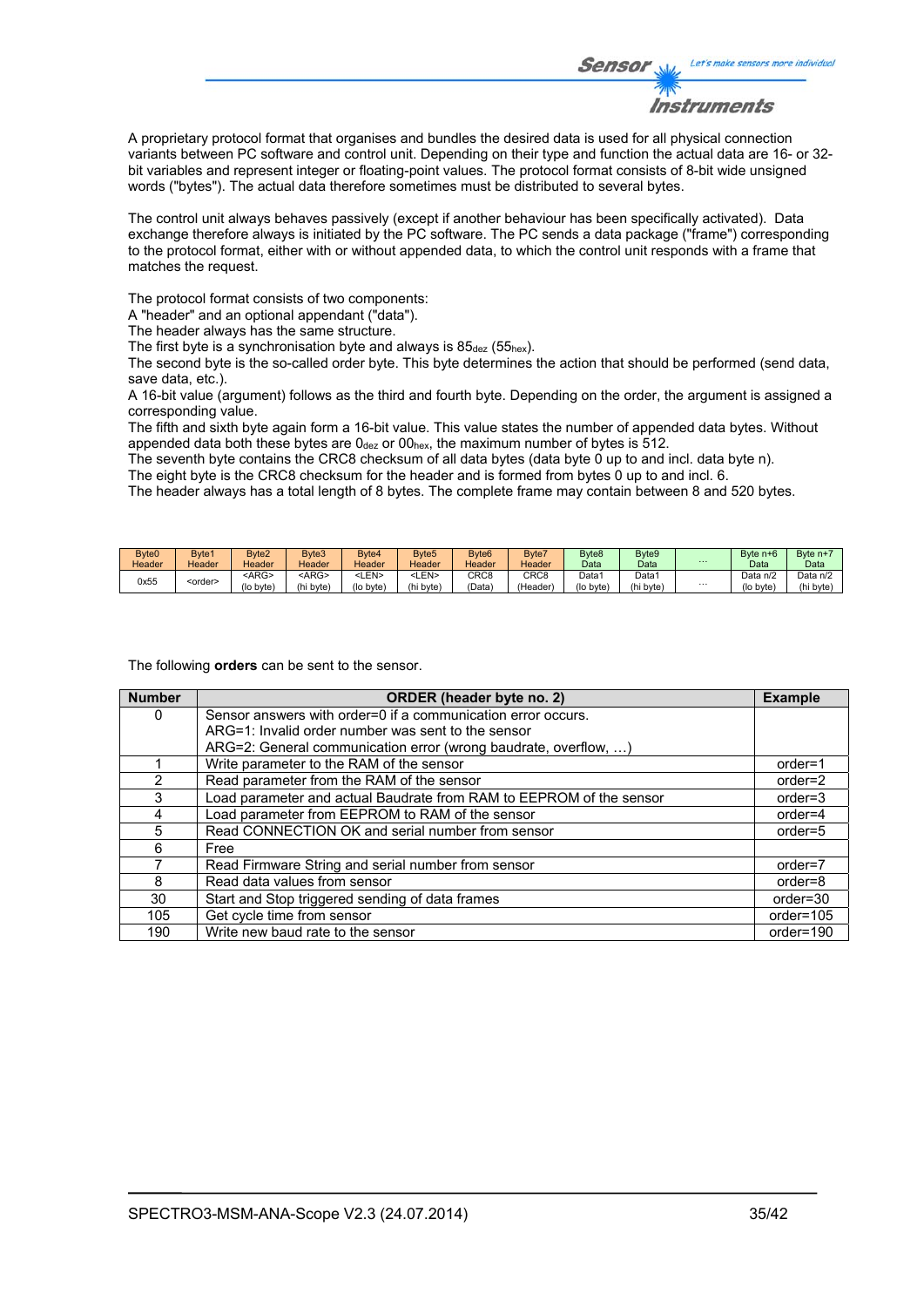# Let's make sensors more individual Sensor Instruments

# **CRC8 checksum**

The so-called "Cyclic Redundancy Check" or CRC is used to verify data integrity. This algorithm makes it possible to detect individual bit errors, missing bytes, and faulty frames. For this purpose a value - the so-called checksum - is calculated over the data (bytes) to be checked and is transmitted together with the data package. Calculation is performed according to an exactly specified method based on a generator polynomial. The length of the checksum is 8 bit ( = 1 byte). The generator polynomial is: *X8+X5+X4+X0*

To verify the data after they have been received, CRC calculation is performed once again. If the sent and the newly calculated CRC values are identical, the data are without error.

The following pseudo code can be used for checksum calculation:

```
calcCRC8 (data[ ], table[ ]) 
Input: data[ ], n data of unsigned 8bit 
         table[ ], 256 table entries of unsigned 8bit 
Output: crc8, unsigned 8bit 
crc8 := AA_{hex}for I := 1 to n do 
        idx := crc8 EXOR data[ i ]
```

```
 crc8 := table[ idx ] 
endfor
```

```
return crc8
```

| 0   | 94  | 188            | 226 | 97  | 63  | 221 | 131 | 194 | 156 | 126 | 32  | 163 | 253 | 31  | 65  |
|-----|-----|----------------|-----|-----|-----|-----|-----|-----|-----|-----|-----|-----|-----|-----|-----|
| 157 | 195 | 33             | 127 | 252 | 162 | 64  | 30  | 95  | 1   | 227 | 189 | 62  | 96  | 130 | 220 |
| 35  | 125 | 159            | 193 | 66  | 28  | 254 | 160 | 225 | 191 | 93  | 3   | 128 | 222 | 60  | 98  |
| 190 | 224 | $\overline{2}$ | 92  | 223 | 129 | 99  | 61  | 124 | 34  | 192 | 158 | 29  | 67  | 161 | 255 |
| 70  | 24  | 250            | 164 | 39  | 121 | 155 | 197 | 132 | 218 | 56  | 102 | 229 | 187 | 89  | 7   |
| 219 | 133 | 103            | 57  | 186 | 228 | 6   | 88  | 25  | 71  | 165 | 251 | 120 | 38  | 196 | 154 |
| 101 | 59  | 217            | 135 | 4   | 90  | 184 | 230 | 167 | 249 | 27  | 69  | 198 | 152 | 122 | 36  |
| 248 | 166 | 68             | 26  | 153 | 199 | 37  | 123 | 58  | 100 | 134 | 216 | 91  | 5   | 231 | 185 |
| 140 | 210 | 48             | 110 | 237 | 179 | 81  | 15  | 78  | 16  | 242 | 172 | 47  | 113 | 147 | 205 |
| 17  | 79  | 173            | 243 | 112 | 46  | 204 | 146 | 211 | 141 | 111 | 49  | 178 | 236 | 14  | 80  |
| 175 | 241 | 19             | 77  | 206 | 144 | 114 | 44  | 109 | 51  | 209 | 143 | 12  | 82  | 176 | 238 |
| 50  | 108 | 142            | 208 | 83  | 13  | 239 | 177 | 240 | 174 | 76  | 18  | 145 | 207 | 45  | 115 |
| 202 | 148 | 118            | 40  | 171 | 245 | 23  | 73  | 8   | 86  | 180 | 234 | 105 | 55  | 213 | 139 |
| 87  | 9   | 235            | 181 | 54  | 104 | 138 | 212 | 149 | 203 | 41  | 119 | 244 | 170 | 72  | 22  |
| 233 | 183 | 85             | 11  | 136 | 214 | 52  | 106 | 43  | 117 | 151 | 201 | 74  | 20  | 246 | 168 |
| 116 | 42  | 200            | 150 | 21  | 75  | 169 | 247 | 182 | 232 | 10  | 84  | 215 | 137 | 107 | 53  |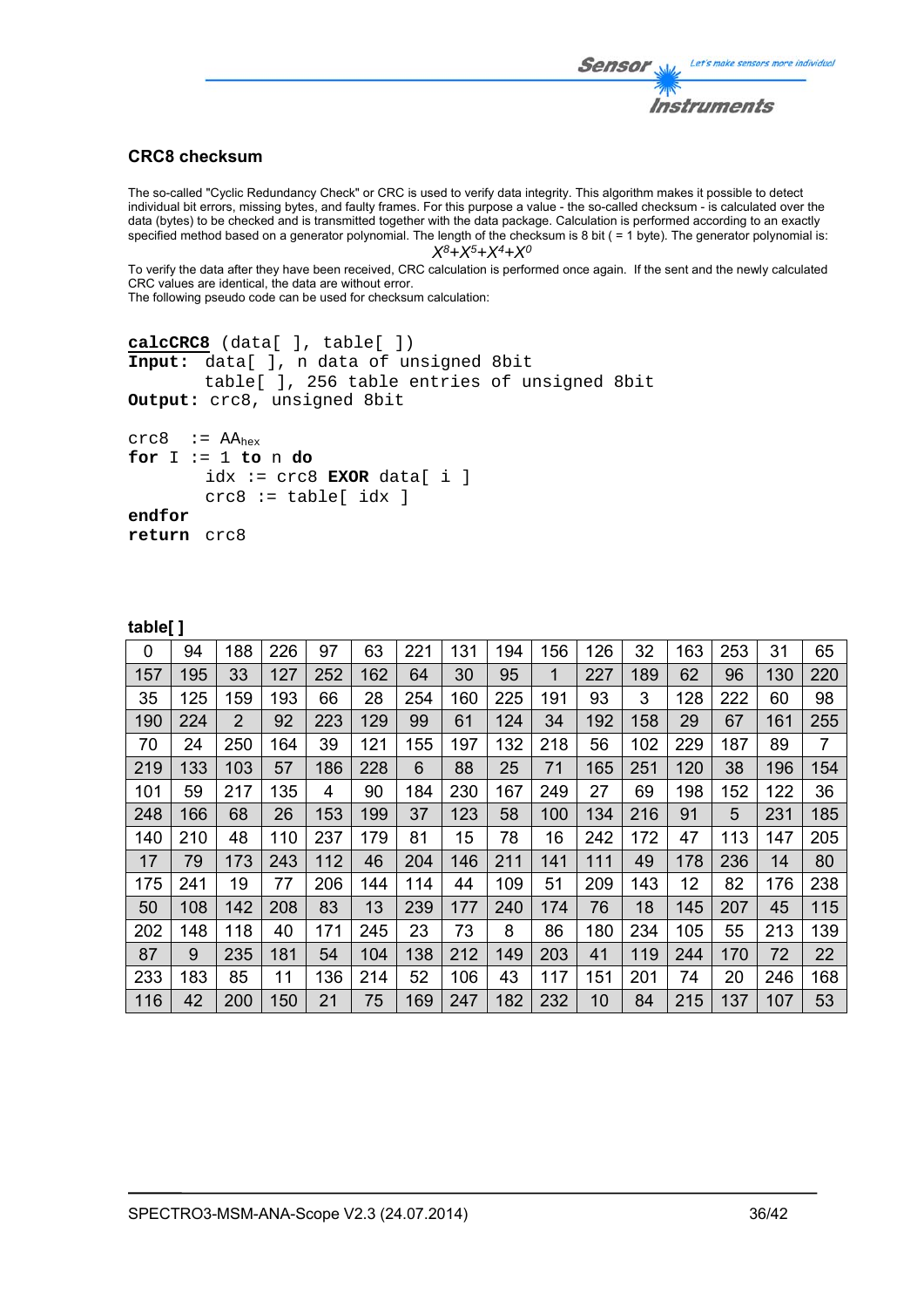**Example order=1:** Write parameter to the RAM of the sensor. <ARG> determines whether you want to save parameter or teach vectors: ARG = 0 --> Parameter Set

ARG = 2 --> Teach Vector Set

DATA FRAME PC  $\rightarrow$  Sensor for Parameter Set 0

| Byte <sub>0</sub> | Byte1              | Byte <sub>2</sub>  | Byte3              | Byte4       | Byte <sub>5</sub> | Byte <sub>6</sub> | Byte7            | Byte <sub>8</sub> | Byte9     | Byte10            | Byte11    |
|-------------------|--------------------|--------------------|--------------------|-------------|-------------------|-------------------|------------------|-------------------|-----------|-------------------|-----------|
| Header            | <b>Header</b>      | Header             | Header             | Header      | Header            | Header            | <b>Header</b>    | Data              | Data      | Data              | Data      |
| 0x55              |                    | $<$ ARG $>$        | $<$ ARG $>$        | <len></len> | <len></len>       | CRC <sub>8</sub>  | CRC <sub>8</sub> | Para1             | Para1     | Para <sub>2</sub> | Para2     |
|                   | <order></order>    | (lo byte)          | (hi byte)          | (lo byte)   | (hi byte)         | (Data)            | (Header)         | (lo byte)         | (hi byte) | (lo byte)         | (hi byte) |
| 85 (dec)          |                    |                    |                    | 32          |                   | 161               | 84               | 138               |           |                   |           |
|                   | $ARG=0$<br>LEN=32  |                    |                    |             |                   |                   |                  | Para1=650         |           | Para2=512         |           |
|                   |                    |                    |                    |             |                   |                   |                  |                   |           |                   |           |
| Byte12            | Byte <sub>13</sub> | Byte <sub>14</sub> | Byte <sub>15</sub> | Byte16      | Byte17            | Byte18            | Byte19           | Byte20            | Byte21    | Byte22            | Byte23    |
| Data              | Data               | Data               | Data               | Data        | Data              | Data              | Data             | Data              | Data      | Data              | Data      |
| Para3             | Para3              | Para4              | Para4              | Para5       | Para5             | Para6             | Para6            | Para7             | Para7     | Para8             | Para8     |
| (lo byte)         | (hi byte)          | (lo byte)          | (hi byte)          | (lo byte)   | (hi byte)         | (lo byte)         | (hi byte)        | (lo byte)         | (hi byte) | (lo byte)         | (hi byte) |
|                   |                    |                    |                    |             |                   |                   |                  |                   |           |                   |           |

| Byte24    | Byte25    | Byte26    | Byte27      | Byte28    | Byte29      | Byte30    | Byte31    | Byte32    | Byte33    | Byte34    | Byte35    |
|-----------|-----------|-----------|-------------|-----------|-------------|-----------|-----------|-----------|-----------|-----------|-----------|
| Data      | Data      | Data      | Data        | Data      | Data        | Data      | Data      | Data      | Data      | Data      | Data      |
| Para9     | Para9     | Para10    | Para10      | Para11    | Para11      | Para12    | Para12    | Para13    | Para13    | Para14    | Para14    |
| (lo byte) | (hi byte) | (lo byte) | (hi byte)   | (lo byte) | (hi byte)   | (lo byte) | (hi byte) | (lo byte) | (hi byte) | (lo bvte) | (hi byte) |
|           |           |           |             |           |             |           |           |           |           |           |           |
| Para9=1   |           |           | Para $10=0$ |           | Para $11=0$ | Para12=6  |           | Para13=1  |           | Para14=1  |           |

Para3=1 Para4=0 Para5=2 Para6=1 Para7=0 Para8=0

| Byte36    | Byte37    | Byte38    | Byte39      |
|-----------|-----------|-----------|-------------|
| Data      | Data      | Data      | Data        |
| Para15    | Para15    | Para16    | Para16      |
| (lo byte) | (hi byte) | (hi byte) | (hi byte)   |
|           |           |           |             |
|           | Para15=0  |           | Para $16=0$ |

DATA FRAME PC  $\rightarrow$  Sensor for Teach Vector Set 0

| Byte <sub>0</sub>  | Byte1              | Byte2                    | Byte3                    | Byte4                     | Byte <sub>5</sub>         | Byte <sub>6</sub>          | Byte7                        | Byte <sub>8</sub>        | Byte9                    | Byte <sub>10</sub>       | Byte11                   |
|--------------------|--------------------|--------------------------|--------------------------|---------------------------|---------------------------|----------------------------|------------------------------|--------------------------|--------------------------|--------------------------|--------------------------|
| Header             | Header             | Header                   | Header                   | Header                    | Header                    | Header                     | Header                       | Data                     | Data                     | Data                     | Data                     |
| 0x55               | <order></order>    | $<$ ARG $>$<br>(lo byte) | $<$ ARG $>$<br>(hi byte) | <len><br/>(lo byte)</len> | <len><br/>(hi byte)</len> | CRC <sub>8</sub><br>(Data) | CRC <sub>8</sub><br>(Header) | Геасһ<br>Val1<br>(bvte0) | Teach<br>Val1<br>(byte1) | Teach<br>Val1<br>(byte2) | Teach<br>Val1<br>(byte3) |
| 85 (dec)           |                    |                          |                          | 96                        |                           | 219                        | 96                           |                          |                          |                          |                          |
|                    |                    | $ARG=2$                  |                          |                           | LEN=96                    |                            |                              |                          | Геасһ                    | $Val1=0$                 |                          |
|                    |                    |                          |                          |                           |                           |                            |                              |                          |                          |                          |                          |
| Byte <sub>12</sub> | Byte <sub>13</sub> | Byte <sub>14</sub>       | Byte <sub>15</sub>       | Byte16                    | Byte17                    | Byte18                     | Byte <sub>19</sub>           | Byte20                   | Byte21                   | Byte22                   | Byte23                   |
| Data               | Data               | Data                     | Data                     | Data                      | Data                      | Data                       | Data                         | Data                     | Data                     | Data                     | Data                     |
| Teach              | Геасһ              | Геасһ                    | Teach                    | Teach                     | Teach                     | Teach                      | Teach                        | Teach                    | Геасһ                    | Teach                    | Teach                    |

|                  | <sup>-</sup> each | $Val2=0$         |         |         | Teach   | $Val3=0$ |         |         | $\tau$ each | √al4=0  |         |
|------------------|-------------------|------------------|---------|---------|---------|----------|---------|---------|-------------|---------|---------|
|                  |                   |                  |         |         |         |          |         |         |             |         |         |
| (byte0)          | (byte1)           | (byte2)          | (byte3) | (byte0) | (byte1) | (byte2)  | (byte3) | (byte0) | (byte1      | (byte2) | (byte3) |
| Val <sub>2</sub> | Val <sub>2</sub>  | Val <sub>2</sub> | Val2    | √al3    | Val3    | Val3     | Val3    | Val4    | Val4        | Val4    | Val4    |
| eacn             | eacn              | eacn             | ı eacn  | ı eacn  | eacn    | eacn     | ı eacr  | eacn    | eacn        | eacn    | reacr   |

| Byte24      | Byte25    | Byte26            | Byte27      | Byte28    | Byte <sub>29</sub> | Byte30    | Byte31      | Byte32    | Byte33      |          |          |
|-------------|-----------|-------------------|-------------|-----------|--------------------|-----------|-------------|-----------|-------------|----------|----------|
| Data        | Data      | Data              | Data        | Data      | Data               | Data      | Data        | Data      | Data        | $\cdots$ | $\cdots$ |
| Геасһ       | ⊺each     | <sup>-</sup> each | Геасһ       | Геасһ     | Геасһ              | Teach     | Геасһ       | ୮each     | ⊺each       |          |          |
| Val5        | √al5      | Val6              | Val6        | Val7      | Val7               | Val8      | Val8        | Val9      | Val9        | $\cdots$ | $\cdots$ |
| (lo byte)   | (hi bvte) | (lo byte)         | (hi byte)   | (lo byte) | (hi byte)          | (lo byte) | (hi byte)   | (lo byte) | (hi bvte)   |          |          |
|             |           |                   |             |           |                    |           |             |           |             | .        | $\cdots$ |
| TeachVal5=0 |           |                   | TeachVal6=0 |           | TeachVal7=0        |           | FeachVal8=0 |           | TeachVal9=0 | $\cdots$ |          |

DATA FRAME Sensor  $\rightarrow$  PC

| Byte <sub>0</sub><br><b>Header</b> | Byte1<br><b>Header</b> | Byte <sub>2</sub><br><b>Header</b> | Byte3<br>Header          | Byte4<br><b>Header</b>    | Byte <sub>5</sub><br><b>Header</b> | Byte <sub>6</sub><br>Header | Byte7<br>Header              |
|------------------------------------|------------------------|------------------------------------|--------------------------|---------------------------|------------------------------------|-----------------------------|------------------------------|
| 0x55                               | <order></order>        | $<$ ARG $>$<br>(lo byte)           | $<$ ARG $>$<br>(hi byte) | <len><br/>(lo byte)</len> | <len><br/>(hi byte)</len>          | CRC <sub>8</sub><br>(Data)  | CRC <sub>8</sub><br>(Header) |
| 85 (dec)                           |                        |                                    |                          |                           |                                    | 170                         | 224                          |
|                                    |                        |                                    | $ARG=0$                  |                           | $LEN=0$                            |                             |                              |

If you receive an argument greater than 0, ARG parameter where out of range and have been set to a default value.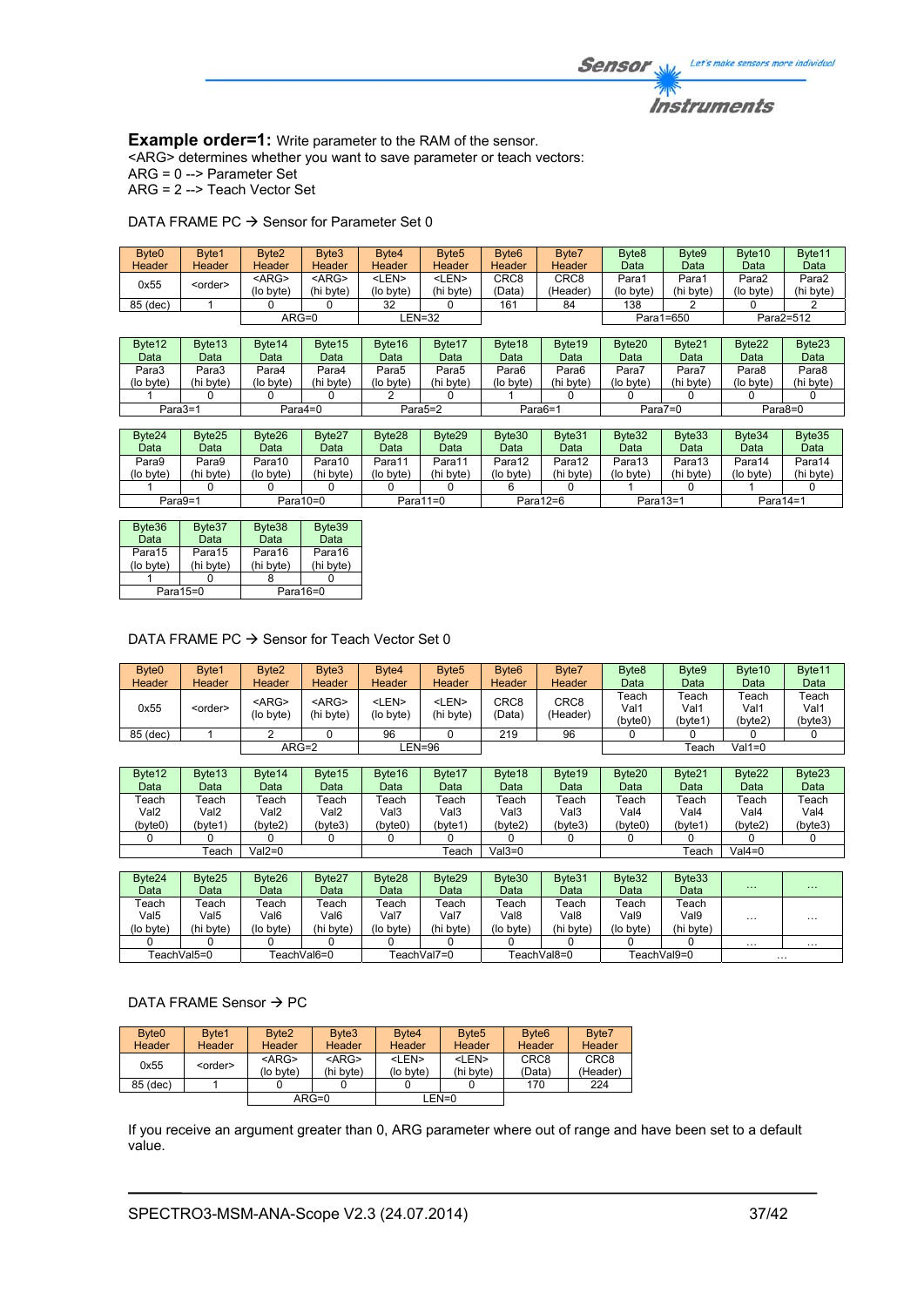**Example order=2:** Read parameter from the RAM of the sensor. <ARG> determines whether you want to read parameter or teach vectors: ARG = 0 --> Parameter Set ARG = 2 --> Teach Vector Set

#### DATA FRAME PC  $\rightarrow$  Sensor

| Byte <sub>0</sub><br><b>Header</b> | Byte1<br>Header | Byte <sub>2</sub><br><b>Header</b> | Byte3<br>Header          | Byte4<br><b>Header</b>    | Byte <sub>5</sub><br><b>Header</b> | Byte <sub>6</sub><br><b>Header</b> | Byte7<br>Header              |
|------------------------------------|-----------------|------------------------------------|--------------------------|---------------------------|------------------------------------|------------------------------------|------------------------------|
| 0x55                               | <order></order> | $<$ ARG><br>(lo byte)              | $<$ ARG $>$<br>(hi byte) | <len><br/>(lo byte)</len> | <len><br/>(hi byte)</len>          | CRC <sub>8</sub><br>(Data)         | CRC <sub>8</sub><br>(Header) |
| 85 (dec)                           |                 |                                    |                          |                           |                                    | 170                                | 185                          |
|                                    |                 |                                    | $ARG=0$                  |                           | $LEN=0$                            |                                    |                              |

### DATA FRAME Sensor  $\rightarrow$  PC

| Byte <sub>0</sub> | Byte1           | Byte <sub>2</sub> | Byte3         | Byte4       | Byte <sub>5</sub> | Byte <sub>6</sub> | Byte7            | Byte <sub>8</sub> | Byte9     | Byte <sub>10</sub> | Byte <sub>11</sub> |
|-------------------|-----------------|-------------------|---------------|-------------|-------------------|-------------------|------------------|-------------------|-----------|--------------------|--------------------|
| Header            | <b>Header</b>   | Header            | <b>Header</b> | Header      | Header            | Header            | <b>Header</b>    | Data              | Data      | Data               | Data               |
| 0x55              |                 | $<$ ARG $>$       | $<$ ARG $>$   | <len></len> | <len></len>       | CRC <sub>8</sub>  | CRC <sub>8</sub> | Para1             | Para1     | Para2              | Para2              |
|                   | <order></order> | (lo bvte)         | (hi byte)     | (lo byte)   | 'hi byte)         | (Data`            | (Header)         | (lo byte)         | (hi byte) | (lo bvte)          | (hi byte)          |
| 85 (dec)          |                 |                   |               | 32          |                   | 161               | 13               | 138               |           |                    |                    |
|                   |                 | ARG=0             |               |             | EN=32_            |                   |                  |                   | Para1=650 |                    | Para2=512          |

| Byte <sub>12</sub><br>Data | Byte13<br>Data | Byte <sub>14</sub><br>Data | Byte <sub>15</sub><br>Data | Byte16<br>Data       | Byte17<br>Data | Byte18<br>Data | Byte <sub>19</sub><br>Data | Byte <sub>20</sub><br>Data | Byte21<br>Data | Byte22<br>Data | Byte <sub>23</sub><br>Data |
|----------------------------|----------------|----------------------------|----------------------------|----------------------|----------------|----------------|----------------------------|----------------------------|----------------|----------------|----------------------------|
| Para3                      | Para3          | Para4                      | Para4                      | Para5                | Para5          | Para6          | Para6                      | Para7                      | Para7          | Para8          | Para8                      |
| (lo byte)                  | 'hi byte)      | (lo byte)                  | (hi byte)                  | (lo byte)            | (hi byte)      | (lo byte)      | (hi byte)                  | (lo byte)                  | (hi bvte)      | (lo bvte)      | (hi bvte)                  |
|                            |                |                            |                            |                      |                |                |                            |                            |                |                |                            |
| Para3=1                    |                | Para4=0                    |                            | Para <sub>5</sub> =2 |                | Para6=1        |                            | Para $7=0$                 |                |                | Para8=0                    |

| Byte24<br>Data | Byte25<br>Data | Byte26<br>Data | Byte27<br>Data | Byte28<br>Data | Byte29<br>Data | Byte30<br>Data | Byte31<br>Data | Byte32<br>Data | Byte33<br>Data | Byte34<br>Data | Byte35<br>Data |
|----------------|----------------|----------------|----------------|----------------|----------------|----------------|----------------|----------------|----------------|----------------|----------------|
| Para9          | Para9          | Para10         | Para10         | Para11         | Para11         | Para12         | Para12         | Para13         | Para13         | Para14         | Para14         |
| (lo byte)      | (hi byte)      | (lo byte)      | (hi byte)      | (lo byte)      | (hi byte)      | (lo byte)      | (hi byte)      | (lo byte)      | (hi byte)      | (lo byte)      | (hi byte)      |
|                |                |                |                |                |                |                |                |                |                |                |                |
| Para9=1        |                |                | Para $10=0$    |                | Para $11=0$    | Para $12=6$    |                | Para13=1       |                | Para $14=1$    |                |

| Byte36<br>Data                             | Byte37<br>Data | Byte38<br>Data      | Byte39<br>Data      |  |
|--------------------------------------------|----------------|---------------------|---------------------|--|
| Para15<br>Para15<br>(hi byte)<br>(lo byte) |                | Para16<br>(hi byte) | Para16<br>(hi byte) |  |
|                                            |                |                     |                     |  |
|                                            | Para15=0       |                     | Para $16=0$         |  |

**Example order=3:** Load parameter and actual Baudrate from RAM to EEPROM of the sensor.

DATA FRAME PC  $\rightarrow$  Sensor

| Byte <sub>0</sub><br>Header | Byte1<br>Header | Byte <sub>2</sub><br>Header | Byte3<br>Header          | Byte4<br>Header           | Byte <sub>5</sub><br><b>Header</b> | Byte <sub>6</sub><br>Header | Byte7<br>Header              |
|-----------------------------|-----------------|-----------------------------|--------------------------|---------------------------|------------------------------------|-----------------------------|------------------------------|
| 0x55                        | <order></order> | $<$ ARG><br>(lo byte)       | $<$ ARG $>$<br>(hi byte) | <len><br/>(lo byte)</len> | <len><br/>(hi byte)</len>          | CRC <sub>8</sub><br>(Data)  | CRC <sub>8</sub><br>(Header) |
| 85 (dec)                    |                 |                             |                          |                           |                                    | 170                         | 142                          |
|                             |                 | $ARG=0$                     |                          | $LEN=0$                   |                                    |                             |                              |

### $\bullet$  DATA FRAME Sensor  $\rightarrow$  PC

| Byte <sub>0</sub> | Byte1           | Byte <sub>2</sub> | Byte3       | Byte4         | Byte <sub>5</sub> | Byte <sub>6</sub> | Byte7            |
|-------------------|-----------------|-------------------|-------------|---------------|-------------------|-------------------|------------------|
| <b>Header</b>     | <b>Header</b>   | Header            | Header      | <b>Header</b> | Header            | Header            | Header           |
| 0x55              |                 | $<$ ARG $>$       | $<$ ARG $>$ | <len></len>   | <len></len>       | CRC <sub>8</sub>  | CRC <sub>8</sub> |
|                   | <order></order> | (lo byte)         | (hi bvte)   | (lo byte)     | (hi byte)         | (Data)            | (Header)         |
| 85 (dec)          | ঽ               |                   |             |               |                   | 170               | 142              |
|                   |                 | $ARG=0$           |             |               | LEN=0             |                   |                  |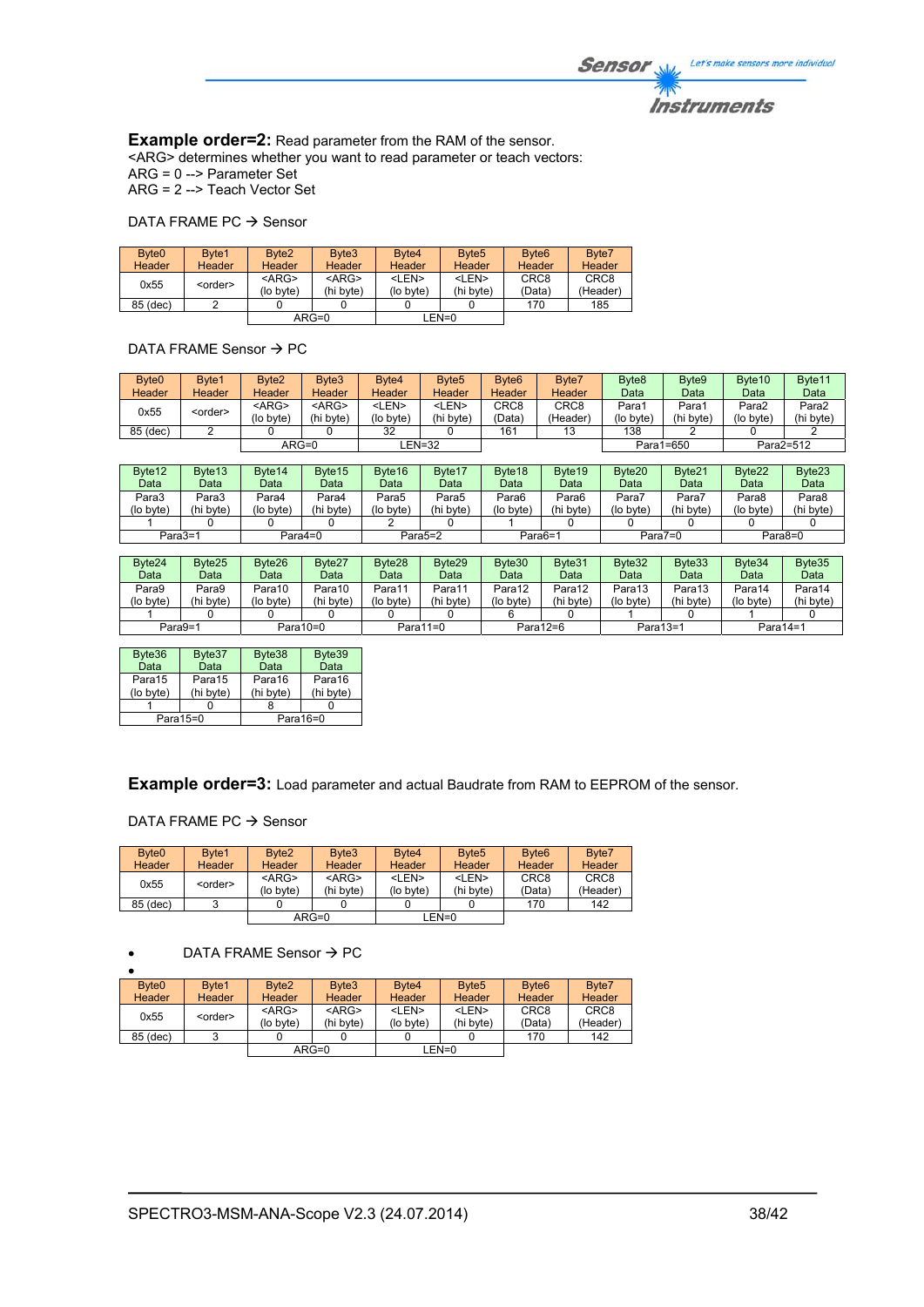![](_page_38_Picture_0.jpeg)

**Example order=4:** Load parameter from EEPROM to RAM of the sensor.

# DATA FRAME PC  $\rightarrow$  Sensor

| Byte <sub>0</sub> | Byte1           | Byte <sub>2</sub> | Byte3       | Byte4       | Byte <sub>5</sub> | Byte <sub>6</sub> | Byte7            |
|-------------------|-----------------|-------------------|-------------|-------------|-------------------|-------------------|------------------|
| Header            | Header          | <b>Header</b>     | Header      | Header      | Header            | <b>Header</b>     | Header           |
| 0x55              | <order></order> | $<$ ARG $>$       | $<$ ARG $>$ | <len></len> | <len></len>       | CRC <sub>8</sub>  | CRC <sub>8</sub> |
|                   |                 | (lo byte)         | (hi byte)   | (lo byte)   | (hi bvte)         | (Data)            | (Header)         |
| 85 (dec)          |                 |                   |             |             |                   | 170               |                  |
|                   |                 | $ARG=0$           |             |             | LEN=0             |                   |                  |

# DATA FRAME Sensor  $\rightarrow$  PC

| Byte <sub>0</sub><br>Header | Byte1<br>Header | Byte <sub>2</sub><br><b>Header</b> | Byte3<br><b>Header</b>   | Byte4<br>Header           | Byte <sub>5</sub><br>Header | Byte <sub>6</sub><br>Header | Byte7<br>Header              |
|-----------------------------|-----------------|------------------------------------|--------------------------|---------------------------|-----------------------------|-----------------------------|------------------------------|
| 0x55                        | <order></order> | $<$ ARG $>$<br>(lo byte)           | $<$ ARG $>$<br>(hi byte) | <len><br/>(lo byte)</len> | <len><br/>(hi byte)</len>   | CRC <sub>8</sub><br>(Data`  | CRC <sub>8</sub><br>(Header) |
| 85 (dec)                    |                 |                                    |                          |                           |                             | 170                         | 11                           |
|                             |                 |                                    | $ARG=0$                  |                           | LEN=0                       |                             |                              |

# **Example order=5:** Read CONNECTION OK from sensor.

DATA FRAME PC  $\rightarrow$  Sensor

| Byte <sub>0</sub><br><b>Header</b> | Byte1<br><b>Header</b> | Byte <sub>2</sub><br><b>Header</b> | Byte3<br><b>Header</b>   | Byte4<br>Header           | Byte <sub>5</sub><br><b>Header</b> | Byte <sub>6</sub><br>Header | Byte7<br>Header              |
|------------------------------------|------------------------|------------------------------------|--------------------------|---------------------------|------------------------------------|-----------------------------|------------------------------|
| 0x55                               | <order></order>        | $<$ ARG $>$<br>(lo byte)           | $<$ ARG $>$<br>(hi byte) | <len><br/>(lo byte)</len> | <len><br/>(hi byte)</len>          | CRC <sub>8</sub><br>(Data)  | CRC <sub>8</sub><br>(Header) |
| 85 (dec)                           |                        |                                    |                          |                           |                                    | 170                         | 60                           |
|                                    |                        |                                    | $ARG=0$                  |                           | LEN=0                              |                             |                              |

DATA FRAME Sensor  $\rightarrow$  PC

ARG determines the serial number of the sensor

| Byte <sub>0</sub><br><b>Header</b> | Byte1<br><b>Header</b> | Byte <sub>2</sub><br><b>Header</b> | Byte3<br>Header          | Byte4<br><b>Header</b>    | Byte <sub>5</sub><br>Header | Byte <sub>6</sub><br>Header | Byte7<br>Header              |
|------------------------------------|------------------------|------------------------------------|--------------------------|---------------------------|-----------------------------|-----------------------------|------------------------------|
| 0x55                               | <order></order>        | $<$ ARG><br>(lo byte)              | $<$ ARG $>$<br>(hi byte) | <len><br/>(lo byte)</len> | <len><br/>(hi byte)</len>   | CRC <sub>8</sub><br>(Data)  | CRC <sub>8</sub><br>(Header) |
| 85 (dec)                           |                        | 170                                |                          |                           |                             | 170                         | 178                          |
|                                    |                        |                                    | $ARG=170$                |                           | $LEN=0$                     |                             |                              |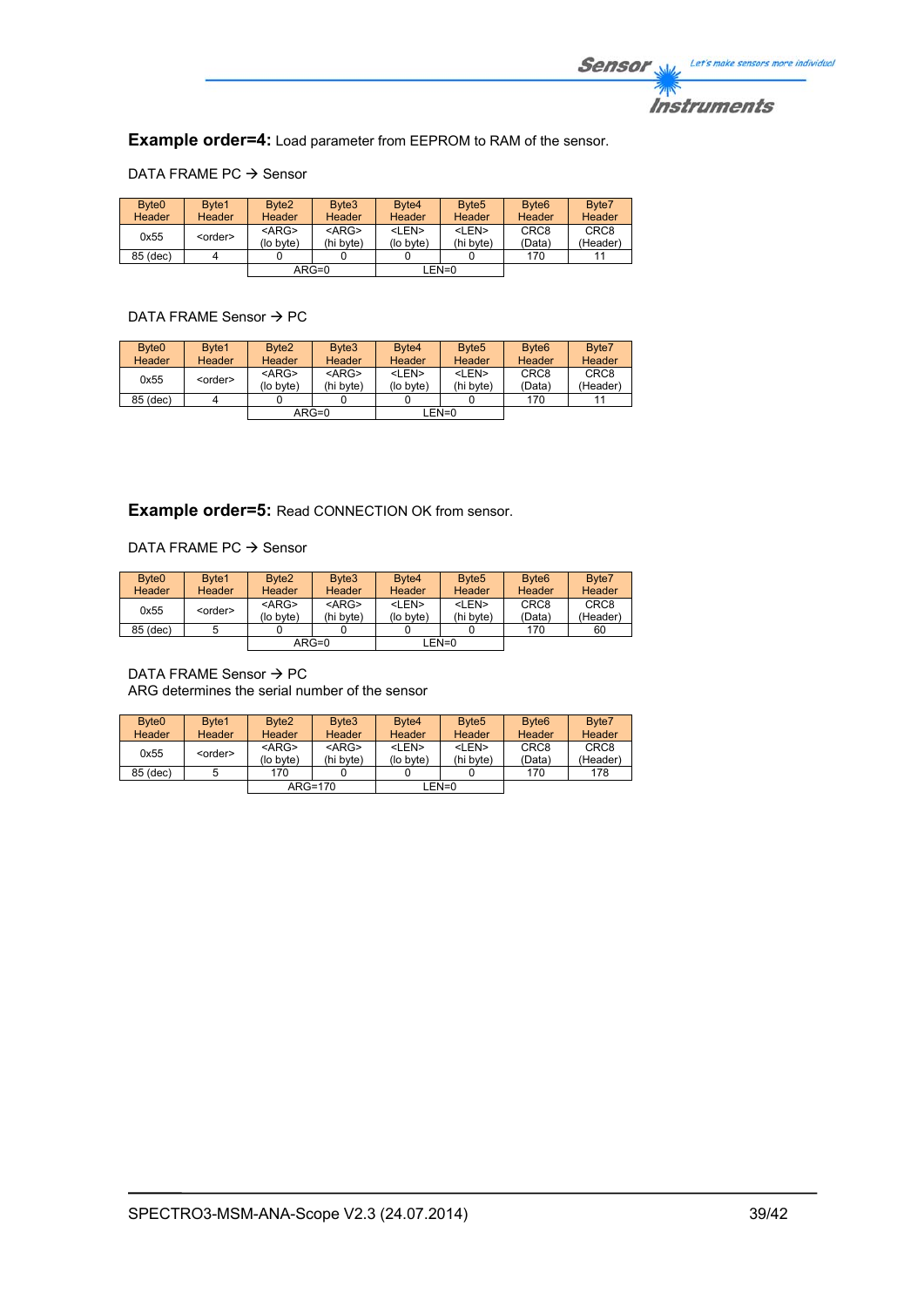# **Instruments**

# **Example order=7: Read Firmware String from sensor**

# DATA FRAME PC  $\rightarrow$  Sensor

| Byte <sub>0</sub> | Byte1           | Byte <sub>2</sub> | Byte3         | Byte4         | Byte <sub>5</sub> | Byte <sub>6</sub> | Byte7            |
|-------------------|-----------------|-------------------|---------------|---------------|-------------------|-------------------|------------------|
| Header            | <b>Header</b>   | <b>Header</b>     | <b>Header</b> | <b>Header</b> | Header            | <b>Header</b>     | Header           |
| 0x55              |                 | $<$ ARG $>$       | $<$ ARG $>$   | <len></len>   | <len></len>       | CRC <sub>8</sub>  | CRC <sub>8</sub> |
|                   | <order></order> | (lo byte)         | (hi byte)     | (lo byte)     | (hi byte)         | (Data)            | (Header)         |
| 85 (dec)          |                 |                   |               |               |                   | 170               | 82               |
|                   |                 |                   | $ARG=0$       |               | LEN=0             |                   |                  |

DATA FRAME Sensor  $\rightarrow$  PC ARG determines the serial number of the sensor

| Byte <sub>0</sub><br>Header | Byte1<br><b>Header</b> | Byte2<br><b>Header</b>    | Byte3<br><b>Header</b>    | Byte4<br>Header           | Byte <sub>5</sub><br>Header | Byte <sub>6</sub><br><b>Header</b> | Byte7<br>Header              | Byte <sub>8</sub><br>Data | Byte9<br>Data | Byte <sub>10</sub><br>Data | Byte11<br>Data |
|-----------------------------|------------------------|---------------------------|---------------------------|---------------------------|-----------------------------|------------------------------------|------------------------------|---------------------------|---------------|----------------------------|----------------|
| 0x55                        | <order></order>        | <arg><br/>(lo byte)</arg> | <arg><br/>(hi byte)</arg> | <len><br/>(lo byte)</len> | <len><br/>(hi byte)</len>   | CRC <sub>8</sub><br>(Data)         | CRC <sub>8</sub><br>(Header) | <b>ASCII</b>              | <b>ASCII</b>  | <b>ASCII</b>               | <b>ASCII</b>   |
| 85 (dec)                    |                        |                           |                           | 72                        |                             | 183                                | 38                           |                           |               |                            | M              |
|                             |                        |                           | $ARG=0$                   |                           | EN=72-                      |                                    |                              |                           |               |                            |                |

| Byte <sub>12</sub> | Byte <sub>13</sub> | Byte <sub>14</sub> | Byte15 | Byte16 | Byte17 | Byte <sub>18</sub> | Byte <sub>19</sub> | Byte <sub>20</sub> | Byte21 | Byte22 | Byte23 |
|--------------------|--------------------|--------------------|--------|--------|--------|--------------------|--------------------|--------------------|--------|--------|--------|
| Data               | Data               | Data               | Data   | Data   | Data   | Data               | Data               | Data               | Data   | Data   | Data   |
| ASCII              | <b>ASCII</b>       | <b>ASCII</b>       | ASCII  | ASCII  | ASCII  | ASCII              | ASCII              | ASCII              | ASCII  | ASCII  | ASCII  |
| W                  |                    |                    |        |        |        |                    |                    |                    |        |        |        |

| Byte24<br>Data | Byte25<br>Data | Byte26<br>Data | Byte27<br>Data | Byte28<br>Data | Byte29<br>Data | Byte30<br>Data | Byte31<br>Data | Byte32<br>Data | Byte33<br>Data | Byte34<br>Data | Byte35<br>Data |
|----------------|----------------|----------------|----------------|----------------|----------------|----------------|----------------|----------------|----------------|----------------|----------------|
| <b>ASCII</b>   | <b>ASCII</b>   | <b>ASCII</b>   | <b>ASCII</b>   | <b>ASCII</b>   | <b>ASCII</b>   | <b>ASCII</b>   | ASCII          | ASCII          | ASCII          | ASCII          | ASCII          |
|                |                |                |                |                |                |                |                |                |                |                |                |

| Byte36<br>Data | Byte37<br>Data | Byte38<br>Data | Byte39<br>Data | Byte40<br>Data | Byte41<br>Data | Byte42<br>Data | Byte43<br>Data | Byte44<br>Data | Byte45<br>Data | Byte46<br>Data | Byte47<br>Data |
|----------------|----------------|----------------|----------------|----------------|----------------|----------------|----------------|----------------|----------------|----------------|----------------|
| ASCII          | ASCII          | ASCII          | <b>ASCII</b>   | <b>ASCII</b>   | ASCII          | <b>ASCII</b>   | <b>ASCII</b>   | ASCII          | ASCII          | ASCII          | ASCII          |
|                |                |                | W              |                |                |                |                |                |                |                |                |

| Byte48<br>Data | Byte49<br>Data | Byte <sub>50</sub><br>Data | Byte <sub>51</sub><br>Data | Byte <sub>52</sub><br>Data | Byte <sub>53</sub><br>Data | Byte <sub>54</sub><br>Data | Byte <sub>55</sub><br>Data | Byte <sub>56</sub><br>Data | Byte <sub>57</sub><br>Data | Byte <sub>58</sub><br>Data | Byte <sub>59</sub><br>Data |
|----------------|----------------|----------------------------|----------------------------|----------------------------|----------------------------|----------------------------|----------------------------|----------------------------|----------------------------|----------------------------|----------------------------|
| ASCII          | ASCII          | ASCII                      | <b>ASCII</b>               | ASCII                      | ASCII                      | <b>ASCII</b>               | ASCII                      | ASCII                      | ASCII                      | ASCII                      | ASCII                      |
|                |                |                            |                            |                            |                            |                            |                            |                            |                            |                            |                            |

| Byte <sub>60</sub><br>Data | Byte <sub>61</sub><br>Data | Byte <sub>62</sub><br>Data | Byte63<br>Data | Byte <sub>64</sub><br>Data | Byte65<br>Data | Byte <sub>66</sub><br>Data | Byte <sub>67</sub><br>Data | Byte <sub>68</sub><br>Data | Byte <sub>69</sub><br>Data | Byte70<br>Data | Byte71<br>Data |
|----------------------------|----------------------------|----------------------------|----------------|----------------------------|----------------|----------------------------|----------------------------|----------------------------|----------------------------|----------------|----------------|
| <b>ASCII</b>               | <b>ASCII</b>               | <b>ASCII</b>               | <b>ASCII</b>   | ASCII                      | ASCII          | ASCII                      | <b>ASCI</b>                | ASCII                      | ASCII                      | ASCII          | <b>ASCII</b>   |
|                            |                            |                            |                |                            |                |                            |                            |                            |                            |                |                |

| Byte72<br>Data | Byte73<br>Data | Byte74<br>Data | Byte75<br>Data | Byte76<br>Data | Byte77<br>Data | Byte78<br>Data | Byte79<br>Data | Byte80<br>Data | Byte81<br>Data |
|----------------|----------------|----------------|----------------|----------------|----------------|----------------|----------------|----------------|----------------|
| ASCII          | ASCII          | ASCII          | ASCII          | ASCII          | <b>ASCII</b>   | ASCII          | ASCII          | ASCII          | ASCII          |
|                |                |                |                |                |                |                |                |                |                |

**Example order=8:** Read data values from sensor.

DATA FRAME PC  $\rightarrow$  Sensor

| Byte <sub>0</sub> | Byte1           | Byte <sub>2</sub> | Byte3         | Byte4       | Byte <sub>5</sub> | Byte <sub>6</sub> | Byte7            |
|-------------------|-----------------|-------------------|---------------|-------------|-------------------|-------------------|------------------|
| <b>Header</b>     | <b>Header</b>   | Header            | <b>Header</b> | Header      | Header            | Header            | Header           |
| 0x55              | <order></order> | $<$ ARG $>$       | $<$ ARG $>$   | <len></len> | <len></len>       | CRC <sub>8</sub>  | CRC <sub>8</sub> |
|                   |                 | (lo byte)         | (hi byte)     | (lo byte)   | (hi byte)         | (Data)            | (Header)         |
| 85 (dec)          |                 |                   |               |             |                   | 170               | 118              |
| $ARG=0$           |                 |                   |               | LEN=0       |                   |                   |                  |

DATA FRAME Sensor  $\rightarrow$  PC

8 Header Bytes 7 **DATA VALUE** type **long** 9 **DATA VALUE** type **word**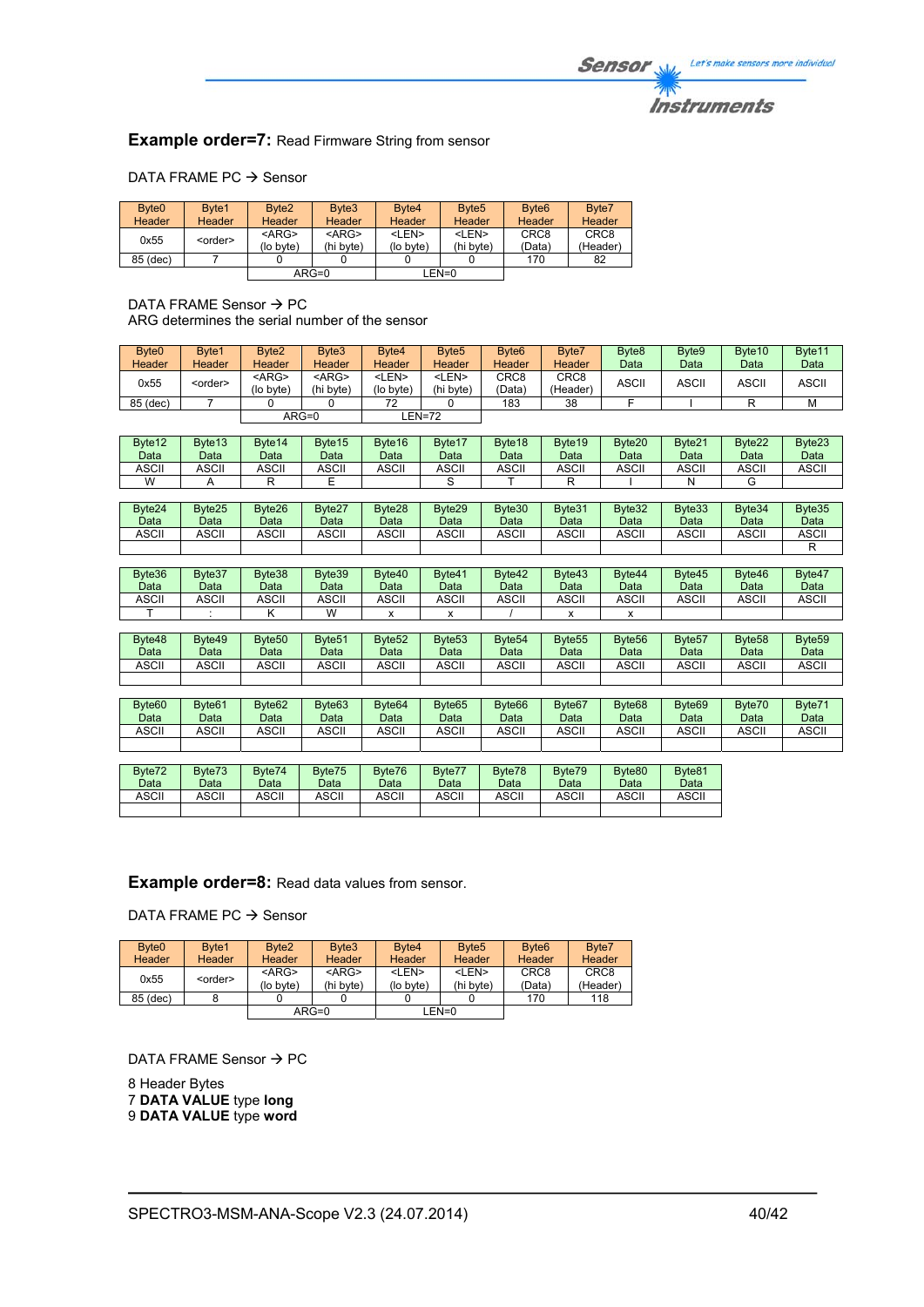**Example order=30:** Start and Stop triggered sending of data frames

**Start** triggered sending of data frames DATA FRAME PC  $\rightarrow$  Sensor

| Byte <sub>0</sub><br>Header | Byte1<br>Header | Byte <sub>2</sub><br><b>Header</b> | Byte3<br>Header          | Byte4<br>Header           | Byte <sub>5</sub><br><b>Header</b> | Byte <sub>6</sub><br><b>Header</b> | Byte7<br>Header              |
|-----------------------------|-----------------|------------------------------------|--------------------------|---------------------------|------------------------------------|------------------------------------|------------------------------|
| 0x55                        | <order></order> | $<$ ARG $>$<br>(lo byte)           | $<$ ARG $>$<br>(hi byte) | <len><br/>(lo byte)</len> | <len><br/>(hi byte)</len>          | CRC <sub>8</sub><br>(Data)         | CRC <sub>8</sub><br>(Header) |
| 85 (dec)                    | 30              |                                    |                          |                           |                                    | 170                                | 82                           |
|                             |                 | $ARG=1$                            |                          |                           | EN=0_                              |                                    |                              |

# DATA FRAME Sensor  $\rightarrow$  PC

| Byte <sub>0</sub> | Byte1           | Byte <sub>2</sub> | Byte3       | Byte4       | Byte <sub>5</sub> | Byte <sub>6</sub> | Byte7            |  |  |  |
|-------------------|-----------------|-------------------|-------------|-------------|-------------------|-------------------|------------------|--|--|--|
| Header            | <b>Header</b>   | Header            | Header      | Header      | <b>Header</b>     | <b>Header</b>     | Header           |  |  |  |
| 0x55              | <order></order> | $<$ ARG>          | $<$ ARG $>$ | <len></len> | <len></len>       | CRC <sub>8</sub>  | CRC <sub>8</sub> |  |  |  |
|                   |                 | (lo byte)         | (hi bvte)   | (lo byte)   | (hi byte)         | (Data)            | (Header)         |  |  |  |
| 85 (dec)          | 30              |                   |             |             |                   | 170               | 82               |  |  |  |
|                   |                 | $ARG=1$           |             | $LEN=0$     |                   |                   |                  |  |  |  |
|                   |                 |                   |             |             |                   |                   |                  |  |  |  |

Stop triggered sending of data frames DATA FRAME PC  $\rightarrow$  Sensor

| Byte <sub>0</sub> | Byte1           | Byte <sub>2</sub> | Byte3         | Byte4         | Byte <sub>5</sub> | Byte <sub>6</sub> | Byte7            |
|-------------------|-----------------|-------------------|---------------|---------------|-------------------|-------------------|------------------|
| <b>Header</b>     | Header          | Header            | <b>Header</b> | <b>Header</b> | Header            | Header            | Header           |
|                   |                 | $<$ ARG>          | $<$ ARG $>$   | <len></len>   | <len></len>       | CRC <sub>8</sub>  | CRC <sub>8</sub> |
| 0x55              | <order></order> | (lo byte)         | (hi byte)     | (lo byte)     | (hi byte)         | (Data)            | (Header)         |
| 85 (dec)          | 30              |                   |               |               |                   | 170               | 159              |
|                   |                 |                   | $ARG=0$       |               | LEN=0             |                   |                  |

# DATA FRAME Sensor  $\rightarrow$  PC

| Byte <sub>0</sub> | Byte1           | Byte <sub>2</sub> | Byte3         | Byte4         | Byte <sub>5</sub> | Byte <sub>6</sub> | Byte7            |
|-------------------|-----------------|-------------------|---------------|---------------|-------------------|-------------------|------------------|
| Header            | <b>Header</b>   | Header            | <b>Header</b> | <b>Header</b> | <b>Header</b>     | Header            | <b>Header</b>    |
| 0x55              | <order></order> | $<$ ARG $>$       | $<$ ARG $>$   | <len></len>   | <len></len>       | CRC <sub>8</sub>  | CRC <sub>8</sub> |
|                   |                 | (lo byte)         | (hi byte)     | (lo byte)     | (hi byte)         | (Data)            | (Header)         |
| 85 (dec)          | 30              |                   |               |               |                   | 170               | 159              |
|                   |                 | $ARG=0$           |               |               | LEN=0             |                   |                  |

# **Example order=105:** Get cycle time from sensor

#### DATA FRAME PC  $\rightarrow$  Sensor

| Byte <sub>0</sub><br>Header | Byte1<br><b>Header</b> | Byte <sub>2</sub><br>Header | Byte3<br><b>Header</b>   | Byte4<br>Header           | Byte <sub>5</sub><br><b>Header</b> | Byte <sub>6</sub><br><b>Header</b> | Byte7<br>Header              |
|-----------------------------|------------------------|-----------------------------|--------------------------|---------------------------|------------------------------------|------------------------------------|------------------------------|
| 0x55                        | <order></order>        | $<$ ARG $>$<br>(lo byte)    | $<$ ARG $>$<br>(hi bvte) | <len><br/>(lo byte)</len> | <len><br/>(hi byte)</len>          | CRC <sub>8</sub><br>(Data)         | CRC <sub>8</sub><br>(Header) |
| 85 (dec)                    | 105                    |                             |                          |                           |                                    | 170                                | 130                          |
|                             |                        | $ARG=0$                     |                          | LEN=0                     |                                    |                                    |                              |

# DATA FRAME Sensor  $\rightarrow$  PC

| Byte <sub>0</sub><br>Header | Byte1<br>Header | Byte <sub>2</sub><br>Header | Byte3<br><b>Header</b>   | Byte4<br>Header           | Byte <sub>5</sub><br>Header | Byte <sub>6</sub><br><b>Header</b> | Byte7<br>Header  | Byte <sub>8</sub><br>Data | Byte9<br>Data        | Byte <sub>10</sub><br>Data | Byte <sub>11</sub><br>Data |
|-----------------------------|-----------------|-----------------------------|--------------------------|---------------------------|-----------------------------|------------------------------------|------------------|---------------------------|----------------------|----------------------------|----------------------------|
| 0x55                        | <order></order> | <arg><br/>(lo bvte)</arg>   | $<$ ARG $>$<br>(hi byte) | <len><br/>(lo byte)</len> | <len><br/>(hi byte)</len>   | CRC <sub>8</sub><br>(Data`         | CRC8<br>(Header) | lo word<br>lo byte        | lo word<br>hi byte   | hi word<br>lo byte         | hi word<br>hi byte         |
| 85 (dec)                    | 105             |                             |                          |                           |                             | 206                                | 163              | 40                        | 28                   |                            |                            |
|                             |                 |                             | $ARG=0$                  |                           | EN=8                        |                                    |                  |                           | CYCLE COUNT = 138280 |                            |                            |

| Byte12             | Byte13  | Byte14  | Byte15  |  |  |  |  |
|--------------------|---------|---------|---------|--|--|--|--|
| Data               | Data    | Data    | Data    |  |  |  |  |
| lo word            | lo word | hi word | hi word |  |  |  |  |
| lo byte            | hi byte | lo byte | hi byte |  |  |  |  |
| 144                |         |         |         |  |  |  |  |
| COUNTER TIME = 400 |         |         |         |  |  |  |  |

**Cycle Time [Hz]** = CYCLE COUNT / (COUNTER TIME \* 0,01)

**Cycle Time [ms]** = (COUNTER TIME \* 0,01) / CYCLE COUNT